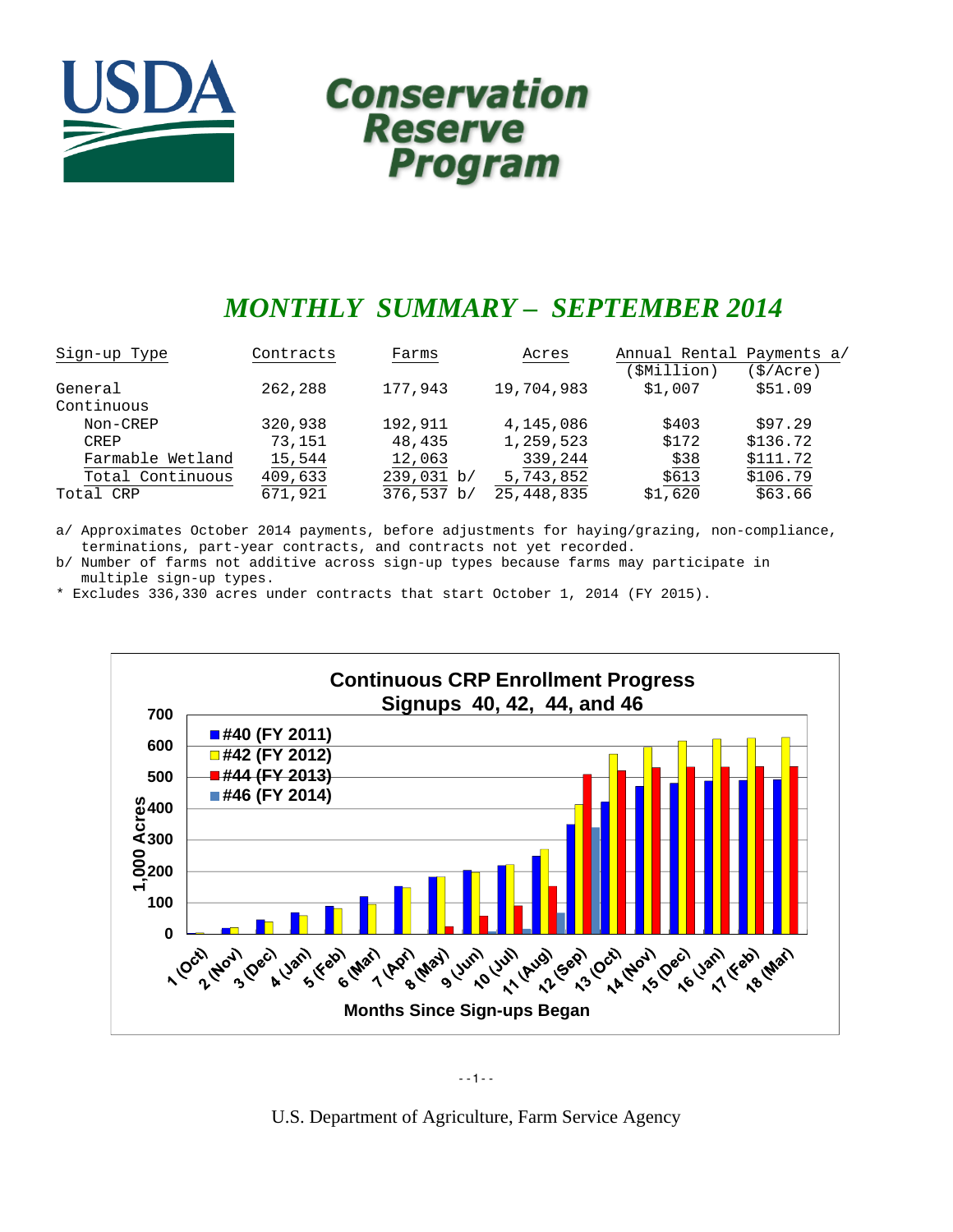# *CONSERVATION RESERVE PROGRAM ENROLLMENT ACTIVITY AND NEWS – SEPTEMBER 2014*

- o September ended with enrollment at 25.45 million acres, down 24,000 acres from August.
- o On June 4<sup>th</sup>, Secretary Vilsack announced that contract holders of eligible FY 2014-expiring contracts will qualify for a 1-year extension. It was also announced that qualifying acreage can be withdrawn from the program before contract termination during FY 2015. Producers have until January 30 to decide.
- o Continuous signup resumed June 9. Under signup 44, a total of 341,437 acres have been approved for enrollment starting primarily on October 1, 2014 (FY 2015).
- $\circ$  A honey bee initiative was announced June 20<sup>th</sup> in which CRP participants in 5 mid-western states will be offered incentives to establish pollinator habitat on their CRP lands.

| Initiatives (and Allocations) *                      | First<br>Year | Practice<br>Code  | September<br>(Acres) | Year-to-Date<br>(Acres) | Cumulative<br>(Acres) |
|------------------------------------------------------|---------------|-------------------|----------------------|-------------------------|-----------------------|
| Flood-plain wetlands (531,400 ac.)                   | 2004          | CP <sub>23</sub>  | 21,519               | 43.408                  | 273,110               |
| Bottomland hardwood trees (250,000 ac.)              | 2004          | CP31              | 8.770                | 19,638                  | 103,410               |
| Non-flood plain and playa wetlands (418,600 ac.)     | 2005          | CP <sub>23a</sub> | 25,706               | 73,526                  | 296,983               |
| Upland bird habitat buffers (500,000 ac.)            | 2005          | CP33              | 1,174                | 3.344                   | 244,935               |
| Longleaf pine plantings (250,000 ac.)                | 2007          | CP <sub>36</sub>  | 6,159                | 9.178                   | 126,231               |
| Duck nesting habitat (300,000 ac.)                   | 2007          | CP37              | 9,222                | 52,561                  | 248,633               |
| State acres for wildlife enhancement (1,250,000 ac.) | 2008          | CP38              | 45,470               | 208,547                 | 909.374               |
| Highly erodible lands (750,000 ac.)                  | 2012          | --                | 63,983               | 176,727                 | 220,730               |
| Pollinator habitat (100,000 ac.)                     | 2012          | CP <sub>42</sub>  | 5,911                | 11,170                  | 12.041                |

\* Excludes lands enrolled in CREP. Includes new and re-enrolled acreage under contracts that start October 1, 2014 (FY 2015).

| <b>Performance Measure</b><br>$(Acres)$ * | $1st$ Qtr. | $2^{nd}$ Otr. | $3rd$ Otr. | July | Aug. | Sept. | Y-T-D   | Cumulative |
|-------------------------------------------|------------|---------------|------------|------|------|-------|---------|------------|
| Conservation buffers 1/                   | 85.054     | $-1.290$      | 168        | 63   | 104  | 60    | 84.159  | 1.820.107  |
| Wetland restorations 2/                   | 128.628    | 1.679         | $-219$     | 360  | 48   | 1.926 | 132.422 | 1.999.314  |

1/ CP21,CP22,CP29, and CP38 buffers.

 2/ CP9,CP23,CP23A,CP30,CP31,CP37,CP38 wetland, and Farmable Wetland Program. Includes both wetland and associated upland buffers.

\* Includes CREP, FWP, and SAFE. Excludes acreage under contracts that start October 1, 2014 (FY 2015).

| <b>CRP</b> Acreage Changes, FY 2014     | <b>Million Acres</b> |
|-----------------------------------------|----------------------|
| Enrollment as of 9/30/2013 (Cumulative) | 26.84                |
| Expired 9/30/2013                       | $-3.30$              |
| October 1, 2014 enrollments             |                      |
| General (#45)                           | 1.58                 |
| Continuous (#44)                        | 0.54                 |
| Attrition <sup>*</sup>                  | $-0.20$              |
| Enrollment 8/31/2014 (Cumulative)       | 25.45                |

\* Net effect of lands withdrawn prior to contract expiration, and corrections and modifications.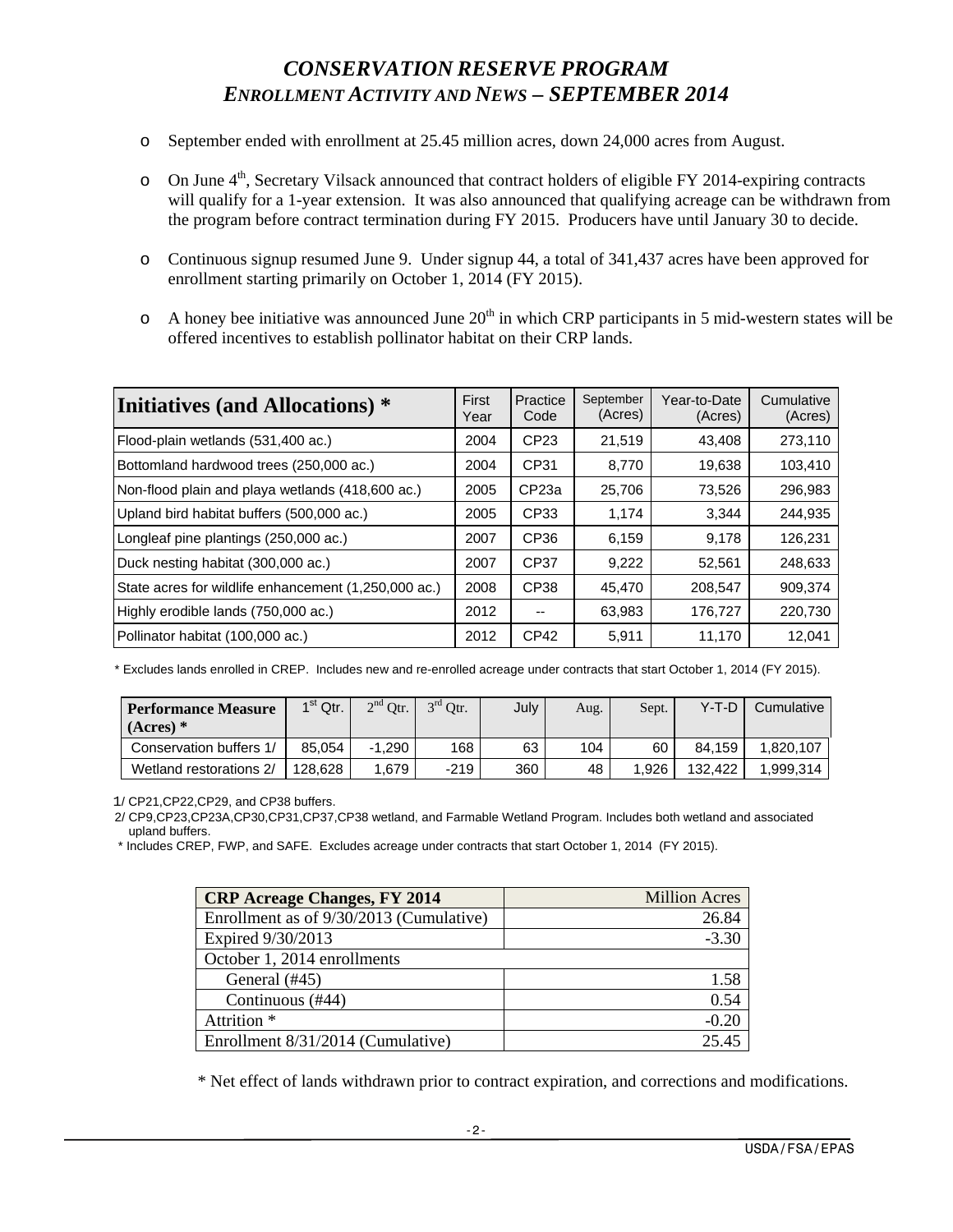## CONSERVATION RESERVE PROGRAM INITIATIVES CUMULATIVE ACRES AS OF SEPTEMBER 2014\*

|                         | FLOOD-                      | NON-            | BOTTOM-          | <b>UPLAND</b>  |                |             |                  |                 |            |
|-------------------------|-----------------------------|-----------------|------------------|----------------|----------------|-------------|------------------|-----------------|------------|
| <b>STATE</b>            | PLAIN                       | FLOOD-          | LAND             | <b>BIRD</b>    | LONG-          | <b>DUCK</b> |                  | HIGHLY          |            |
|                         | <b>WETLANDS</b>             | PLAIN           | <b>HARDWOODS</b> | <b>HABITAT</b> | <b>LEAF</b>    | NESTING     |                  | ERODIBLE        | POLLINATOR |
|                         | (CP23)                      | <b>WETLANDS</b> | (CP31)           | <b>BUFFERS</b> | <b>PINE</b>    | HABITAT     | SAFE             | LANDS           | HABITAT    |
|                         |                             | (CP23A)         |                  | (CP33)         | (CP36)         | (CP37)      | (CP38)           | $(EI>=20)$      | (CP42)     |
| <b>ALABAMA</b>          | 5                           | 0               | 1,208            | 1,191          | 11,370         | 0           | 2,224            | 115             | 0          |
| <b>ALASKA</b>           | 0                           | 0               | 0                | 0              | 0              | 0           |                  | 0               | 0          |
| ARKANSAS                | 27,032                      | 12,294          | 14,439           | 5,572          | 0              | 0           | 14,573           | 0               | 0          |
| CALIFORNIA              | 0                           | 0               | 0                | 0              | 0              | 0           |                  | 0               | 0          |
| <b>COLORADO</b>         | 0                           | 378             | 0                | 171            | 0              | 0           | 28,362           | 2,219           | 962        |
| CONNECTICUT             | 0                           | 0               | 0                | 0              | 0              | 0           |                  | 0               | 0          |
| <b>DELAWARE</b>         | 0                           | 0               | 0                | 0              | $\Omega$       | 0           |                  | 0               | 0          |
| FLORIDA                 | 0                           | 0               | 0                | 0              | 1,591          | 0           |                  | 0               | 0          |
| GEORGIA                 | 37                          | 0               | 25               | 2,222          | 95,181         | 0           | 8,315            | 0               | 0          |
| <b>IDAHO</b>            | 0                           | 25              | $\Omega$         | 0              | 0              | 0           | 105,778          | 8,457           | 609        |
| ILLINOIS                | 13,870                      | 3,197           | 4,230            | 63,899         | $\overline{c}$ | 0           | 18,403           | 14,714          | 4,087      |
| INDIANA                 | 2,056                       | 2,640           | 2,323            | 13,932         | 0              | 0           | 25,465           | 2,848           | 500        |
| IOWA                    | 84,579                      | 6,543           | 2,983            | 25,598         | 0              | 1,535       | 61,855           | 54,631          | 3,038      |
| <b>KANSAS</b>           | 3,569                       | 4,330           | 221              | 40,425         | 0              | 0           | 72,641           | 3,597           | 212        |
| <b>KENTUCKY</b>         | 119                         | 10              | 294              | 7,823          | 0              | 0           | 9,700            | 1,683           | 119        |
| LOUISIANA               | 57,291                      | 35,187          | 34,354           | 382            | 59             | 0           | 215              | 73              | 0          |
| MAINE                   | 0                           | 0               | 0                | 0              | 0              | 0           | 2,135            | 0               | 0          |
| MARYLAND                | 6                           | 0               | 0                | 735            | 0              | 0           |                  | 0               | 0          |
| MASSACHUSETTS           | 0                           | 0               | 0                | 0              | 0              | 0           |                  | 0               | 0          |
| MICHIGAN                | 755                         | 1,044           | 11               | 862            | 0              | 0           | 5,948            | 0               | 88         |
| MINNESOTA               | 26,704                      | 114,761         | 590              | 484            | 0              | 11,210<br>0 | 43,156           | 450             | 99<br>0    |
| MISSISSIPPI<br>MISSOURI | 8,712                       | 954<br>500      | 37,474           | 2,113          | 478<br>0       | 0           | 8,022<br>26,922  | 2,711           | 62         |
| <b>MONTANA</b>          | 12,649<br>268               | 311             | 1,269<br>0       | 29,293<br>0    | 0              | 1,455       | 34,153           | 37,063<br>8,028 | 53         |
| NEBRASKA                | 2,597                       | 2,044           | 9                | 5,915          | 0              | 0           | 49,903           | 5,183           | 1,372      |
| <b>NEW HAMPSHIRE</b>    | 0                           | 0               | 0                | 0              | 0              | 0           |                  | 0               | 0          |
| NEW JERSEY              | 0                           | 0               | 0                | 0              | 0              | 0           | $\bullet$<br>654 | 0               | 1          |
| NEW MEXICO              | 0                           | 0               | 0                | 0              | 0              | 0           | 2,600            | 21,998          | 0          |
| NEW YORK                | 41                          | 30              | $\overline{c}$   | 0              | 0              | 0           | 1,233            | 0               | 0          |
| NORTH CAROLINA          | 39                          | $\mathbf 0$     | 39               | 8,662          | 6,478          | 0           | 932              | 0               | 4          |
| NORTH DAKOTA            | 3,412                       | 45,539          | 0                | 0              | 0              | 138,594     | 89,168           | 0               | 116        |
| OHIO                    | 512                         | 354             | 91               | 15,614         | 0              | 0           | 15,601           | 275             | 229        |
| <b>OKLAHOMA</b>         | 293                         | 1,660           | 443              | 1,048          | 0              | 0           | 7,172            | 0               | 0          |
| OREGON                  | 0                           | 30              | 0                | 0              | 0              | 0           | 1,046            | 822             | 0          |
| PENNSYLVANIA            | 0                           | 0               | 0                | 0              | 0              | 0           |                  | 0               | 0          |
| PUERTO RICO             | 0                           | 0               | 0                | 0              | 0              | 0           |                  | 0               | 0          |
| SOUTH CAROLINA          | 172                         | 0               | 8                | 5,501          | 10,545         | 0           | 1,100            | 0               | 0          |
| SOUTH DAKOTA            | 26,263                      | 64,140          | 0                | 1,514          | 0              | 95,840      | 93,889           | 0               | 86         |
| <b>TENNESSEE</b>        | 405                         | 0               | 3,015            | 5,200          | 0              | 0           | 5,440            | 113             | 54         |
| <b>TEXAS</b>            | 917                         | 433             | 381              | 4,722          | 0              | 0           | 80,775           | 41,497          | 71         |
| <b>UTAH</b>             | 0                           | 0               | 0                | 0              | 0              | 0           |                  | 0               | 222        |
| VERMONT                 | 0                           | 0               | 0                | 0              | 0              | 0           |                  | 0               | 0          |
| VIRGINIA                | 0                           | 0               | 0                | 1,469          | 527            | 0           | 302              | 57              | 0          |
| WASHINGTON              | 39                          | 0               | 0                | 298            | 0              | 0           | 71,954           | 3,865           | 0          |
| WEST VIRGINIA           | 0                           | 0               | 0                | 0              | 0              | 0           |                  | 0               | 0          |
| WISCONSIN               | 768                         | 576             | 0                | 290            | 0              | 0           | 10,048           | 10,333          | 58         |
| WYOMING                 | 0                           | 0               | 0                | 0              | 0              | 0           | 9,688            | 0               | 0          |
|                         | $=$ $=$ $=$ $=$ $=$ $=$ $=$ | =======         | =======          | =======        | =======        | =======     | =======          | =======         | =======    |
|                         | 273,110                     | 296,983         | 103,410          | 244,935        | 126,231        | 248,633     | 909,374          | 220,730         | 12,041     |

\* Excludes land enrolled in CREPs. Includes land under FY 2015 contracts.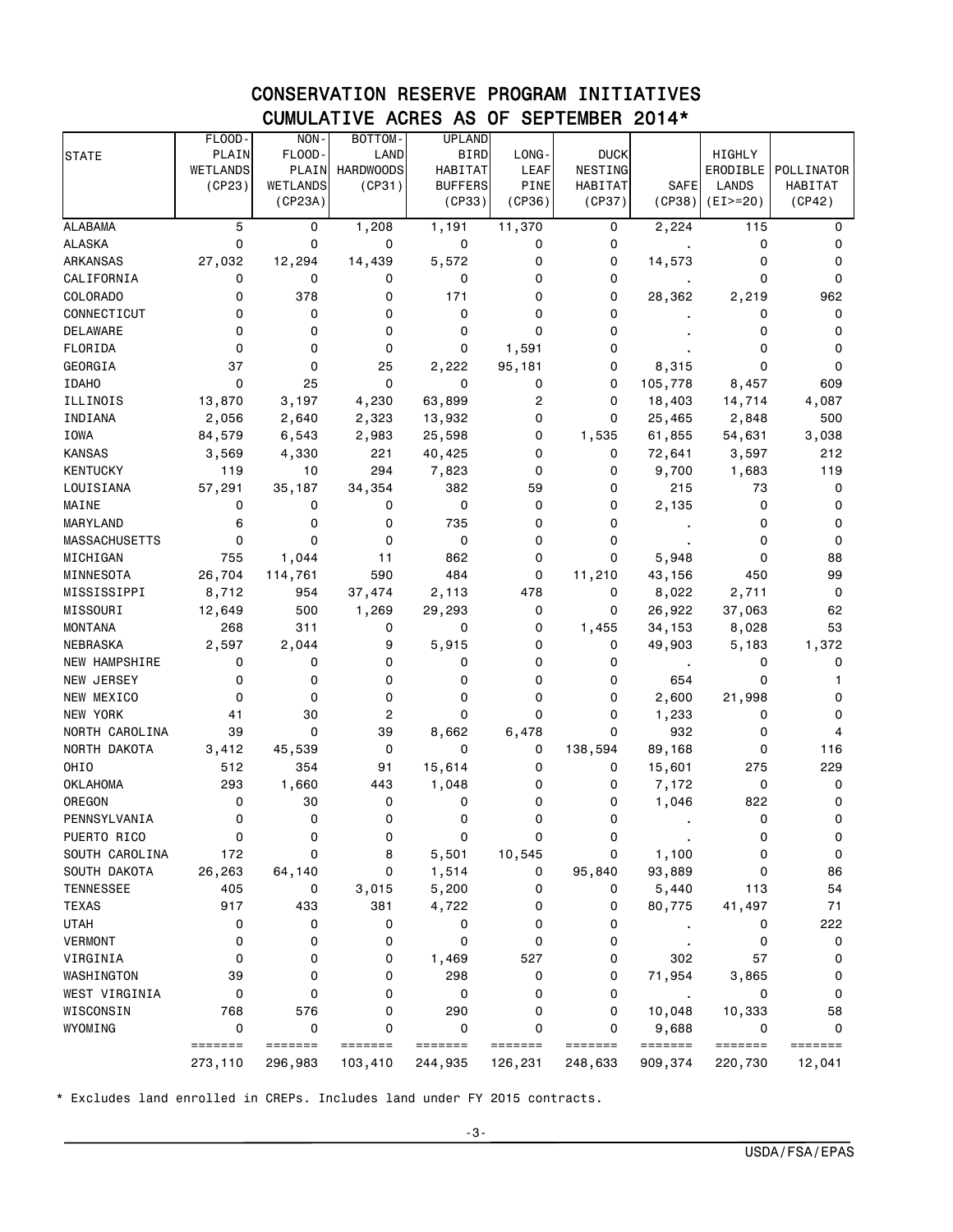# CONTINUOUS CRP ENROLLMENT SINCE INCEPTION THROUGH SEPTEMBER 2014

| Sign-up                   | Non-CREP     | CREP       | <b>FWP</b> | Total        |
|---------------------------|--------------|------------|------------|--------------|
| 1997 (#14)                | 554,842      | 0          | 0          | 554,842      |
| 1998 (#17)                | 198,191      | 13,558     | O          | 211,749      |
| 1999 (#19)                | 217,063      | 44,301     |            | 261,364      |
| 2000 (#21/22)             | 251,883      | 65,036     | 0          | 316,919      |
| 2001 (#23)                | 291,680      | 139,543    | 25,852     | 457,075      |
| 2002 (#24)                | 226,841      | 163,784    | 44,612     | 435,237      |
| 2003 (#25/27)             | 293,532      | 118,264    | 26,966     | 438,762      |
| 2004 (#28)                | 166,868      | 66,945     | 20,557     | 254,370      |
| 2005 (#30)                | 227,228      | 151,515    | 18,907     | 397,650      |
| 2006 (#31)                | 199,335      | 128,647    | 22,629     | 350,611      |
| 2007 (#35)                | 380,703      | 142,844    | 16,005     | 539,552      |
| 2008 (#36)                | 275,215      | 116,617    | 8,715      | 400,547      |
| 2009 (#37)                | 413,481      | 41,487     | 17,766     | 472,734      |
| 2010 (#38)                | 506,313      | 63,577     | 55,663     | 625,553      |
| 2011 (#40)                | 383,022      | 67,939     | 45,048     | 496,009      |
| 2012 (#42)                | 511,915      | 62,088     | 53,543     | 627,545      |
| 2013 (#44)                | 477,401      | 49,702     | 7,691      | 534,793      |
| 2014 (#46) 1/             | 317,383      | 15,285     | 8,769      | 341,437      |
| Expirations 2/            | $-1,117,821$ | $-161,231$ | $-16,079$  | $-1,295,131$ |
| <b>Current Enrollment</b> | 4,457,692    | 1,274,616  | 347,875    | 6,080,183    |

1/ Includes 336,330 acres under contracts that start October 1, 2014.

 2/ Contracts that exited 2007-2013 and were not re-enrolled or that dropped out before normal contract termination.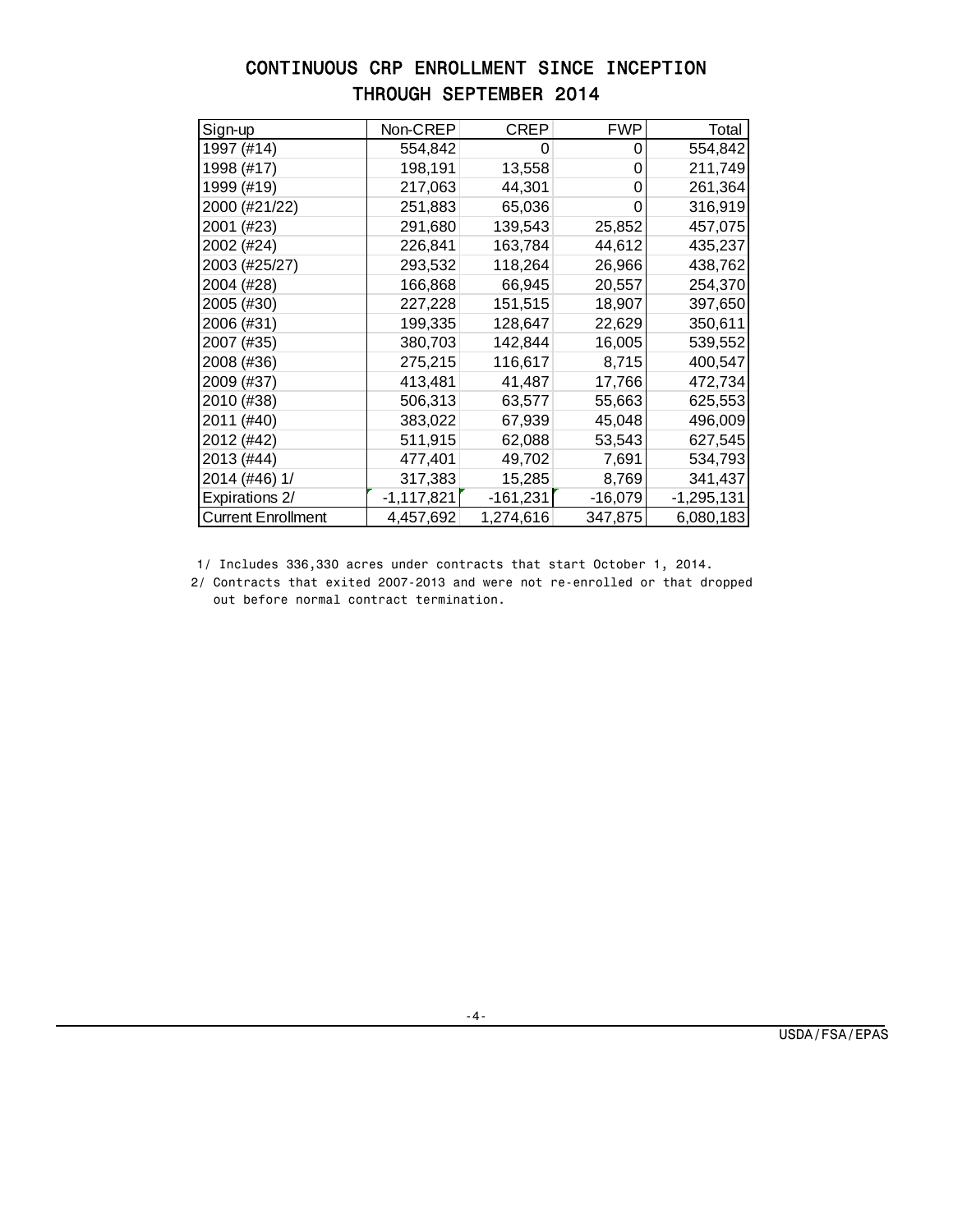**General Signup**. Producers with eligible lands compete nationally for acceptance based on an environmental benefits index (EBI) during specified enrollment periods. Producers may submit offers below soil-specific maximum rental rates and select wildlife-enhancing vegetative covers to increase EBI ranking.

**Continuous (Non-CREP) Sign-up**. Producers with eligible lands may enroll certain high priority conservation practices, such as filter strips, riparian buffers, and wetlands at any time during the year without competition. In addition to annual soil rental payment and cost-share assistance, many practices are eligible for additional annual and one-time up-front financial incentives. Lands enrolled under various initiatives are included in this category.

**Conservation Reserve Enhancement Program (CREP)**. Under CREP agreements, Federal/State partnerships, implement projects designed to address specific environmental objectives through targeted CRP enrollments. Sign-up is held on a continuous basis, general sign-up practices may be included, and additional financial incentives are generally provided. Currently, there are 45 agreements in 33 States.

**Farmable Wetland Program (FWP).** Producers enroll small non-flood plain wetlands, and new practices added by the 2008 Farm Bill, under modified continuous sign-up provisions.

The accompanying tables are based on contract data developed and maintained in CRP data files by USDA Service Centers through the **end of September 2014** and are based on the physical location of the CRP contracted land. Some adjustments have been made to correct miscoded data in the active contract files.

| Current Enrollment by Sign-up and Initial Contract Year |  |
|---------------------------------------------------------|--|
|                                                         |  |
|                                                         |  |
| Current Enrollment by State and Sign-up Type            |  |
|                                                         |  |
|                                                         |  |
|                                                         |  |
|                                                         |  |
|                                                         |  |
|                                                         |  |
|                                                         |  |
|                                                         |  |
|                                                         |  |
|                                                         |  |
|                                                         |  |
|                                                         |  |
|                                                         |  |

#### NOTE: \*\* Data suppressed from States with fewer than 3 contracts \*\*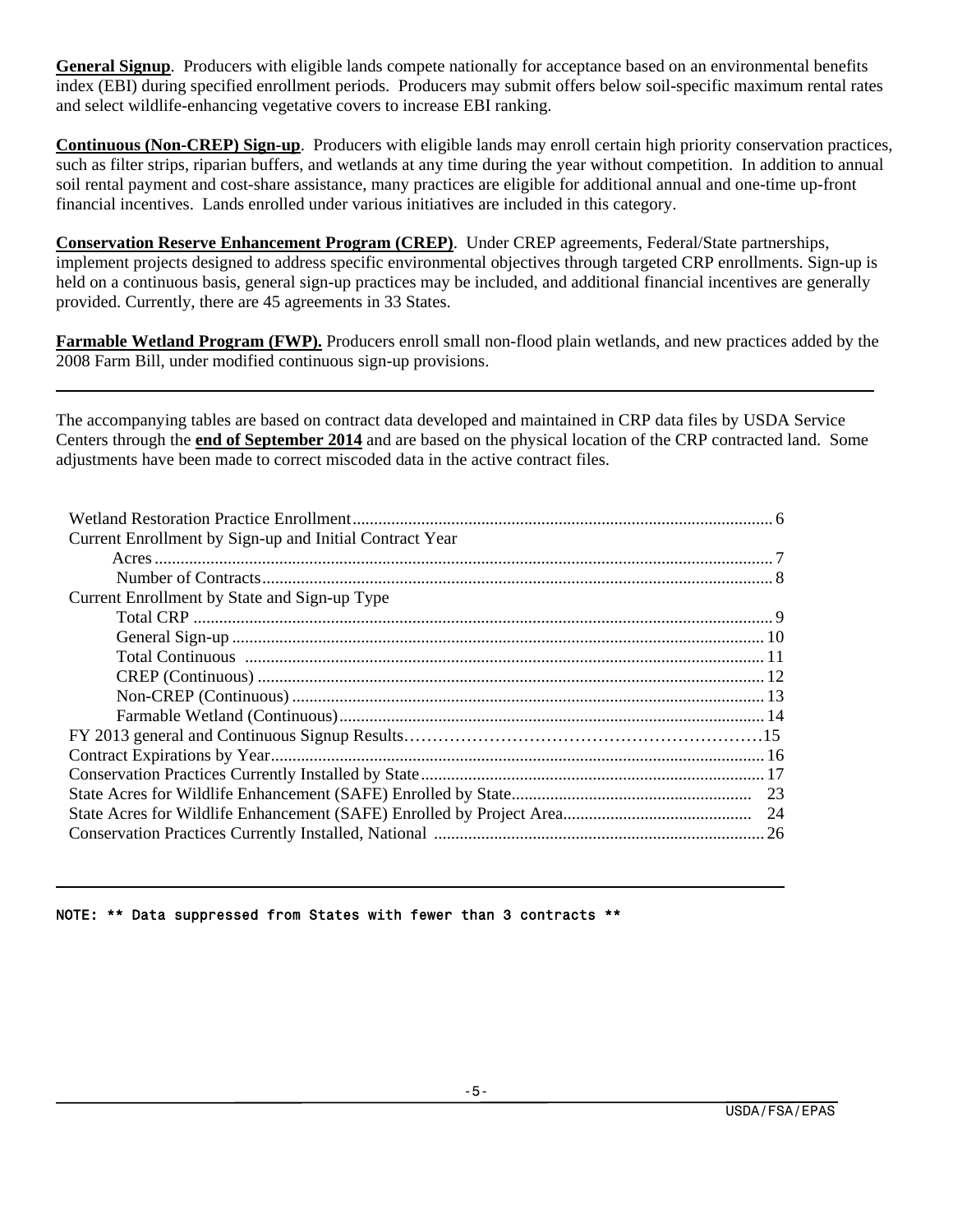# WETLAND PRACTICES IN CRP AS OF SEPTEMBER 2014 (ACRES) 1/

|                      |            | FLOOD-         | NON-                     |                 | <b>BOTTOMLAND</b> | <b>DUCK</b> |              |            |
|----------------------|------------|----------------|--------------------------|-----------------|-------------------|-------------|--------------|------------|
|                      | GENERAL 2/ | PLAIN.         | <b>FLOODPLAIN</b>        | <b>FARMABLE</b> | <b>HARDWOODS</b>  | NESTING     | <b>OTHER</b> |            |
| <b>STATE</b>         | (CP23)     | (CP23)         | (CP23A)                  | WETLAND 3/      | (CP31)            | (CP37)      | WETLAND 4/   | TOTAL      |
| <b>ALABAMA</b>       | 0          | 5              | 0                        | 37              | 1,208             | 0           | 102          | 1,352      |
| <b>ALASKA</b>        | $\Omega$   | 0              | 0                        | 0               | 0                 | 0           | 433          | 433        |
| ARKANSAS             | 8,184      | 25,092         | 12,201                   | 2,191           | 14,764            | 0           | 7,851        | 70,285     |
| CALIFORNIA           | 569        | 0              | 0                        | 0               | 0                 | 0           | 81           | 649        |
| COLORADO             | 369        | $\Omega$       | 378                      | 157             | 0                 | 0           | 56           | 960        |
| CONNECTICUT          | 0          | 0              | 0                        | 0               | 0                 | 0           | 0            | 0          |
| DELAWARE             | 246        | 81             | 0                        | 0               | 0                 | 0           | 228          | 555        |
| FLORIDA              | 0          | $\mathbf 0$    | 0                        | 0               | 0                 | 0           | 0            | 0          |
| GEORGIA              | 380        | 37             | 0                        | 0               | 25                | 0           | 23           | 464        |
| HAWAII               | 0          | 0              | 0                        | 0               | 0                 | 0           | 0            | 0          |
| <b>IDAHO</b>         | 1,066      | $\Omega$       | 25                       | 10              | 0                 | 0           | 201          | 1,303      |
| ILLINOIS             | 29,882     | 18,259         | 3,249                    | 634             | 4,097             | 0           | 5,335        | 61,457     |
| INDIANA              | 2,475      | 2,192          | 3,464                    | 990             | 5,599             | 0           | 1,612        | 16,332     |
| IOWA                 | 8,434      | 83,691         | 6,351                    | 76,725          | 2,801             | 965         | 13,680       | 192,647    |
| <b>KANSAS</b>        | 1,096      | 3,684          | 4,224                    | 1,982           | 221               | 0           | 1,046        | 12,253     |
| <b>KENTUCKY</b>      | 11         | 119            | 10                       | 0               | 294               | 0           | 2,090        | 2,525      |
| LOUISIANA            | 15,437     | 43,590         | 25,606                   | 3,324           | 44,499            | 0           | 728          | 133,183    |
| MAINE                | 0          | 0              | 0                        | 0               | 0                 | 0           | 12           | 12         |
| MARYLAND             | 1,478      | 1,147          | 124                      | 5               | 0                 | 0           | 1,206        | 3,959      |
| <b>MASSACHUSETTS</b> | 0          | 0              | 0                        | 0               | 0                 | 0           | 0            | 0          |
| MICHIGAN             | 10,330     | 2,795          | 9,248                    | 77              | 11                | 0           | 2,241        | 24,701     |
| MINNESOTA            | 199,713    | 26,831         | 100,581                  | 50,798          | 596               | 9,722       | 7,445        | 395,687    |
| MISSISSIPPI          | 5,343      | 6,041          | 954                      | 10,914          | 33,711            | 0           | 656          | 57,619     |
| MISSOURI             | 1,182      | 12,119         | 478                      | 215             | 1,188             | 0           | 3,923        | 19,106     |
| <b>MONTANA</b>       | 2,222      | 234            | 311                      | 343             | 0                 | 1,455       | 138          | 4,703      |
| NEBRASKA             | 879        | 2,714          | 2,133                    | 3,879           | 9                 | 0           | 470          | 10,084     |
| NEW HAMPSHIRE        | 0          | 0              | 0                        | 0               | 0                 | 0           | 0            | 0          |
| NEW JERSEY           | $\Omega$   | 0              | 0                        | 0               | 0                 | 0           | 4            | 4          |
| NEW MEXICO           | 0          | 0              | 0                        | 0               | 0                 | 0           | $\Omega$     | 0          |
| NEW YORK             | 5          | 60             | 31                       | 0               | 2                 | 0           | 1,108        | 1,207      |
| NORTH CAROLINA       | 1,409      | 1,119          | 0                        | 58              | 46                | 0           | 464          | 3,096      |
| NORTH DAKOTA         | 230,474    | 3,011          | 45,327                   | 95,718          | 0                 | 133,043     | 672          | 508,245    |
| OHIO                 | 2,477      | 3,130          | 5,372                    | 250             | 95                | 0           | 825          | 12,149     |
| <b>OKLAHOMA</b>      | 147        | 293            | 1,660                    | 169             | 443               | 0           | 87           | 2,799      |
| OREGON               | 76         | 77             | 115                      | 0               | 0                 | 0           | 390          | 659        |
| PENNSYLVANIA         | 288        | 664            | 0                        | 0               | 0                 | 0           | 494          |            |
| PUERTO RICO          | 0          | 0              | 0                        | 0               | 0                 | 0           | 0            | 1,446<br>0 |
|                      | 0          | 172            | 0                        | 0               | 8                 | 0           | 230          | 409        |
| SOUTH CAROLINA       |            |                |                          |                 |                   |             |              |            |
| SOUTH DAKOTA         | 81,665     | 32,138         | 83,288                   | 90,650          | 0                 | 124,164     | 25,189       | 437,095    |
| <b>TENNESSEE</b>     | 210        | 405            | 0                        | 0               | 2,866             | 0           | 159          | 3,640      |
| <b>TEXAS</b>         | 6,222      | 917            | 433                      | $\Omega$        | 381               | 0           | 85           | 8,039      |
| <b>UTAH</b>          | 0          | 0              | 0                        | 0               | 0                 | 0           | 0            | 0          |
| VERMONT              | 0          | 0              | 0                        | 0               | 0                 | 0           | 3            | 3          |
| VIRGINIA             | 163        | 36             | 0                        | 0               | 0                 | 0           | 90           | 288        |
| WASHINGTON           | 926        | 50             | 5                        | 11              | 0                 | 0           | 182          | 1,174      |
| WEST VIRGINIA        | 0          | $\mathbf 0$    | 0                        | 0               | 0                 | 0           | 0            | 0          |
| WISCONSIN            | 4,054      | 1,677          | 914                      | 59              | 0                 | 0           | 2,088        | 8,793      |
| WYOMING              | ========== | 0<br>========= | 0<br>$=$ = = = = = = = = | 0<br>=========  | 0                 | 0           | 0<br>======  | =========  |
|                      | 617,414    | 272,380        | 306,485                  | 339,195         | 112,863           | 269,350     | 81,626       | 1,999,314  |

1/ Includes wetland and adjacent upland buffer acres.

2/ Includes general signup and CREP before 2003, when CP23 was converted to continuous signup.

3/ CP27, CP28, CP39, CP40, CP41.

4/ CP9, CP30, and CP38 (SAFE) wetland.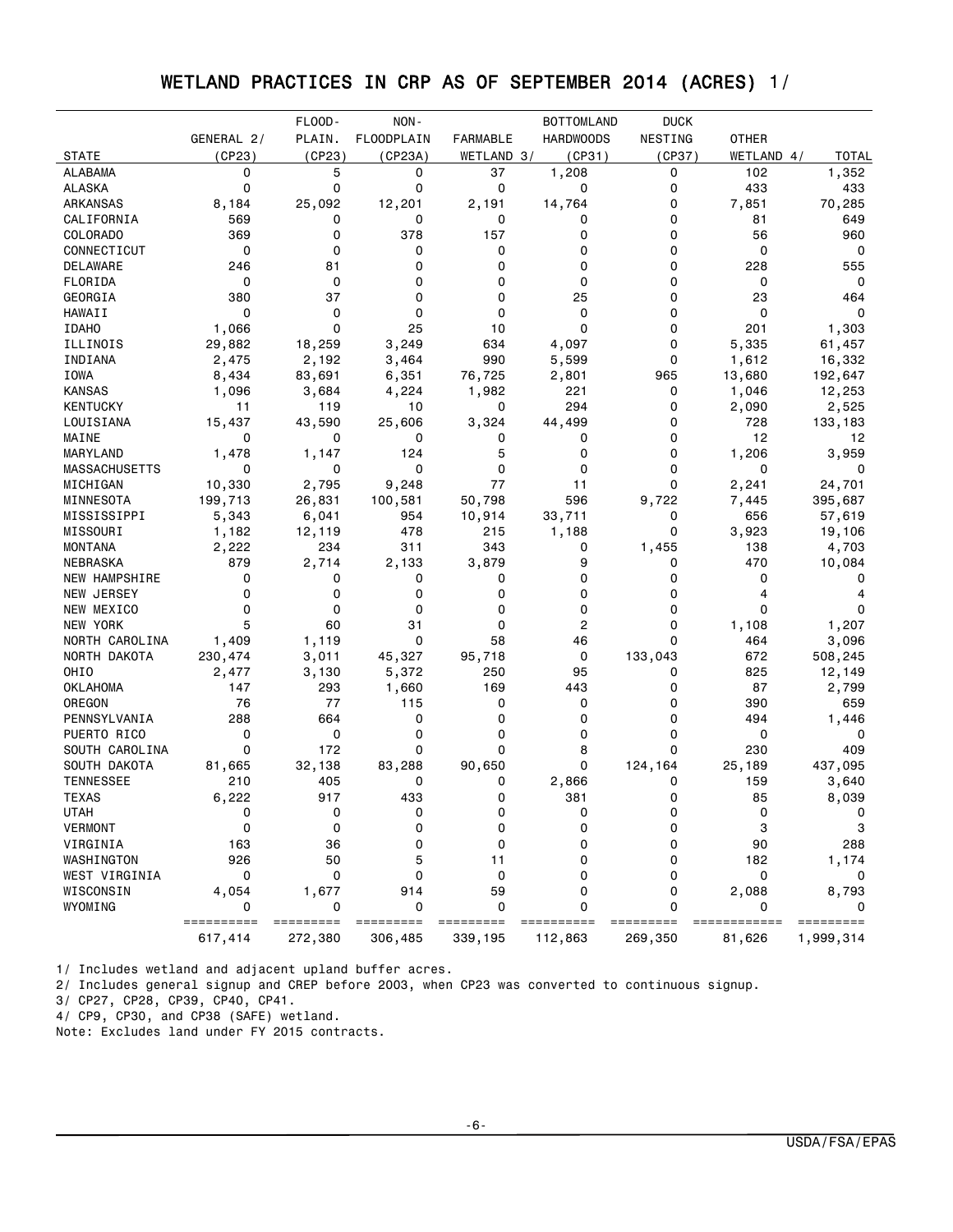## CRP ENROLLMENT AS OF SEPTEMBER 2014 BY SIGN-UP AND INITIAL CONTRACT YEAR 1/

ACRES

|               | DLI VNL   |         |                                         |         |         |           |           |                                                 |           |              |
|---------------|-----------|---------|-----------------------------------------|---------|---------|-----------|-----------|-------------------------------------------------|-----------|--------------|
| <b>SIGNUP</b> | 2007      | 2007    | 2008                                    | 2009    | 2010    | 2011      | 2012      | 2013                                            | 2014      | <b>TOTAL</b> |
| < 19          | 1,290,305 |         |                                         |         |         |           |           |                                                 |           | 1,290,314    |
| 19            | 76,138    |         |                                         |         |         |           |           |                                                 |           | 76,138       |
| 20            | 828,131   |         |                                         |         |         |           |           |                                                 |           | 828,131      |
| 21/22         | 188,410   |         |                                         |         |         |           |           |                                                 |           | 188,410      |
| 23            | 320,758   |         |                                         |         |         |           |           |                                                 |           | 320,758      |
| 24            | 310,849   |         |                                         |         |         |           |           |                                                 |           | 310,849      |
| 25/27         | 333,700   |         |                                         |         |         |           |           |                                                 |           | 333,700      |
| 26            | 509,132   |         |                                         |         |         |           |           |                                                 |           | 509,132      |
| 28            | 242,535   |         |                                         |         |         |           |           |                                                 |           | 242,535      |
| 29            | 979,414   | 60,329  |                                         |         |         |           |           |                                                 |           | 1,039,743    |
| 30            | 378,182   |         |                                         |         |         |           |           |                                                 |           | 378,182      |
| 31            | 189,442   | 140,944 |                                         |         |         |           |           |                                                 |           | 330,386      |
| 32            | 198       |         | 2,251,498                               | 842,326 | 535,579 | 239,492   |           |                                                 |           | 3,869,092    |
| 33            | 0         | 821,202 | 78                                      |         |         |           |           |                                                 |           | 821,280      |
| 35            | 0         | 150,881 | 350,056                                 |         |         |           |           |                                                 |           | 500,937      |
| 36            | 22        |         | 203,167                                 | 169,866 |         |           |           |                                                 |           | 373,055      |
| 37            |           |         |                                         | 224,944 | 226,077 |           |           | 180                                             |           | 451,201      |
| 38            |           |         |                                         |         | 218,066 | 384,344   |           |                                                 |           | 602,410      |
| 39            |           |         |                                         |         | 0       | 3,723,970 |           |                                                 |           | 3,723,970    |
| 40            |           |         |                                         |         |         | 171,963   | 310,262   |                                                 |           | 482,226      |
| 41            |           |         |                                         |         |         | 0         | 2,533,181 |                                                 |           | 2,533,181    |
| 42            |           |         |                                         |         |         | 0         | 117,937   | 495,604                                         |           | 613,541      |
| 43            |           |         |                                         |         |         |           |           | 0, 3, 516, 158                                  |           | 3,516,158    |
| 44            |           |         |                                         |         |         |           |           | 22,737                                          | 511,683   | 534,420      |
| 45            |           |         |                                         |         |         |           |           |                                                 | 1,573,981 | 1,573,981    |
| 46            |           |         |                                         |         |         |           |           |                                                 | 5,107     | 5,107        |
| <b>ALL</b>    |           |         | 5,647,214 1,173,356 2,804,799 1,237,136 |         |         |           |           | 979,722 4,519,770 2,961,380 4,034,687 2,090,771 |           | 25,448,835   |

1/ For CRP, contract year is the same as fiscal year, which begins October 1.

BEFORE

General Sign-up Numbers: 1-13, 15, 16, 18, 20, 26, 29, 33, 39, 41, 43, and 45.

Continuous Sign-up Numbers: 14, 17, 19, 21-25, 27, 28, 30, 31, 35, 36, 37, 38, 40, 42, and 44.

Sign-up number 32 reflects re-enrollment of 2007-2010 expired general sign-up contracts under 2006's early re-enrollment offer. Sign-up number 34 is reserved for Emergency Forestry CRP. Note: Excludes land under FY 2015 contracts.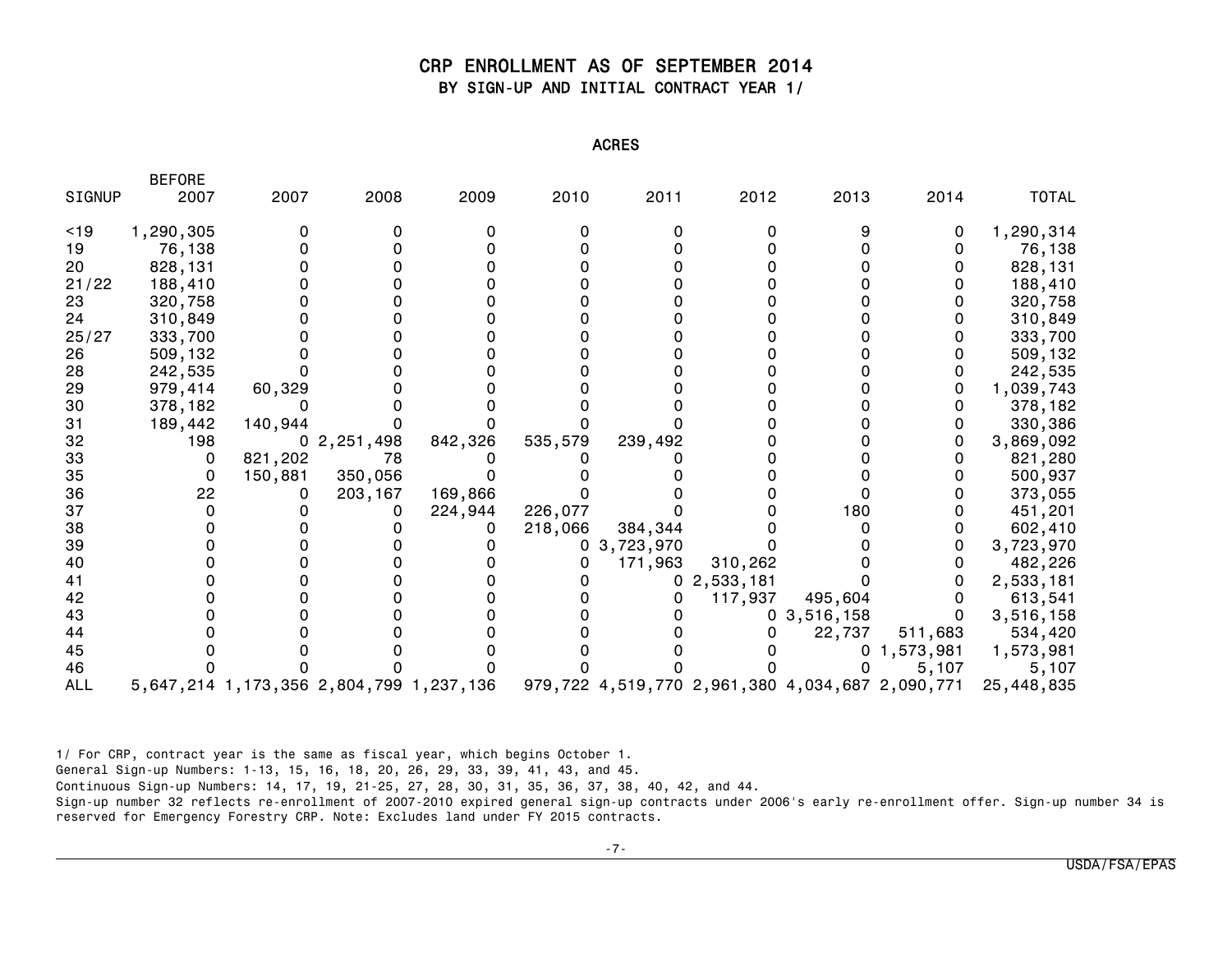## CRP ENROLLMENT AS OF SEPTEMBER 2014 BY SIGN-UP AND INITIAL CONTRACT YEAR 1/

#### NUMBER OF CONTRACTS

| <b>SIGNUP</b> | 2007    | 2007   | 2008   | 2009   | 2010   | 2011   | 2012   | 2013   | 2014   | <b>TOTAL</b> |
|---------------|---------|--------|--------|--------|--------|--------|--------|--------|--------|--------------|
| < 19          | 19,429  |        |        |        |        |        |        |        |        | 19,430       |
| 19            | 6,568   |        |        |        |        |        |        |        |        | 6,568        |
| 20            | 15,291  |        |        |        |        |        |        |        |        | 15,291       |
| 21/22         | 17,940  |        |        |        |        |        |        |        |        | 17,940       |
| 23            | 28,609  |        |        |        |        |        |        |        |        | 28,609       |
| 24            | 25,596  |        |        |        |        |        |        |        |        | 25,596       |
| 25/27         | 24,737  |        |        |        |        |        |        |        |        | 24,737       |
| 26            | 10,682  |        |        |        |        |        |        |        |        | 10,682       |
| 28            | 24,644  |        |        |        |        |        |        |        |        | 24,644       |
| 29            | 17,646  | 501    |        |        |        |        |        |        |        | 18,147       |
| 30            | 32,405  |        |        |        |        |        |        |        |        | 32,405       |
| 31            | 19,616  | 10,277 |        |        |        |        |        |        |        | 29,893       |
| 32            |         | 0      | 27,797 | 13,136 | 8,061  | 5,034  |        |        |        | 54,032       |
| 33            |         | 15,608 |        |        |        |        |        |        |        | 15,610       |
| 35            |         | 13,587 | 20,432 |        |        |        |        |        |        | 34,019       |
| 36            |         |        | 15,493 | 11,952 |        |        |        |        |        | 27,447       |
| 37            |         |        |        | 15,696 | 13,931 |        |        |        |        | 29,629       |
| 38            |         |        |        |        | 13,667 | 19,028 |        |        |        | 32,695       |
| 39            |         |        |        |        |        | 40,363 |        |        |        | 40,363       |
| 40            |         |        |        |        |        | 10,397 | 20,476 |        |        | 30,873       |
| 41            |         |        |        |        |        |        | 27,093 |        |        | 27,093       |
| 42            |         |        |        |        |        |        | 7,247  | 27,620 |        | 34,867       |
| 43            |         |        |        |        |        |        |        | 38,574 |        | 38,574       |
| 44            |         |        |        |        |        |        |        | 957    | 28,540 | 29,497       |
| 45            |         |        |        |        |        |        |        |        | 23,066 | 23,066       |
| 46            |         |        |        |        |        |        |        |        | 214    | 214          |
| <b>ALL</b>    | 243,169 | 39,973 | 63,724 | 40,784 | 35,659 | 74,822 | 54,816 | 67,154 | 51,820 | 671,921      |

1/ For CRP, contract year is the same as fiscal year, which begins October 1.

**BEFORE** 

General Sign-up Numbers: 1-13, 15, 16, 18, 20, 26, 29, 33, 39, 41, 43, and 45.

Continuous Sign-up Numbers: 14, 17, 19, 21-25, 27, 28, 30, 31, 35, 36, 37, 38, 40, 42, and 44.

Sign-up number 32 reflects re-enrollment of 2007-2010 expired general sign-up contracts under 2006's early re-enrollment offer. Sign-up number 34 is reserved for Emergency Forestry CRP. Note: Excludes land under FY 2015 contracts.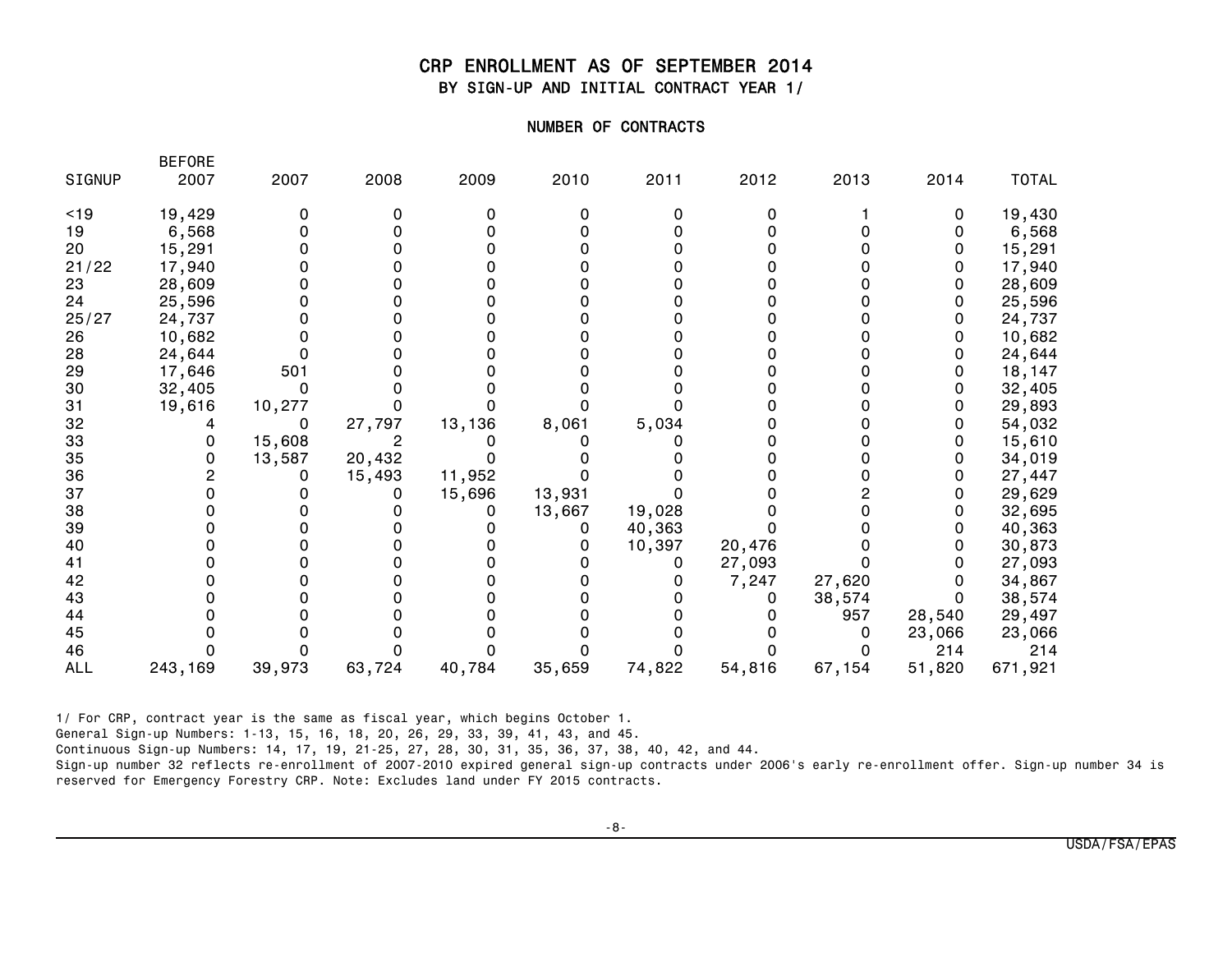## CRP ENROLLMENT BY STATE AS OF SEPTEMBER 2014 ----------TOTAL CRP (ALL SIGN-UPS)----------

|                  | NUMBER OF | NUMBER OF    |              | ANNUAL RENTAL PAYMENTS 2/ |           |
|------------------|-----------|--------------|--------------|---------------------------|-----------|
| STATE 1/         | CONTRACTS | <b>FARMS</b> | <b>ACRES</b> | ( \$1,000)                | (\$/ACRE) |
| U.S.             | 671,921   | 376,537      | 25,448,835   | 1,620,051                 | 63.66     |
| ALABAMA          | 7,473     | 5,310        | 307,772      | 14,389                    | 46.75     |
| ALASKA           | 40        | 29           | 17,977       | 635                       | 35.33     |
| ARKANSAS         | 5,769     | 3,226        | 236,058      | 15,991                    | 67.74     |
| CALIFORNIA       | 312       | 237          | 83,114       | 3,739                     | 44.99     |
| COLORADO         | 11,300    | 5,719        | 1,988,096    | 69,092                    | 34.75     |
| CONNECTICUT      | 6         | 6            | 58           | 4                         | 72.95     |
| DELAWARE         | 581       | 310          | 6,175        | 711                       | 115.14    |
| FLORIDA          | 1,084     | 880          | 43,004       | 1,942                     | 45.16     |
| GEORGIA          | 9,484     | 6,240        | 305,053      | 15,866                    | 52.01     |
| HAWAII           | 15        | 13           | 771          | 39                        | 50.43     |
| <b>IDAHO</b>     | 4,464     | 2,533        | 604,029      | 31,267                    | 51.76     |
| ILLINOIS         | 78,829    | 43,520       | 920,342      | 130,137                   | 141.40    |
| INDIANA          | 35,964    | 20,098       | 239,502      | 32,035                    | 133.76    |
| IOWA             | 99,840    | 50,708       | 1,457,518    | 221,300                   | 151.83    |
| <b>KANSAS</b>    | 41,746    | 23,914       | 2,271,468    | 95,406                    | 42.00     |
| <b>KENTUCKY</b>  | 14,852    | 7,896        | 276,899      | 36,545                    | 131.98    |
| LOUISIANA        | 4,860     | 3,115        | 308,391      | 21,735                    | 70.48     |
| MAINE            | 352       | 251          | 8,605        | 399                       | 46.37     |
| MARYLAND         | 6,054     | 3,350        | 70,136       | 10,863                    | 154.89    |
| MASSACHUSETTS    | 3         | 3            | 10           | 2                         | 207.20    |
| MICHIGAN         | 13,090    | 7,398        | 175,185      | 18,244                    | 104.14    |
| MINNESOTA        | 56,976    | 30,421       | 1,299,533    | 104,616                   | 80.50     |
| MISSISSIPPI      | 18,149    | 11,374       | 759,117      | 44,097                    | 58.09     |
| MISSOURI         | 31,587    | 18,412       | 1,039,657    | 102,137                   | 98.24     |
| <b>MONTANA</b>   | 9,954     | 4,351        | 1,754,964    | 53,916                    | 30.72     |
| NEBRASKA         | 23,969    | 13,726       | 843,701      | 57,874                    | 68.60     |
| NEW HAMPSHIRE    | 3         | 3            | 13           | 1                         | 69.04     |
| NEW JERSEY       | 303       | 204          | 2,086        | 168                       | 80.54     |
| NEW MEXICO       | 2,019     | 1,287        | 434,735      | 16,246                    | 37.37     |
| NEW YORK         | 2,571     | 1,856        | 44,607       | 3,409                     | 76.43     |
| NORTH CAROLINA   | 7,290     | 4,668        | 101,473      | 7,571                     | 74.61     |
| NORTH DAKOTA     | 25,261    | 13,029       | 1,619,317    | 69,623                    | 42.99     |
| <b>OHIO</b>      | 36,264    | 20,304       | 278,409      | 38,094                    | 136.83    |
| <b>OKLAHOMA</b>  | 6,606     | 4,438        | 756,939      | 26,042                    | 34.40     |
| OREGON           | 4,415     | 2,325        | 551,111      | 33,001                    | 59.88     |
| PENNSYLVANIA     | 10,333    | 6,782        | 174,667      | 19,447                    | 111.34    |
| PUERTO RICO      | 17        | 17           | 1,243        | 82                        | 66.21     |
| SOUTH CAROLINA   | 5,557     | 3,077        | 112,260      | 4,480                     | 39.91     |
| SOUTH DAKOTA     | 29,577    | 13,877       | 932,566      | 67,232                    | 72.09     |
| <b>TENNESSEE</b> | 5,995     | 3,957        | 148,230      | 12,422                    | 83.80     |
| <b>TEXAS</b>     | 20,616    | 15,014       | 3,176,613    | 116,814                   | 36.77     |
| UTAH             | 866       | 540          | 176,919      | 5,928                     | 33.50     |
| VERMONT          | 411       | 296          | 2,884        | 296                       | 102.73    |
| VIRGINIA         | 5,519     | 4,218        | 56,142       | 3,491                     | 62.19     |
| WASHINGTON       | 12,044    | 5,267        | 1,395,724    | 81,126                    | 58.12     |
| WEST VIRGINIA    | 498       | 409          | 6,372        | 493                       | 77.33     |
| WISCONSIN        | 18,173    | 11,371       | 262,368      | 25,870                    | 98.60     |
| WYOMING          | 828       | 556          | 196,848      | 5,229                     | 26.56     |

1/ State in which land is located. 2/ Approximate payments scheduled to be made October 2014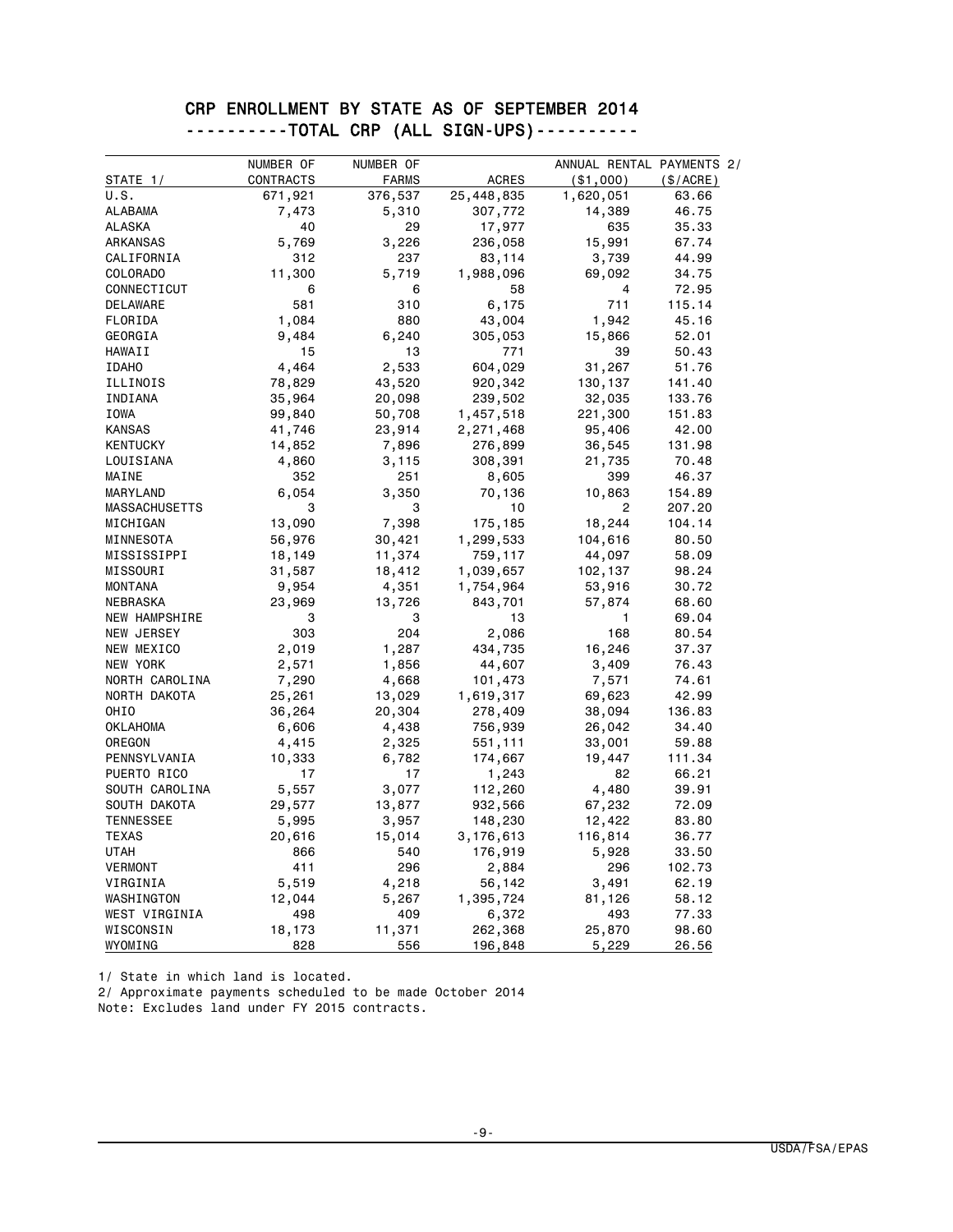#### CRP ENROLLMENT BY STATE AS OF SEPTEMBER 2014 ----------------GENERAL SIGN-UP-------------

|                      | NUMBER OF      | NUMBER OF               |                    | ANNUAL RENTAL PAYMENTS 2/ |                |
|----------------------|----------------|-------------------------|--------------------|---------------------------|----------------|
| STATE 1/<br>U.S.     | CONTRACTS      | <b>FARMS</b>            | <b>ACRES</b>       | ( \$1,000)                | (S/ACRE)       |
|                      | 262,288        | 177,943                 | 19,704,983         | 1,006,664                 | 51.09          |
| ALABAMA              | 5,826          | 4,231                   | 257,891            | 11,880                    | 46.06          |
| <b>ALASKA</b>        | 33             | 23                      | 17,399             | 597                       | 34.30          |
| ARKANSAS             | 1,597          | 1,137                   | 89,929             | 5,191                     | 57.73          |
| CALIFORNIA           | 240            | 176                     | 79,525             | 3,410                     | 42.88          |
| <b>COLORADO</b>      | 9,993          | 5,228                   | 1,929,421          | 64,870                    | 33.62          |
| CONNECTICUT          | 5              | 5                       | 57                 | 4                         | 73.10          |
| <b>DELAWARE</b>      | 26             | 20                      | 428                | 31                        | 73.31          |
| FLORIDA              | 1,047          | 854                     | 42,031             | 1,890                     | 44.97          |
| GEORGIA              | 6,314          | 4,091                   | 202,231            | 9,761                     | 48.27          |
| <b>HAWAII</b>        | 0              | 0                       | 0                  | 0                         | $\mathbf{r}$ . |
| <b>IDAHO</b>         | 3,457          | 2,009                   | 485,696            | 23,957                    | 49.33          |
| ILLINOIS             | 20,156         | 14,314                  | 441,372            | 48,732                    | 110.41         |
| INDIANA              | 5,281          | 4,144                   | 104,975            | 10,517                    | 100.18         |
| IOWA                 | 27,038         | 19,094                  | 836,100            | 108,136                   | 129.33         |
| <b>KANSAS</b>        | 26,829         | 17,473                  | 2,088,881          | 84,941                    | 40.66          |
| <b>KENTUCKY</b>      | 3,634          | 2,645                   | 119,358            | 11,437                    | 95.82          |
| LOUISIANA            | 2,107          | 1,561                   | 146,998            | 7,511                     | 51.10          |
| MAINE                | 188            | 138                     | 6,241              | 237                       | 37.93          |
| MARYLAND             | 266            | 221                     | 5,102              | 394                       | 77.15          |
| <b>MASSACHUSETTS</b> | 0              | 0                       | 0                  | 0                         | ä,             |
| MICHIGAN             | 3,024          | 2,476                   | 78,865             | 6,149                     | 77.97          |
| MINNESOTA            | 19,121         | 13,272                  | 796,064            | 50,849                    | 63.88          |
| MISSISSIPPI          | 9,462          | 6,992                   | 517,681            | 26,318                    | 50.84          |
| MISSOURI             | 17,498         | 12,115                  | 842,392            | 81,634                    | 96.91          |
| <b>MONTANA</b>       | 8,520          | 3,851                   | 1,602,843          | 48,820                    | 30.46          |
| NEBRASKA             | 10,397         | 7,034                   | 651,648            | 38,094                    | 58.46          |
| <b>NEW HAMPSHIRE</b> | 0              | 0                       | 0                  | 0                         | $\blacksquare$ |
| NEW JERSEY           | 26             | 22                      | 674                | 28                        | 41.39          |
| NEW MEXICO           | 1,851          | 1,194                   | 408,766            | 15,275                    | 37.37          |
| NEW YORK             | 802            | 623                     | 21,961             | 965                       | 43.92          |
| NORTH CAROLINA       | 2,393          | 1,851                   | 44,913             | 2,269                     | 50.53          |
| NORTH DAKOTA         | 12,006         | 7,484                   | 1,132,647          | 40,858                    | 36.07          |
| OHIO                 | 4,473          | 3,638                   | 99,986             | 8,518                     | 85.19          |
| <b>OKLAHOMA</b>      | 6,176          | 4,177                   | 741,455            | 25,385                    | 34.24          |
| OREGON               | 2,433          | 1,375                   | 496,391            | 28,581                    | 57.58          |
| PENNSYLVANIA         | 370            | 318                     | 10,384             | 511                       | 49.16          |
| PUERTO RICO          | 10             | 10                      | 341                | 26                        | 76.23          |
| SOUTH CAROLINA       | 2,391          | 1,679                   | 72,946             | 2,534                     | 34.74          |
| SOUTH DAKOTA         | 5,367          | 3,490                   | 405,460            | 20,205                    | 49.83          |
| <b>TENNESSEE</b>     | 3,583          | 2,777                   | 119,906            | 9,843                     | 82.09          |
| <b>TEXAS</b>         | 18,767         | 13,706                  | 3,018,651          | 110,388                   | 36.57          |
| <b>UTAH</b>          | 839            | 523                     | 176,664            | 5,916                     | 33.49          |
| <b>VERMONT</b>       | $\overline{c}$ | $\overline{\mathbf{c}}$ |                    | 4                         | 73.17          |
|                      |                | 885                     | 52                 |                           |                |
| VIRGINIA             | 1,086          |                         | 24,035             | 1,021                     | 42.48          |
| WASHINGTON           | 7,471          | 3,653                   | 1,218,074          | 67,857                    | 55.71          |
| WEST VIRGINIA        | 8              | 7                       | 325                | 13                        | 40.53          |
| WISCONSIN<br>WYOMING | 9,536<br>638   | 7,003<br>421            | 187,324<br>180,753 | 16,407<br>4,699           | 87.59<br>26.00 |

1/ State in which land is located.

2/ Payments scheduled to be made October 2014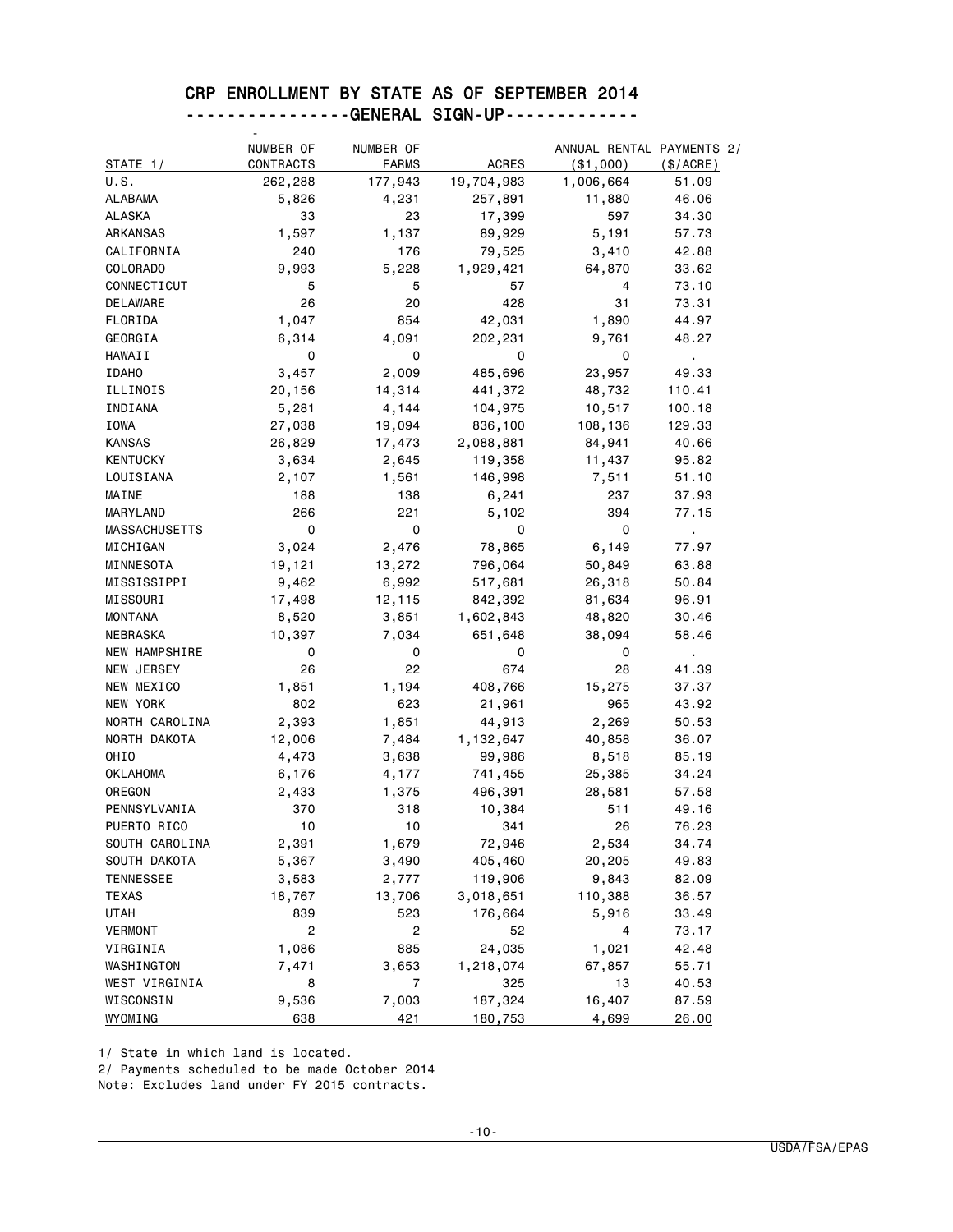#### CRP ENROLLMENT BY STATE AS OF SEPTEMBER 2014 ------------- TOTAL CONTINUOUS 1/ ----------

|                      | NUMBER OF | NUMBER OF    |              | ANNUAL RENTAL PAYMENTS 3/ |             |
|----------------------|-----------|--------------|--------------|---------------------------|-------------|
| STATE 2/             | CONTRACTS | <b>FARMS</b> | <b>ACRES</b> | ( \$1,000)                | $(\$/ACRE)$ |
| U.S.                 | 409,633   | 239,091      | 5,743,852    | 613,387                   | 106.79      |
| <b>ALABAMA</b>       | 1,647     | 1,267        | 49,881       | 2,510                     | 50.31       |
| <b>ALASKA</b>        | 7         | 6            | 578          | 38                        | 66.48       |
| <b>ARKANSAS</b>      | 4,172     | 2,435        | 146,129      | 10,800                    | 73.91       |
| CALIFORNIA           | 72        | 67           | 3,589        | 329                       | 91.77       |
| COLORADO             | 1,307     | 775          | 58,675       | 4,222                     | 71.95       |
| CONNECTICUT          | 1         | 1            | 1            | 0                         | 67.00       |
| DELAWARE             | 555       | 300          | 5,747        | 680                       | 118.25      |
| FLORIDA              | 37        | 30           | 973          | 52                        | 53.37       |
| GEORGIA              | 3,170     | 2,371        | 102,822      | 6,105                     | 59.37       |
| HAWAII               | 15        | 13           | 771          | 39                        | 50.43       |
| <b>IDAHO</b>         | 1,007     | 705          | 118,333      | 7,310                     | 61.77       |
| ILLINOIS             | 58,673    | 34,438       | 478,970      | 81,405                    | 169.96      |
| INDIANA              | 30,683    | 17,379       | 134,526      | 21,518                    | 159.95      |
| IOWA                 | 72,802    | 40,151       | 621,418      | 113,164                   | 182.11      |
| <b>KANSAS</b>        | 14,917    | 9,035        | 182,588      | 10,465                    | 57.31       |
| <b>KENTUCKY</b>      | 11,218    | 6,034        | 157,542      | 25,108                    | 159.37      |
| LOUISIANA            | 2,753     | 1,881        | 161,393      | 14,224                    | 88.13       |
| MAINE                | 164       | 132          | 2,364        | 162                       | 68.67       |
| MARYLAND             | 5,788     | 3,270        | 65,034       | 10,470                    | 160.99      |
| <b>MASSACHUSETTS</b> | 3         | 3            | 10           | $\overline{c}$            | 207.20      |
| MICHIGAN             | 10,066    | 5,451        | 96,319       | 12,095                    | 125.58      |
| MINNESOTA            | 37,855    | 21,977       | 503,469      | 53,767                    | 106.79      |
| MISSISSIPPI          | 8,687     | 5,831        | 241,436      | 17,779                    | 73.64       |
| MISSOURI             | 14,089    | 8,851        | 197,265      | 20,503                    | 103.93      |
| <b>MONTANA</b>       | 1,434     | 729          | 152,121      | 5,095                     | 33.50       |
| NEBRASKA             | 13,572    | 8,544        | 192,054      | 19,780                    | 102.99      |
| NEW HAMPSHIRE        | 3         | 3            | 13           | 1                         | 69.04       |
| NEW JERSEY           | 277       | 183          | 1,411        | 140                       | 99.24       |
| NEW MEXICO           | 168       | 117          | 25,969       | 971                       | 37.39       |
| <b>NEW YORK</b>      | 1,769     | 1,283        | 22,647       | 2,445                     | 107.94      |
| NORTH CAROLINA       | 4,897     | 2,951        | 56,561       | 5,302                     | 93.74       |
| NORTH DAKOTA         | 13,255    | 7,357        | 486,670      | 28,764                    | 59.10       |
| OHI <sub>0</sub>     | 31,791    | 18,068       | 178,423      | 29,575                    | 165.76      |
| <b>OKLAHOMA</b>      | 430       | 350          | 15,484       | 657                       | 42.44       |
| OREGON               | 1,982     | 1,213        | 54,720       | 4,420                     | 80.77       |
| PENNSYLVANIA         | 9,963     | 6,578        | 164,283      | 18,937                    | 115.27      |
| PUERTO RICO          | 7         | 7            | 902          | 56                        | 62.42       |
| SOUTH CAROLINA       | 3,166     | 1,727        | 39,314       | 1,946                     | 49.50       |
| SOUTH DAKOTA         | 24,210    | 12,161       | 527,107      | 47,027                    | 89.22       |
| <b>TENNESSEE</b>     | 2,412     | 1,622        | 28,325       | 2,579                     | 91.04       |
| <b>TEXAS</b>         | 1,849     | 1,501        | 157,963      | 6,426                     | 40.68       |
| <b>UTAH</b>          | 27        | 22           | 255          | 12                        | 46.25       |
| <b>VERMONT</b>       | 409       | 294          | 2,831        | 292                       | 103.27      |
| VIRGINIA             | 4,433     | 3,409        | 32,107       | 2,470                     | 76.94       |
| WASHINGTON           | 4,573     | 2,529        | 177,650      | 13,269                    | 74.69       |
| WEST VIRGINIA        | 490       | 404          | 6,046        | 480                       | 79.31       |
| WISCONSIN            | 8,637     | 5,489        | 75,044       | 9,463                     | 126.11      |
| WYOMING              | 190       | 146          | 16,095       | 530                       | 32.95       |

1/ Includes Farmable Wetland enrollment.

2/ State in which land is located.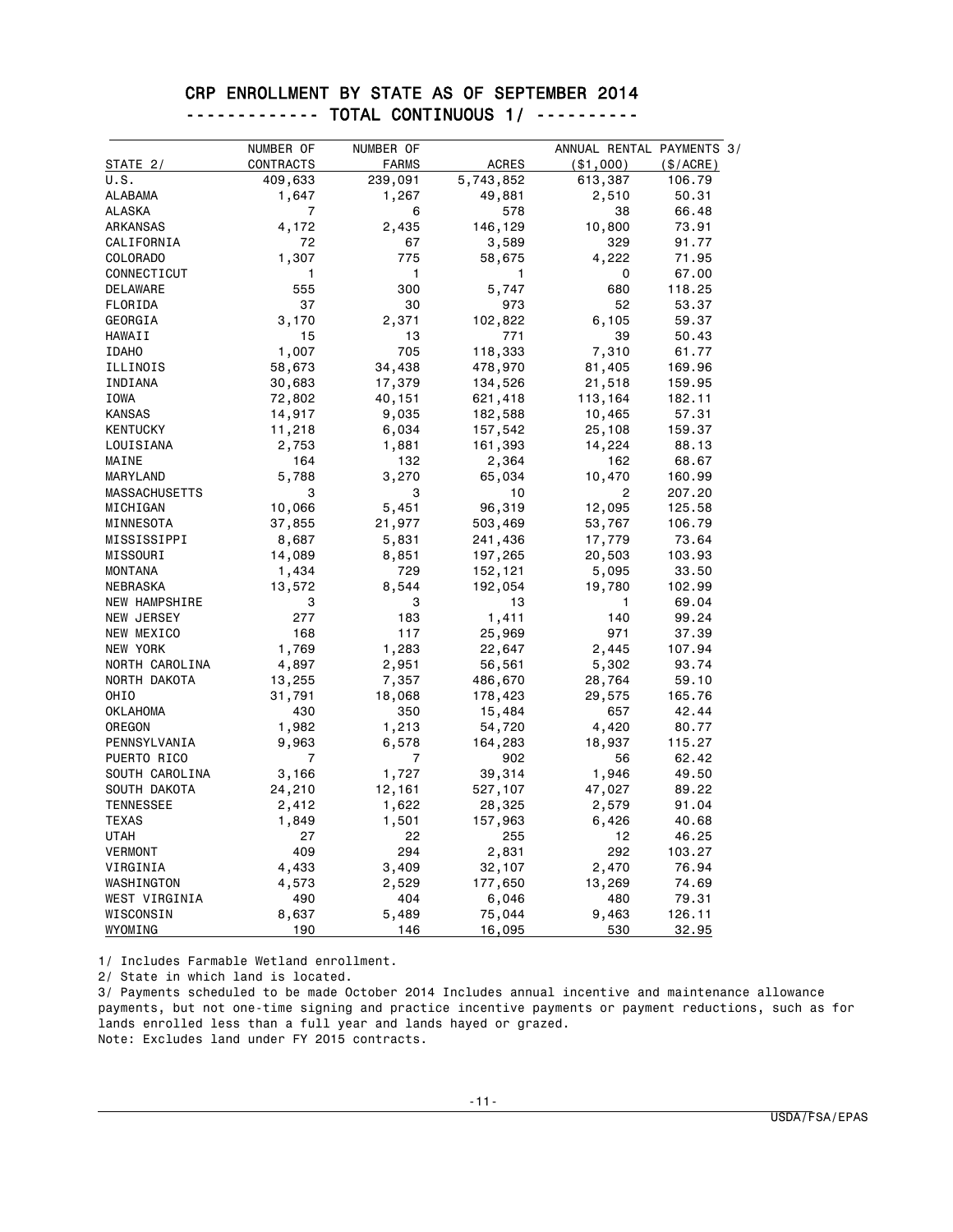#### CRP ENROLLMENT BY STATE AS OF SEPTEMBER 2014

------------------CREP ONLY-----------------

|                      | NUMBER OF   | NUMBER OF    |              | ANNUAL RENTAL PAYMENTS 2/ |                |
|----------------------|-------------|--------------|--------------|---------------------------|----------------|
| STATE 1/             | CONTRACTS   | <b>FARMS</b> | <b>ACRES</b> | ( \$1,000)                | (\$/ACRE)      |
| U.S.                 | 73,151      | 48,435       | 1,259,523    | 172,197                   | 136.72         |
| <b>ALABAMA</b>       | 0           | 0            | 0            | 0                         | ï              |
| <b>ALASKA</b>        | 0           | 0            | 0            | 0                         |                |
| ARKANSAS             | 236         | 161          | 6,957        | 706                       | 101.51         |
| CALIFORNIA           | 17          | 16           | 1,558        | 175                       | 112.50         |
| COLORADO             | 176         | 123          | 25,205       | 2,891                     | 114.70         |
| CONNECTICUT          | 0           | 0            | 0            | 0                         | $\blacksquare$ |
| <b>DELAWARE</b>      | 519         | 288          | 5,625        | 669                       | 118.92         |
| FLORIDA              | 0           | 0            | 0            | 0                         |                |
| GEORGIA              | $\Omega$    | 0            | 0            | 0                         |                |
| HAWAII               | 14          | 12           | 752          | 37                        | 49.36          |
| <b>IDAHO</b>         | 156         | 105          | 16,671       | 2,213                     | 132.77         |
| ILLINOIS             | 7,670       | 5,420        | 140,956      | 26,569                    | 188.49         |
| INDIANA              | 1,000       | 743          | 8,849        | 1,909                     | 215.69         |
| IOWA                 | 105         | 97           | 2,842        | 721                       | 253.86         |
| <b>KANSAS</b>        | 90          | 65           | 15,770       | 1,845                     | 117.00         |
| <b>KENTUCKY</b>      | 3,084       | 1,576        | 98,868       | 18,230                    | 184.39         |
| LOUISIANA            | 727         | 536          | 50,062       | 3,946                     | 78.81          |
| MAINE                | 0           | 0            | 0            | 0                         |                |
| MARYLAND             | 5,337       | 3,148        | 62,962       | 10,268                    | 163.08         |
| <b>MASSACHUSETTS</b> | 0           | 0            | 0            | 0                         |                |
| MICHIGAN             | 6,583       | 3,539        | 74,533       | 9,807                     | 131.58         |
| MINNESOTA            | 2,973       | 2,423        | 88,699       | 10,179                    | 114.75         |
| MISSISSIPPI          | 0           | 0            | 0            | 0                         | $\blacksquare$ |
| MISSOURI             | 1,078       | 788          | 36,781       | 3,551                     | 96.53          |
| <b>MONTANA</b>       | 123         | 54           | 11,099       | 868                       | 78.25          |
| NEBRASKA             | 2,820       | 2,090        | 67,263       | 7,635                     | 113.51         |
| <b>NEW HAMPSHIRE</b> | 0           | 0            | 0            | 0                         |                |
| NEW JERSEY           | 205         | 140          | 722          | 99                        | 136.93         |
| NEW MEXICO           | $\mathbf 0$ | 0            | 0            | 0                         |                |
| NEW YORK             | 1,138       | 827          | 13,906       | 1,981                     | 142.47         |
| NORTH CAROLINA       | 2,399       | 1,589        | 33,256       | 3,662                     | 110.12         |
| NORTH DAKOTA         | 82          | 61           | 1,616        | 57                        | 35.54          |
| OHIO                 | 13,962      | 8,946        | 115,166      | 22,065                    | 191.59         |
| <b>OKLAHOMA</b>      | 62          | 55           | 624          | 39                        | 62.98          |
| OREGON               | 1,656       | 1,058        | 41,980       | 3,643                     | 86.78          |
| PENNSYLVANIA         | 9,726       | 6,408        | 163,675      | 18,903                    | 115.49         |
| PUERTO RICO          | 0           | 0            | 0            | 0                         |                |
| SOUTH CAROLINA       | 0           | 0            | 0            | 0                         |                |
| SOUTH DAKOTA         |             | 617          | 80,846       |                           | 107.10         |
|                      | 1,006<br>0  | 0            |              | 8,658                     |                |
| <b>TENNESSEE</b>     | 0           | 0            | 0<br>0       | 0<br>0                    |                |
| <b>TEXAS</b>         |             |              |              |                           |                |
| <b>UTAH</b>          | 0           | 0            | 0            | 0                         |                |
| <b>VERMONT</b>       | 373         | 275          | 2,574        | 279                       | 108.20         |
| VIRGINIA             | 3,836       | 3,044        | 28,242       | 2,255                     | 79.86          |
| WASHINGTON           | 1,042       | 847          | 13,553       | 2,547                     | 187.94         |
| WEST VIRGINIA        | 469         | 386          | 5,880        | 471                       | 80.14          |
| WISCONSIN<br>WYOMING | 4,487<br>0  | 2,998<br>0   | 42,029<br>0  | 5,317<br>0                | 126.50         |

1/ State in which land is located.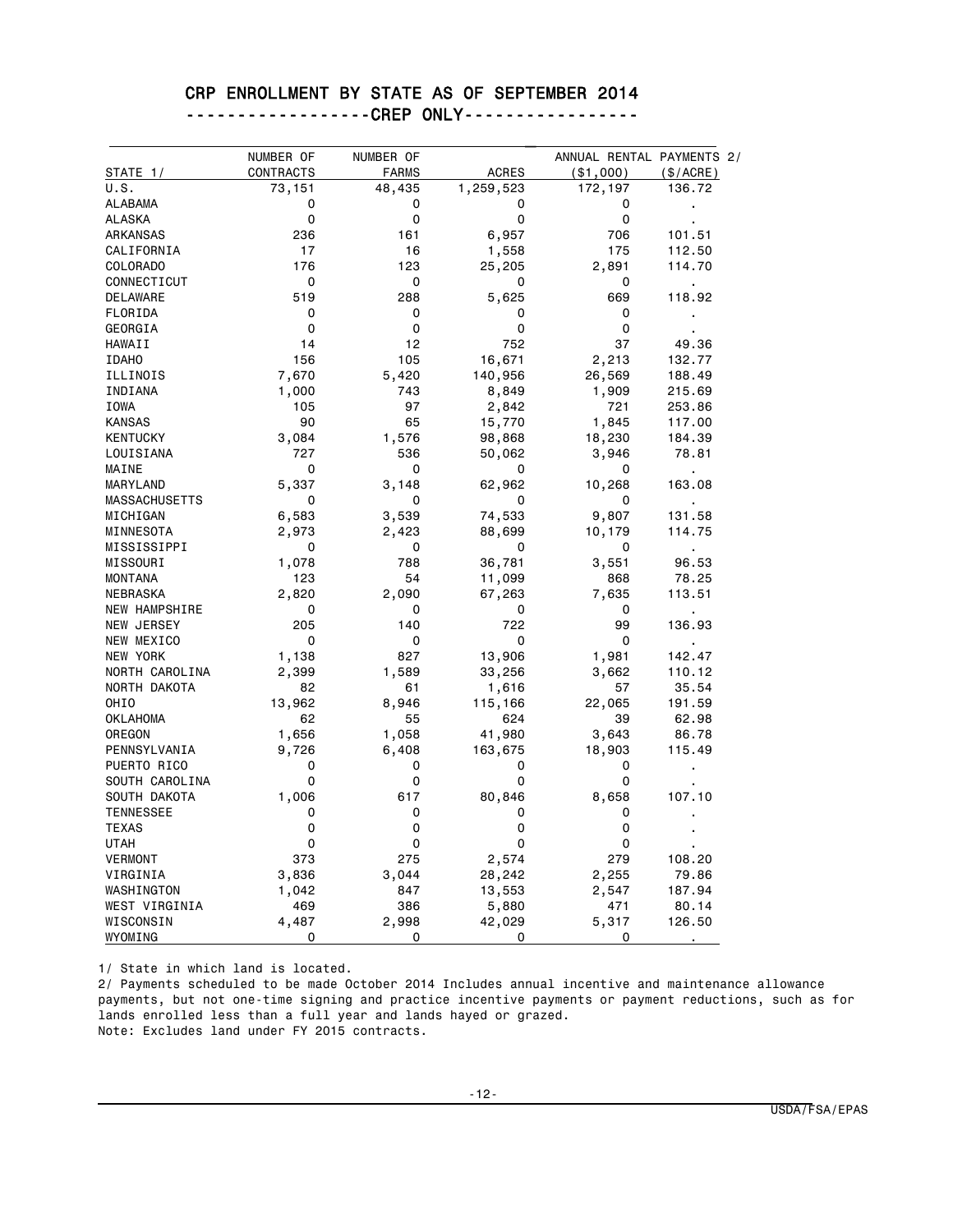### CRP ENROLLMENT BY STATE AS OF SEPTEMBER 2014 ------------ CONTINUOUS NON-CREP 1/----------

| STATE 2/             | NUMBER OF<br>CONTRACTS | NUMBER OF<br><b>FARMS</b> | <b>ACRES</b> | ANNUAL RENTAL PAYMENTS 3/<br>( \$1,000) | (\$/ACRE) |
|----------------------|------------------------|---------------------------|--------------|-----------------------------------------|-----------|
| U.S.                 | 320,938                | 192,911                   | 4,145,086    | 403,289                                 | 97.29     |
| <b>ALABAMA</b>       | 1,644                  | 1,264                     | 49,867       | 2,509                                   | 50.32     |
| <b>ALASKA</b>        | 7                      | 6                         | 578          | 38                                      | 66.48     |
| ARKANSAS             | 3,917                  | 2,302                     | 136,981      | 9,908                                   | 72.33     |
| CALIFORNIA           | 55                     | 52                        | 2,030        | 154                                     | 75.85     |
| COLORADO             | 1,130                  | 659                       | 33,313       | 1,322                                   | 39.70     |
| CONNECTICUT          | 1                      | 1                         | 1            | 0                                       | 67.00     |
| DELAWARE             | 36                     | 30                        | 122          | 11                                      | 87.68     |
| FLORIDA              | 37                     | 30                        | 973          | 52                                      | 53.37     |
| GEORGIA              | 3,170                  | 2,371                     | 102,822      | 6,105                                   | 59.37     |
| HAWAII               | 1                      | 1                         | 19           | $\overline{c}$                          | 93.40     |
| <b>IDAHO</b>         | 849                    | 603                       | 101,650      | 5,096                                   | 50.13     |
| ILLINOIS             | 50,945                 | 30,622                    | 337,380      | 54,714                                  | 162.17    |
| INDIANA              | 29,576                 | 16,872                    | 124,687      | 19,470                                  | 156.15    |
| IOWA                 | 67,784                 | 38,118                    | 541,810      | 98,967                                  | 182.66    |
| <b>KANSAS</b>        | 14,712                 | 8,910                     | 164,835      | 8,514                                   | 51.65     |
| <b>KENTUCKY</b>      | 8,134                  | 4,485                     | 58,673       | 6,878                                   | 117.22    |
| LOUISIANA            | 1,984                  | 1,376                     | 108,007      | 9,954                                   | 92.16     |
| MAINE                | 164                    | 132                       | 2,364        | 162                                     | 68.67     |
| MARYLAND             | 450                    | 333                       | 2,066        | 202                                     | 97.59     |
| MASSACHUSETTS        | 3                      | 3                         | 10           | $\overline{c}$                          | 207.20    |
| MICHIGAN             | 3,473                  | 2,317                     | 21,709       | 2,280                                   | 105.01    |
| MINNESOTA            | 31,522                 | 19,225                    | 363,960      | 37,675                                  | 103.51    |
| MISSISSIPPI          | 8,602                  | 5,766                     | 230,522      | 16,722                                  | 72.54     |
| MISSOURI             | 13,007                 | 8,229                     | 160,269      | 16,929                                  | 105.63    |
| <b>MONTANA</b>       | 1,296                  | 671                       | 140,662      | 4,214                                   | 29.96     |
| NEBRASKA             | 10,313                 | 6,767                     | 120,912      | 11,810                                  | 97.67     |
| <b>NEW HAMPSHIRE</b> | 3                      | 3                         | 13           | 1                                       | 69.04     |
| NEW JERSEY           | 72                     | 55                        | 690          | 41                                      | 59.79     |
| NEW MEXICO           | 168                    | 117                       | 25,969       | 971                                     | 37.39     |
| NEW YORK             | 631                    | 491                       | 8,741        | 463                                     | 53.01     |
| NORTH CAROLINA       | 2,496                  | 1,595                     | 23,247       | 1,634                                   | 70.28     |
| NORTH DAKOTA         | 10,931                 | 6,493                     | 389,336      | 21,475                                  | 55.16     |
| <b>OHIO</b>          | 17,785                 | 11,499                    | 63,007       | 7,475                                   | 118.64    |
| <b>OKLAHOMA</b>      | 365                    | 292                       | 14,691       | 607                                     | 41.33     |
| OREGON               | 326                    | 206                       | 12,740       | 777                                     | 60.98     |
| PENNSYLVANIA         | 237                    | 213                       | 608          | 34                                      | 55.25     |
| PUERTO RICO          | $\overline{7}$         | 7                         | 902          | 56                                      | 62.42     |
| SOUTH CAROLINA       | 3,166                  | 1,727                     | 39,314       | 1,946                                   | 49.50     |
| SOUTH DAKOTA         | 19,136                 | 10,452                    | 355,610      | 29,476                                  | 82.89     |
| <b>TENNESSEE</b>     | 2,412                  | 1,622                     | 28,325       | 2,579                                   | 91.04     |
| <b>TEXAS</b>         | 1,849                  | 1,501                     | 157,963      | 6,426                                   | 40.68     |
| <b>UTAH</b>          | 27                     | 22                        | 255          | 12                                      | 46.25     |
| <b>VERMONT</b>       | 36                     | 35                        | 257          | 14                                      | 53.96     |
| VIRGINIA             | 597                    | 474                       | 3,865        | 215                                     | 55.58     |
| WASHINGTON           | 3,529                  | 1,759                     | 164,086      | 10,721                                  | 65.34     |
| WEST VIRGINIA        | 21                     | 19                        | 166          | 8                                       | 49.90     |
| WISCONSIN            | 4,141                  | 3,037                     | 32,956       | 4,137                                   | 125.55    |
| WYOMING              | 190                    | 146                       | 16,095       | 530                                     | 32.95     |

1/ Farmable Wetland Program enrollment not included.

2/ State in which land is located.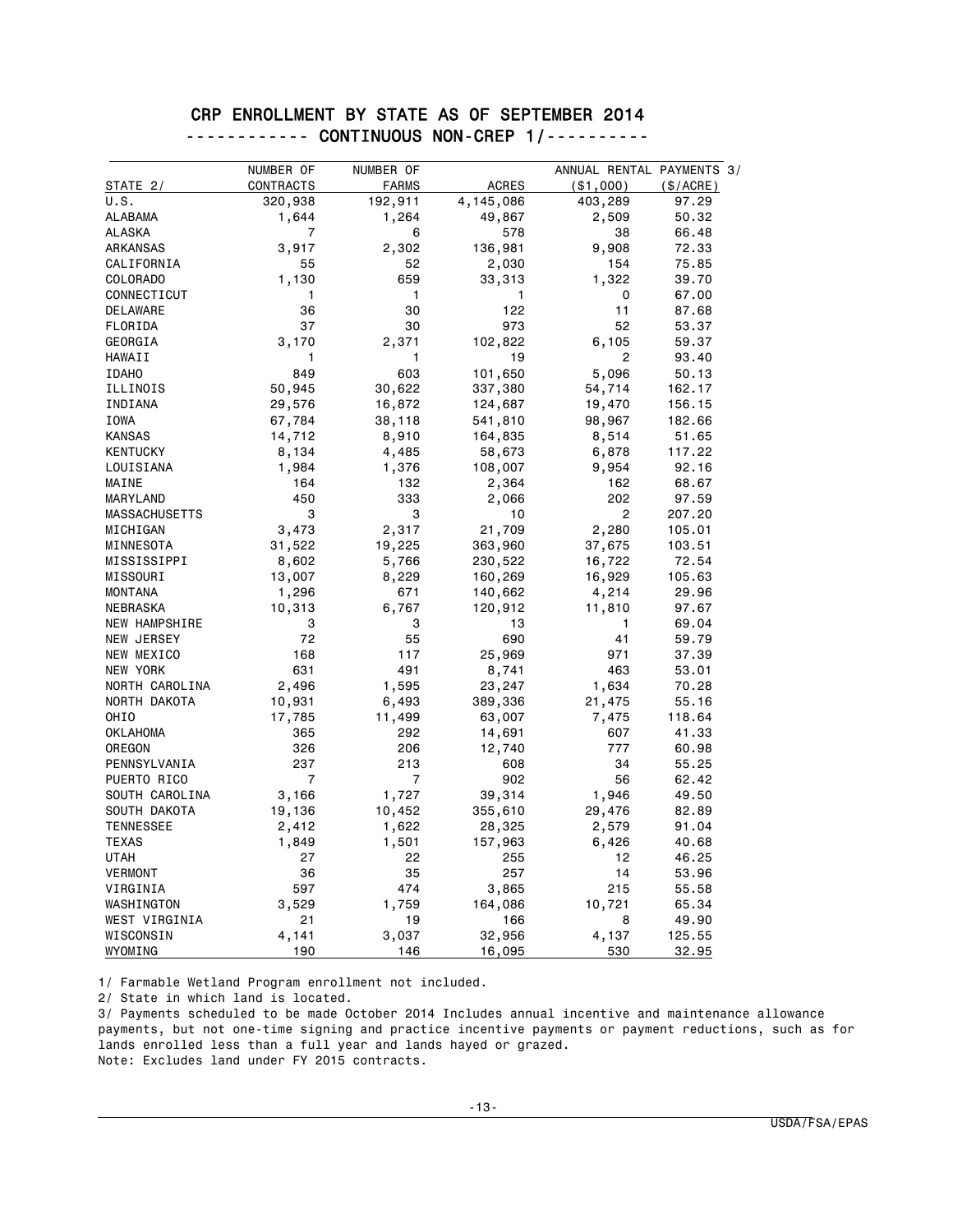## CRP ENROLLMENT BY STATE AS OF SEPTEMBER 2014 ----------FARMABLE WETLAND PROGRAM-----------

|                      | NUMBER OF      | NUMBER OF    |              | ANNUAL RENTAL PAYMENTS 2/ |                |
|----------------------|----------------|--------------|--------------|---------------------------|----------------|
| STATE 1/             | CONTRACTS      | <b>FARMS</b> | <b>ACRES</b> | ( \$1,000)                | (\$/ACRE)      |
| U.S.                 | 15,544         | 12,063       | 339,244      | 37,901                    | 111.72         |
| <b>ALABAMA</b>       | 3              | 3            | 14           | 1                         | 36.59          |
| <b>ALASKA</b>        | 0              | 0            | 0            | 0                         | $\blacksquare$ |
| ARKANSAS             | 19             | 13           | 2,191        | 186                       | 85.03          |
| CALIFORNIA           | 0              | 0            | 0            | 0                         |                |
| COLORADO             | 1              | 1            | 157          | 8                         | 52.45          |
| CONNECTICUT          | 0              | 0            | 0            | 0                         |                |
| DELAWARE             | 0              | 0            | 0            | 0                         |                |
| FLORIDA              | 0              | 0            | 0            | 0                         |                |
| GEORGIA              | 0              | 0            | $\mathbf 0$  | 0                         |                |
| HAWAII               | 0              | 0            | 0            | 0                         |                |
| <b>IDAHO</b>         | $\overline{2}$ | 2            | 12           | $\mathbf{1}$              | 81.67          |
| ILLINOIS             | 58             | 56           | 634          | 122                       | 192.54         |
| INDIANA              | 107            | 97           | 990          | 139                       | 140.84         |
| <b>IOWA</b>          | 4,913          | 3,938        | 76,765       | 13,475                    | 175.54         |
| <b>KANSAS</b>        | 115            | 105          | 1,982        | 106                       | 53.52          |
| <b>KENTUCKY</b>      | $\mathbf 0$    | 0            | 0            | 0                         | $\blacksquare$ |
| LOUISIANA            | 42             | 31           | 3,324        | 324                       | 97.52          |
| MAINE                | 0              | 0            | 0            | 0                         | ä,             |
| <b>MARYLAND</b>      | 1              | 1            | 5            | $\Omega$                  | 97.00          |
| <b>MASSACHUSETTS</b> | 0              | 0            | 0            | 0                         | $\blacksquare$ |
| MICHIGAN             | 10             | 10           | 77           | 8                         | 108.32         |
| MINNESOTA            | 3,360          | 2,842        | 50,810       | 5,914                     | 116.39         |
| MISSISSIPPI          | 85             | 74           | 10,914       | 1,057                     | 96.86          |
| MISSOURI             | $\overline{4}$ | 3            | 215          | 23                        | 108.73         |
| <b>MONTANA</b>       | 15             | 7            | 360          | 13                        | 35.89          |
| NEBRASKA             | 439            | 383          | 3,879        | 335                       | 86.38          |
| NEW HAMPSHIRE        | 0              | 0            | 0            | 0                         |                |
| NEW JERSEY           | 0              | 0            | 0            | 0                         |                |
| NEW MEXICO           | 0              | 0            | $\mathbf 0$  | 0                         |                |
| NEW YORK             | 0              | 0            | 0            | 0                         |                |
| NORTH CAROLINA       | 2              | 1            | 58           | 6                         | 99.53          |
| NORTH DAKOTA         | 2,242          | 1,524        | 95,718       | 7,232                     | 75.56          |
| OHI <sub>0</sub>     | 44             | 45           | 250          | 35                        | 141.81         |
| <b>OKLAHOMA</b>      | 3              | 3            | 169          | 11                        | 62.99          |
| OREGON               | 0              | 0            | 0            | 0                         |                |
| PENNSYLVANIA         | 0              | 0            | 0            | 0                         |                |
| PUERTO RICO          | 0              | 0            | 0            | 0                         |                |
| SOUTH CAROLINA       | 0              | 0            | $\mathbf 0$  | 0                         |                |
| SOUTH DAKOTA         | 4,068          | 2,913        | 90,650       | 8,892                     | 98.10          |
| <b>TENNESSEE</b>     | 0              | 0            | 0            | 0                         |                |
| <b>TEXAS</b>         | 0              | 0            | 0            | 0                         |                |
| <b>UTAH</b>          | 0              | 0            | 0            | 0                         |                |
| <b>VERMONT</b>       | 0              | 0            | $\mathbf 0$  | 0                         |                |
| VIRGINIA             | 0              | 0            | 0            | 0                         |                |
| WASHINGTON           | $\overline{c}$ | 2            | 11           | 1                         | 110.54         |
| WEST VIRGINIA        | 0              | 0            | 0            | 0                         |                |
| WISCONSIN            | 9              | 9            | 59           | 9                         | 159.77         |
| WYOMING              | 0              | 0            | 0            | 0                         |                |

1/ State in which land is located.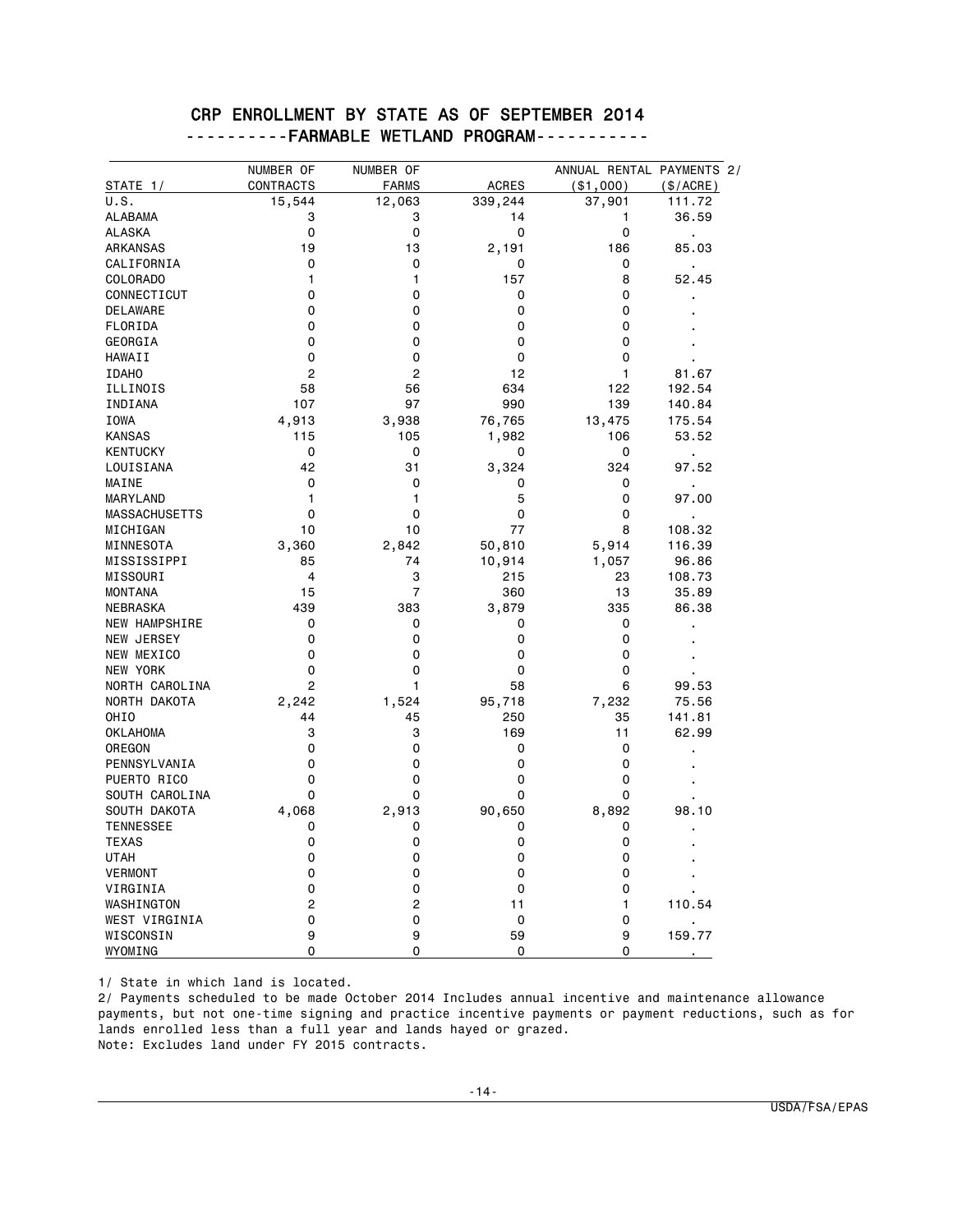## FY 2013 CRP SIGNUP RESULTS (ACRES)

|                  |                | CONTINUOUS<br>$($ #44) |                 |            |              |           |
|------------------|----------------|------------------------|-----------------|------------|--------------|-----------|
| <b>STATE</b>     | <b>GENERAL</b> | CREP                   | NON-CREP        | <b>FWP</b> | <b>TOTAL</b> | TOTAL CRP |
|                  | (#45)          |                        |                 |            | CONTINUOUS   |           |
|                  |                |                        |                 |            |              |           |
| ALABAMA          | 23,008         | 0                      | 627             | 0          | 627          | 23,635    |
| ALASKA           | 0              | 0                      | 50              | 0          | 50           | 50        |
| ARKANSAS         | 7,223          | 9                      | 6,047           | 54         | 6,110        | 13,333    |
| CALIFORNIA       | 3,244          |                        |                 |            |              | 3,244     |
| COLORADO         | 161,453        | 2,502                  | 2,021           | 0          | 4,524        | 165,977   |
| <b>DELAWARE</b>  | 66             | 136                    | 0               | 0          | 136          | 201       |
| FLORIDA          | 3,466          | 0                      | 26              | 0          | 26           | 3,493     |
| GEORGIA          | 10,729         | 0                      | 3,418           | 0          | 3,418        | 14,147    |
| HAWAII           | 0              | 273                    | 0               | 0          | 273          | 273       |
| <b>IDAHO</b>     | 49,050         | 0                      | 8,677           | 0          | 8,677        | 57,727    |
| ILLINOIS         | 70,902         | 12,287                 | 37,135          | 17         | 49,439       | 120,341   |
| INDIANA          | 9,714          | 667                    | 15,593          | 10         | 16,269       | 25,983    |
| IOWA             | 46,953         | 207                    | 77,324          | 2,032      | 79,563       | 126,517   |
| KANSAS           | 140,064        | 674                    | 9,669           | 0          | 10,343       | 150,407   |
| KENTUCKY         | 9,742          | 547                    | 4,698           | 0          | 5,244        | 14,986    |
| LOUISIANA        | 6,293          | 0                      | 12,127          | 136        | 12,263       | 18,556    |
| MAINE            | 167            | 0                      | 18              | 0          | 18           | 185       |
| MARYLAND         | 248            | 5,404                  | 31              | 0          | 5,435        | 5,683     |
|                  |                |                        |                 | 0          |              |           |
| MICHIGAN         | 10,272         | 2,585                  | 1,254<br>39,333 | 1,274      | 3,839        | 14,111    |
| MINNESOTA        | 23,139         | 0                      |                 |            | 40,607       | 63,746    |
| MISSISSIPPI      | 37,988         | 0                      | 11,147          | 19         | 11,165       | 49,153    |
| MISSOURI         | 79,265         | 0                      | 28,082          | 0          | 28,082       | 107,347   |
| <b>MONTANA</b>   | 119,927        | 3,409                  | 23,802          | 206        | 27,417       | 147,344   |
| NEBRASKA         | 39,410         | 50                     | 19,416          | 67         | 19,534       | 58,944    |
| NEW JERSEY       | 0              | 36                     | 35              | 0          | 70           | 70        |
| NEW MEXICO       | 16,705         | 0                      | 12,815          | 0          | 12,815       | 29,520    |
| NEW YORK         | 770            | 647                    | 51              | 0          | 698          | 1,468     |
| NORTH CAROLINA   | 3,431          | 124                    | 409             | 0          | 533          | 3,963     |
| NORTH DAKOTA     | 47,141         | 0                      | 76,950          | 151        | 77,101       | 124,242   |
| OHIO             | 9,251          | 3,091                  | 8,135           | 13         | 11,239       | 20,490    |
| <b>OKLAHOMA</b>  | 53,275         | 69                     | 425             | 0          | 493          | 53,768    |
| OREGON           | 59,472         | 2,584                  | 130             | 0          | 2,715        | 62,187    |
| PENNSYLVANIA     | 61             | 5,048                  | 0               | 0          | 5,048        | 5,109     |
| PUERTO RICO      | 0              | 0                      | 60              | 0          | 60           | 60        |
| SOUTH CAROLINA   | 2,440          | 0                      | 4,368           | 0          | 4,368        | 6,808     |
| SOUTH DAKOTA     | 14,443         | 7,216                  | 51,231          | 3,731      | 62,178       | 76,621    |
| <b>TENNESSEE</b> | 24,147         | 0                      | 828             | 0          | 828          | 24,975    |
| <b>TEXAS</b>     | 292,335        | 0                      | 2,883           | 0          | 2,883        | 295,218   |
| <b>UTAH</b>      | 6,051          |                        |                 |            |              | 6,051     |
| <b>VERMONT</b>   | 0              | 66                     | 0               | 0          | 66           | 66        |
| VIRGINIA         | 2,398          | 557                    | 134             | 0          | 691          | 3,089     |
| WASHINGTON       | 169,767        | 236                    | 7,075           | 0          | 7,310        | 177,077   |
| WEST VIRGINIA    | 0              | 265                    | 0               | 0          | 265          | 265       |
| WISCONSIN        | 10,291         | 858                    | 10,587          | 0          | 11,445       | 21,736    |
| WYOMING          | 7,717          | $\pmb{0}$              | 510             | 0          | 510          | 8,227     |
|                  | =========      | =========              | =========       | =========  | =========    | ========= |
|                  | 1,572,019      | 49,545                 | 477,122         | 7,709      | 534,376      | 2,106,395 |

1/ State in which land is located.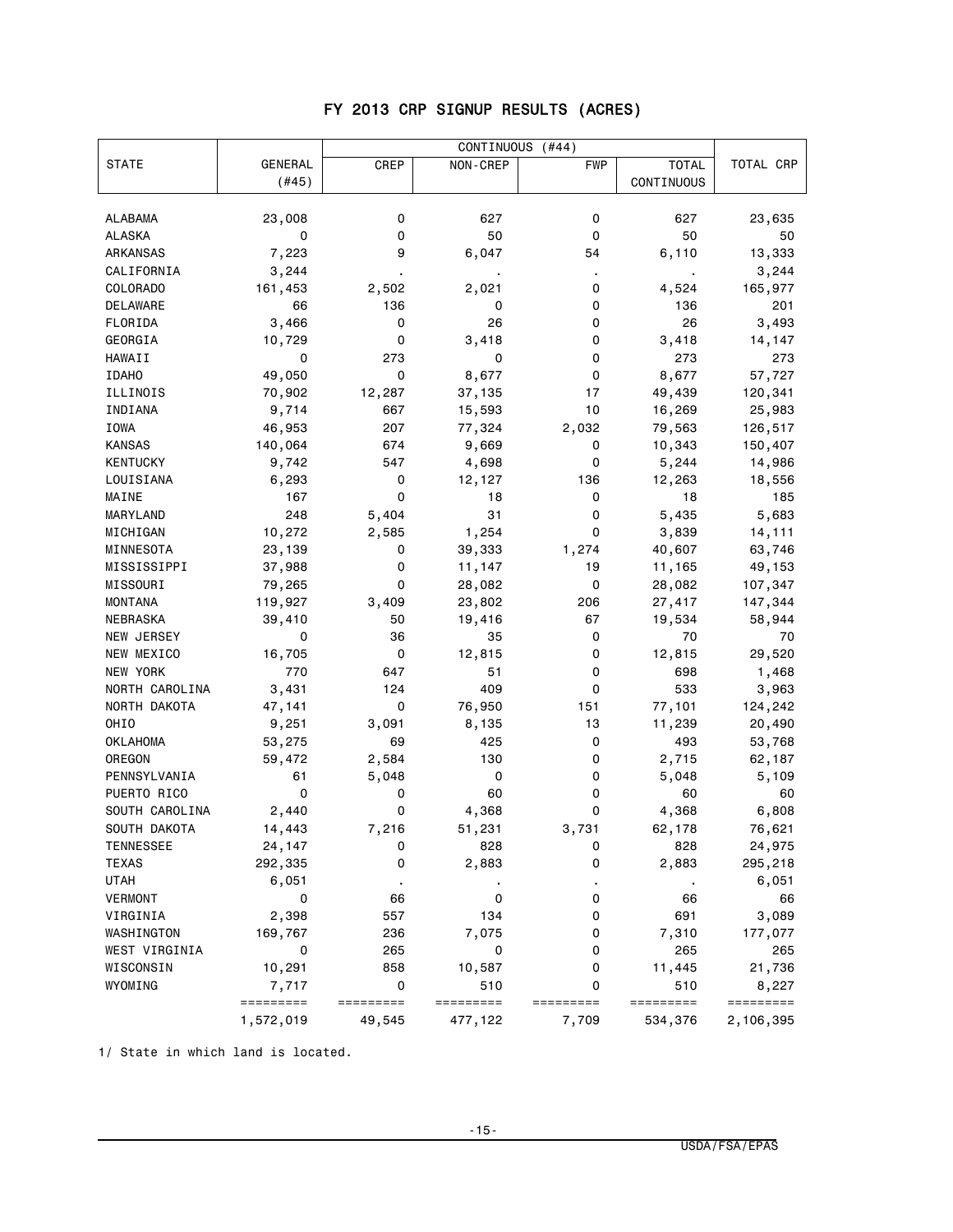## LAND THAT EXITED THE CRP, BY YEAR OF CONTRACT EXPIRATION 1/

(AND COULD BE RETURNED TO PRODUCTION THE FOLLOWING YEAR)

| STATE                | 2007                   | 2008                   | 2009                   | 2010                   | 2011                   | 2012                   | 2013                   |
|----------------------|------------------------|------------------------|------------------------|------------------------|------------------------|------------------------|------------------------|
| ALABAMA              | 55,385                 | 21,062                 | 32,758                 | 28,820                 | 39,685                 | 32,837                 | 13,180                 |
| ALASKA               | 4,274                  | 0                      | 678                    | 6,786                  | 31                     | 990                    | 0                      |
| ARIZONA              | 0                      | 0                      | 0                      | 0                      | 0                      | 0                      | 0                      |
| ARKANSAS             | 14,560                 | 3,326                  | 8,251                  | 14,137                 | 8,025                  | 17,565                 | 6,835                  |
| CALIFORNIA           | 27,128                 | 6,952                  | 2,892                  | 9,009                  | 23,864                 | 12,643                 | 7,392                  |
| COLORADO             | 46,384                 | 26,888                 | 402,768                | 138,239                | 127,320                | 164,429                | 86,736                 |
| CONNECTICUT          | 130                    | 0                      | 37                     | 13                     | 13                     | 58                     | 10                     |
| DELAWARE             | 415                    | 448                    | 608                    | 152                    | 477                    | 286                    | 180                    |
| FLORIDA              | 13,782                 | 3,548                  | 3,960                  | 6,119                  | 5,046                  | 4,068                  | 2,833                  |
| GEORGIA              | 24,871                 | 7,775                  | 24,406                 | 15,983                 | 10,858                 | 10,497                 | 5,500                  |
| HAWAII               | 0                      | 0                      | 0                      | 0                      | 0                      | 0                      | 0                      |
| <b>IDAHO</b>         | 60,837                 | 21,565                 | 45,151                 | 95,806                 | 49,058                 | 50,524                 | 23,955                 |
| ILLINOIS             | 50,516                 | 40,412                 | 32,923                 | 35,350                 | 35,884                 | 50,338                 | 84,541                 |
| INDIANA              | 28,762                 | 17,356                 | 10,822                 | 11,824                 | 15,414                 | 19,345                 | 27,186                 |
| IOWA                 | 180,266                | 140,774                | 109,724                | 94,350                 | 57,272                 | 120,724                | 91,408                 |
| KANSAS               | 175,356                | 48,734                 | 333,257                | 247,298                | 262,233                | 184,853                | 91,847                 |
| KENTUCKY             | 44,212                 | 19,790                 | 14,019                 | 38,483                 | 28,998                 | 29,175                 | 23,346                 |
| LOUISIANA            | 10,283                 | 2,664                  | 6,788                  | 7,018                  | 6,717                  | 15,366                 | 6,948                  |
| MAINE                | 2,895                  | 1,233                  | 1,154                  | 3,013                  | 4,665                  | 4,467                  | 331                    |
| MARYLAND             | 3,889                  | 4,286                  | 4,181                  | 2,440                  | 2,742                  | 6,819                  | 5,494                  |
| <b>MASSACHUSETTS</b> | 19                     | 14                     | 41                     | 0                      | 5                      | 0                      | 0                      |
| MICHIGAN             | 20,935                 | 24,107                 | 12,649                 | 13,106                 | 10,104                 | 13,226                 | 31,963                 |
| MINNESOTA            | 83,939                 | 102,050                | 71,317                 | 49,475                 | 102,880                | 174,576                | 81,326                 |
| MISSISSIPPI          | 78,251                 | 17,509                 | 34,321                 | 36,904                 | 37,217                 | 56,462                 | 19,891                 |
| MISSOURI             | 162,983                | 49,533                 | 38,481                 | 79,932                 | 95,069                 | 164,280                | 97,897                 |
| MONTANA              | 259,968                | 96,537                 | 141,747                | 280,764                | 398,234                | 532,776                | 273,407                |
| NEBRASKA             | 123,981                | 53,827                 | 122,947                | 100,227                | 105,707                | 110, 117               | 59,244                 |
| NEW HAMPSHIRE        | 90                     | 17                     | 0                      | 2                      | 45                     | 0                      | 0                      |
| NEW JERSEY           | 492                    | 114                    | 65                     | 255                    | 294                    | 140                    | 158                    |
| NEW MEXICO           | 28,196                 | 6,039                  | 29,861                 | 94,551                 | 113,058                | 71,210                 | 5,122                  |
| NEW YORK             | 9,758                  | 7,259                  | 2,745                  | 2,495                  | 3,012                  | 2,874                  | 3,019                  |
| NORTH CAROLINA       | 10,933                 | 5,269                  | 7,378                  | 8,868                  | 8,541                  | 5,828                  | 4,504                  |
| NORTH DAKOTA         | 442,641                | 151,394                | 187,779                | 162,786                | 303,212                | 638,254                | 177,832                |
| OHIO                 | 27,635                 | 13,244                 | 11,854                 | 14,361                 | 13,672                 | 18,962                 | 40,320                 |
| OKLAHOMA             | 96,415                 | 25,753                 | 104,296                | 75,290                 | 70,081                 | 50,209                 | 27,683                 |
| OREGON               | 10,768                 | 5,005                  | 14,516                 | 15,710                 | 17,380                 | 10,729                 | 8,384                  |
| PENNSYLVANIA         | 23,067                 | 11,740                 | 6,185                  | 4,131                  | 18,783                 | 22,618                 | 10,738                 |
| PUERTO RICO          | 0                      | 295                    | 0                      | 20                     | 833                    | 150                    | 0                      |
| SOUTH CAROLINA       | 18,793                 | 6,352                  | 18,807                 | 18,492                 | 16,369                 | 22,117                 | 9,372                  |
| SOUTH DAKOTA         | 305,479                | 95,789                 | 179,597                | 92,520                 | 93,549                 | 154,533                | 58,529                 |
| TENNESSEE            | 45,222                 | 11,230                 | 10,474                 | 19,071                 | 16,837                 | 13,794                 | 28,106                 |
| TEXAS                | 159,746                | 103,716                | 563,947                | 271,283                | 241,227                | 225,544                | 140,551                |
| UTAH                 | 13,474                 | 10,559                 | 49,993                 | 19,163                 | 7,340                  | 16,490                 | 518                    |
| <b>VERMONT</b>       | 66                     | 12                     | 30                     | 55                     | 88                     | 42                     | 0                      |
| VIRGINIA             | 7,671                  | 2,941                  | 2,907                  | 1,847                  | 3,466                  | 2,642                  | 2,232                  |
| WASHINGTON           | 38,277                 | 25,661                 | 72,934                 | 51,404                 | 21,466                 | 91,953                 | 96,407                 |
| WEST VIRGINIA        | 195                    | 68                     | 129                    | 15                     | 182                    | 103                    | 171                    |
| WISCONSIN            | 83,405                 | 69,448                 | 33,615                 | 41,171                 | 34,036                 | 49,496                 | 53,419                 |
| WYOMING              | 12,409                 | 7,636                  | 63,211                 | 39,164                 | 27,242                 | 29,950                 | 4,464                  |
|                      | =========<br>2,808,753 | =========<br>1,269,931 | =========<br>2,816,203 | =========<br>2,247,902 | =========<br>2,438,231 | =========<br>3,204,059 | =========<br>1,712,979 |

1/ Includes general and continuous sign-up acreage.

Note: Contracts expire at the end of the fiscal year, September 30.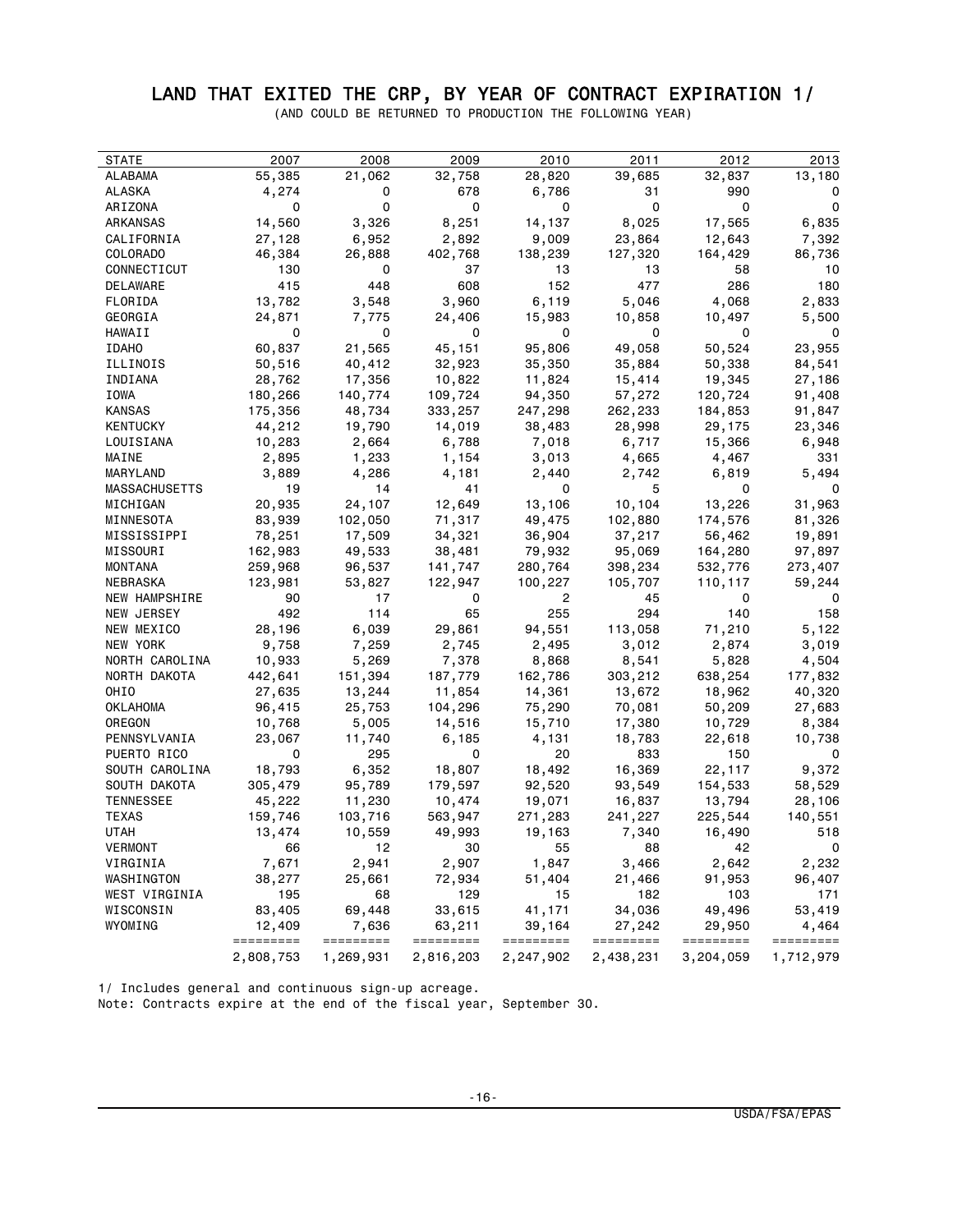# CRP CONTRACT EXPIRATIONS BY YEAR (ACRES) 1/ DATA AS OF SEPTEMBER 2014

| <b>STATE</b>         | 2014    | 2015    | 2016    | 2017                                              | 2018         | 2019    | 2020    | $2021+$                           |
|----------------------|---------|---------|---------|---------------------------------------------------|--------------|---------|---------|-----------------------------------|
| ALABAMA              | 30,458  | 31,081  | 13,967  | 32,476                                            | 15,426       | 4,862   | 49,835  | 129,669                           |
| ALASKA               | 459     | 95      | 0       | 14,719                                            | 0            | 2,146   | 342     | 217                               |
| ARKANSAS             | 10,067  | 17,865  | 11,977  | 16,423                                            | 26,566       | 14,765  | 26,784  | 111,610                           |
| CALIFORNIA           | 1,543   | 3,977   | 3,771   | 33,838                                            | 131          | 263     | 11,086  | 28,505                            |
| COLORADO             | 71,906  | 115,766 | 87,539  | 29,817                                            | 46,639       | 31,137  | 658,263 | 947,030                           |
| CONNECTICUT          | 10      | 0       | 0       | 20                                                | 24           | 3       | 0       | 1                                 |
| DELAWARE             | 332     | 1,554   | 1,624   | 511                                               | 404          | 267     | 355     | 1,128                             |
| FLORIDA              | 6,767   | 5,040   | 680     | 5,649                                             | 2,497        | 402     | 6,025   | 15,944                            |
| GEORGIA              | 62,139  | 41,172  | 3,524   | 14,610                                            | 22,777       | 3,556   | 21,532  | 135,743                           |
| HAWAII               | 0       | 0       | 19      | 0                                                 | 0            | 0       | 0       | 752                               |
| <b>IDAHO</b>         | 37,036  | 28,898  | 13,631  | 73,313                                            | 9,991        | 14,182  | 102,032 | 324,945                           |
| ILLINOIS             | 91,012  | 122,819 | 83,928  | 97,534                                            | 68,262       | 47,097  | 93,049  | 316,641                           |
| INDIANA              | 17,246  | 28,414  | 19,004  | 30,680                                            | 17,051       | 18,035  | 23,111  | 85,960                            |
| IOWA                 | 88,072  | 113,823 | 95,755  | 218,391                                           | 160,338      | 136,482 | 208,882 | 435,774                           |
| KANSAS               | 94,889  | 136,876 | 97,026  | 140,369                                           | 107,008      | 50,733  |         | 509,072 1,135,496                 |
| <b>KENTUCKY</b>      | 17,716  | 27,121  | 14,430  | 25,051                                            | 37,305       | 14,466  | 22,980  | 117,832                           |
| LOUISIANA            | 48,334  | 29,441  | 3,382   | 8,731                                             | 31,660       | 8,175   | 49,872  | 128,796                           |
| MAINE                | 74      | 447     | 61      | 2,186                                             | 123          | 3       | 1,323   | 4,388                             |
| MARYLAND             | 6,111   | 8,830   | 9,944   | 12,974                                            | 6,160        | 3,687   | 4,288   | 18,139                            |
| <b>MASSACHUSETTS</b> | 0       | 0       | 0       | 0                                                 | 0            | 10      | 0       | 0                                 |
| MICHIGAN             | 6,637   | 24,216  | 37,076  | 19,382                                            | 11,207       | 7,981   | 18,263  | 50,421                            |
| MINNESOTA            | 201,881 | 102,786 | 89,364  | 102,285                                           | 207,987      | 97,249  | 84,750  | 413,232                           |
| MISSISSIPPI          | 36,646  | 71,907  | 40,605  | 124,148                                           | 56,643       | 30,180  | 91,034  | 307,955                           |
| MISSOURI             | 50,161  | 84,143  | 65,517  | 132,350                                           | 47,059       | 19,908  | 126,808 | 513,713                           |
| MONTANA              | 221,115 | 139,379 | 35,540  | 409,261                                           | 115,938      | 118,428 | 210,060 | 505,242                           |
| NEBRASKA             | 65,908  | 69,259  | 48,224  | 66,808                                            | 48,972       | 31,715  | 180,415 | 332,401                           |
| NEW HAMPSHIRE        | 0       | 0       | 8       | 0                                                 | $\mathbf{1}$ | 0       | 4       | 0                                 |
| NEW JERSEY           | 95      | 72      | 81      | 434                                               | 136          | 147     | 253     | 868                               |
| NEW MEXICO           | 6,162   | 1,738   | 2,363   | 121,965                                           | 8,362        | 1,738   | 13,644  | 278,764                           |
| NEW YORK             | 851     | 5,787   | 5,393   | 10,971                                            | 4,686        | 3,859   | 4,320   | 8,740                             |
| NORTH CAROLINA       | 11,898  | 15,478  | 9,386   | 8,621                                             | 9,186        | 4,748   | 14,355  | 27,802                            |
| NORTH DAKOTA         | 130,650 | 63,202  | 38,738  | 342,397                                           | 22,534       | 51,403  | 187,280 | 783,113                           |
| OHIO                 | 11,714  | 27,512  | 19,506  | 39,291                                            | 16,341       | 16,291  | 43,563  | 104,190                           |
| OKLAHOMA             | 13,344  | 31,544  | 26,840  | 68,996                                            | 18,400       | 9,050   | 211,763 | 377,004                           |
| OREGON               | 8,200   | 60,398  | 29,832  | 80,492                                            | 12,984       | 10,003  | 85,052  | 264,148                           |
| PENNSYLVANIA         | 13,321  | 15,696  | 9,408   | 18,391                                            | 23,345       | 26,876  | 16,853  | 50,777                            |
| PUERTO RICO          | 436     | 0       | 0       | 167                                               | 560          | 20      | 0       | 60                                |
| SOUTH CAROLINA       | 17,469  | 19,408  | 3,103   | 16,219                                            | 2,677        | 2,151   | 16,636  | 34,598                            |
| SOUTH DAKOTA         | 67,847  | 46,189  | 56,301  | 47,273                                            | 51,900       | 57,746  | 173,622 | 431,688                           |
| <b>TENNESSEE</b>     | 6,058   | 16,626  | 9,004   | 13,172                                            | 5,478        | 4,818   | 27,021  | 66,053                            |
| TEXAS                | 157,292 | 148,381 | 60,416  | 137,360                                           | 102,480      | 86,122  |         | 781, 151 1, 703, 412              |
| <b>UTAH</b>          | 269     | 2,765   | 3,133   | 3,361                                             | 34           | 0       | 105,370 | 61,987                            |
| VERMONT              | 54      | 133     | 586     | 207                                               | 157          | 165     | 106     | 1,476                             |
| VIRGINIA             | 1,960   | 8,233   | 8,482   | 9,759                                             | 5,628        | 2,269   | 4,310   | 15,502                            |
| WASHINGTON           | 87,340  | 182,977 | 101,930 | 10,503                                            | 163,840      | 46,155  | 199,037 | 603,942                           |
| WEST VIRGINIA        | 42      | 83      | 357     | 752                                               | 672          | 383     | 764     | 3,317                             |
| WISCONSIN            | 23,484  | 33,549  | 16,726  | 44,600                                            | 28,530       | 8,917   | 29,937  | 76,625                            |
| WYOMING              | 5,007   | 3,061   | 932     | 1,504                                             | 2,726        | 2,315   | 88,137  | 93,166                            |
|                      |         |         |         | 1,730,036 1,887,741 1,179,112 2,587,962 1,520,824 |              |         |         | 990, 907 4, 503, 339 11, 048, 913 |

1/ Includes general and continuous sign-up acreage. Note: Contracts expire at the end of the fiscal year, September 30.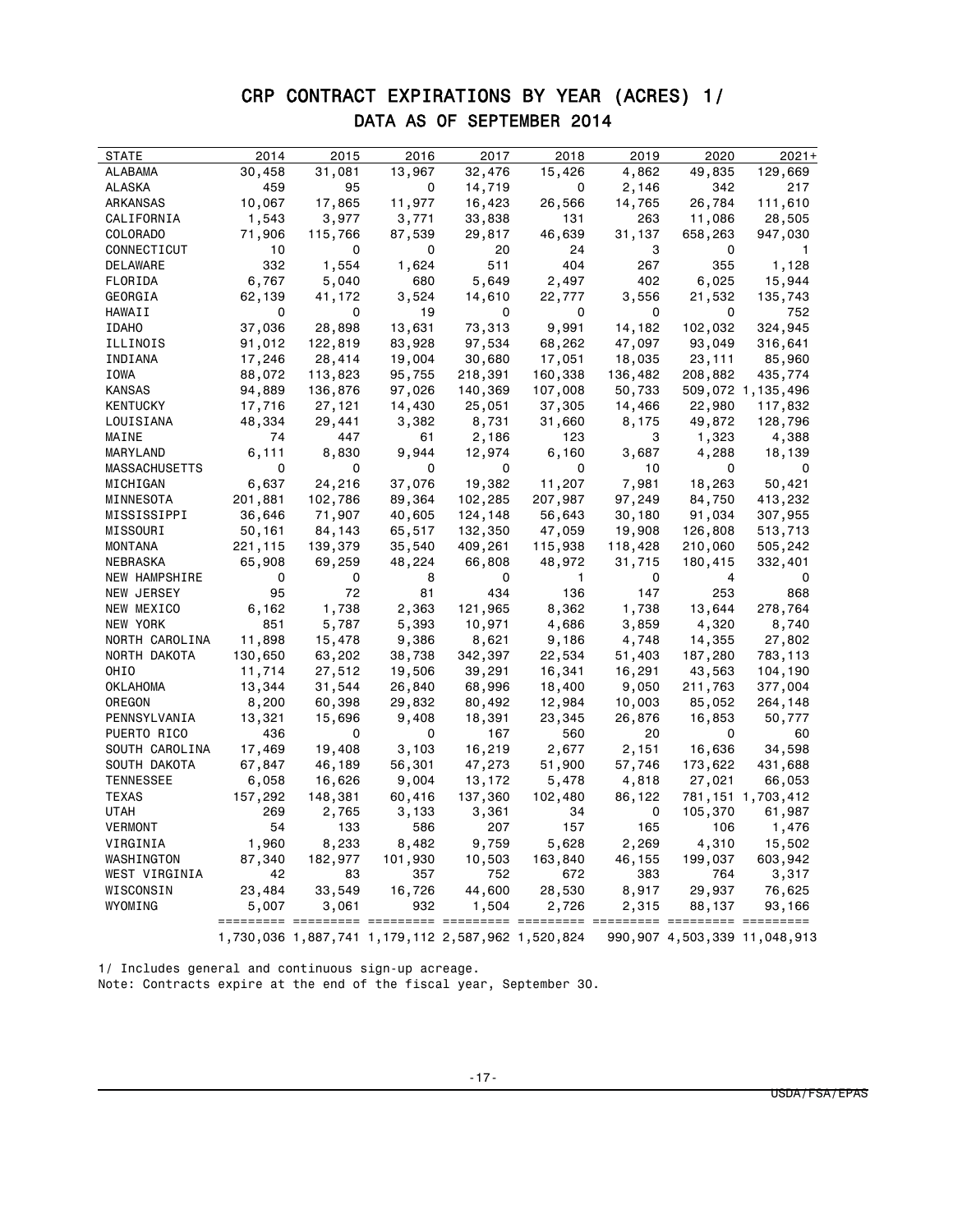# CONSERVATION PRACTICES INSTALLED ON CRP (ACRES) CUMULATIVE, AS OF SEPTEMBER 2014

| <b>STATE</b>         | <b>GRASS PLANTINGS</b> |                         |                  | TREE PLANTINGS |                  | WILDLIFE          | WILDLIFE  | FIELD             |
|----------------------|------------------------|-------------------------|------------------|----------------|------------------|-------------------|-----------|-------------------|
|                      | INTROD.                | NATIVE                  | <b>SOFTWOODS</b> | LONGLEAF       | <b>HARDWOODS</b> | HABITAT           | CORRIDORS | WINDBREAKS        |
|                      | (CP1)                  | (CP2)                   | (CP3)            | PINE           | (CP3A)           | $(CP4D)$ 2/       | (CP4B)    | (CP5)             |
|                      |                        |                         |                  | $(CP3A)$ 1/    |                  |                   |           |                   |
| <b>ALABAMA</b>       | 14,210                 | 3,751                   | 108,761          | 52,419         | 7,636            | 7,053             | 452       | 0                 |
| ALASKA               | 2,066                  | 0                       | 0                | 0              | 0                | 0                 | 0         | 0                 |
| ARKANSAS             | 4,030                  | 4,569                   | 17,745           | 0              | 33,567           | 2,568             | 56        | 0                 |
| CALIFORNIA           | 17,871                 | 941                     | 5                | 0              | 50               | 9,954             | 0         | 0                 |
| COLORADO             | 69,234                 | 898,045                 | 36               | 0              | 1                | 464,957           | 0         | 1,410             |
| CONNECTICUT          | 29                     | 24                      | 0                | 0              | $\mathbf 0$      | 0                 | 0         | 0                 |
| DELAWARE             | 15                     | 23                      | 0                | 0              | 3,417            | 1,079             | 0         | 0                 |
| FLORIDA              | 26                     | 108                     | 15,776           | 10,610         | 828              | 1,275             | 0         | 0                 |
| GEORGIA              | 797                    | 177                     | 52,429           | 113,752        | 4,886            | 2,827             | 18        | 0                 |
| HAWAII               | 0                      | 0                       | 0                | 0              | 13               | 0                 | 0         | $\Omega$          |
| <b>IDAHO</b>         | 208,803                | 46,669                  | 6,573            | 0              | 37               | 111,746           | 33        | 304               |
| ILLINOIS             | 181,288                | 55,321                  | 1,220            | 0              | 51,530           | 115,808           | 105       | 2,504             |
| INDIANA              | 24,793                 | 19,696                  | 380              | 0              | 18,996           | 8,926             | 299       | 2,059             |
| IOWA                 | 182,112                | 133,241                 | 565              | 0              | 16,092           | 153,292           | 327       | 6,453             |
| <b>KANSAS</b>        | 13,435                 | 771,969                 | 17               | 0              | 439              | 320,310           | 481       | 1,863             |
| <b>KENTUCKY</b>      | 45,562                 | 29,160                  | 228              | 0              | 4,880            | 357               | 56        | 0                 |
| LOUISIANA            | 689                    | 1,499                   | 22,942           | 6,879          | 86,884           | 32,761            | 5         | 0                 |
| MAINE                | 2,983                  | 0                       | 128              | 0              | 1                | 47                | 0         | 0                 |
| MARYLAND             | 9,151                  | 2,515                   | 555              | 0              | 527              | 1,668             | 3         | 0                 |
| <b>MASSACHUSETTS</b> | 0                      | 0                       | 0                | 0              | 0                | 0                 | 0         | 0                 |
| MICHIGAN             | 27,876                 | 21,672                  | 3,816            | 0              | 3,168            | 14,419            | 337       | 2,501             |
| MINNESOTA            | 89,214                 | 70,034                  | 9,175            | 0              | 22,230           | 215,115           | 211       | 9,023             |
| MISSISSIPPI          | 20,543                 | 2,872                   | 206,097          | 14,818         | 73,124           | 4,794             | 88        | 0                 |
| MISSOURI             | 474,958                | 172,504                 | 537              | 0              | 16,084           | 3,976             | 114       | 82                |
| MONTANA              | 462,915                | 464,791                 | 52               | 0              | 33               | 17,923            | 116       | 222               |
| NEBRASKA             | 30,937                 | 328,756                 | 322              | 0              | 551              | 42,713            | 30        | 33,227            |
| NEW HAMPSHIRE        | 0                      | 0                       | 0                | 0              | 0                | 0                 | 0         | 0                 |
| NEW JERSEY           | 415                    | 124                     | 51               | 0              | 48               | 0                 | 0         | $\overline{7}$    |
| NEW MEXICO           | 43,970                 | 289,649                 | 0                | 0              | 0                | 140               | 0         | $\Omega$          |
| NEW YORK             | 7,014                  | 786                     | 470              | 0              | 558              | 527               | 25        | 7                 |
| NORTH CAROLINA       | 1,171                  | 559                     | 18,354           | 11,027         | 3,862            | 1,022             | 27        | 26                |
| NORTH DAKOTA         | 180,750                | 37,852                  | 83               | 0              | 455              | 326,616           | 0         | 4,653             |
| OHIO                 | 17,684                 | 55,051                  | 1,770            | 0              | 7,434            | 15,562            | 151       | 3,528             |
| OKLAHOMA             | 113,121                | 362,014                 | 43               | 0              | 243              | 842               | 0         | 41                |
| OREGON               | 213,365                | 108,930                 | 2,189            | 0              | 54               | 11,493            | 331       | 4                 |
| PENNSYLVANIA         | 90,763                 | 30,587                  | 139              | 0              | 1,043            | 4,571             | 12        | 0                 |
| PUERTO RICO          | 0                      | 0                       | 0                | 0              | 16               | 20                | 0         | 0                 |
| SOUTH CAROLINA       | 732                    | 186                     | 25,965           | 18,902         | 1,147            | 1,694             | 4         | 40                |
| SOUTH DAKOTA         | 55,241                 | 96,599                  | 23               | 0              | 20               | 61,485            | 0         | 24,348            |
| TENNESSEE            | 32,736                 | 27,493                  | 20,593           | 0              | 6,039            | 3,926             | 97        |                   |
| <b>TEXAS</b>         | 253,196                | 1,956,610               | 1,455            | 0              | 10               | 21,962            | 760       | 41                |
| <b>UTAH</b>          | 72,489                 | 14,770                  | 0                | 0              | 0                | 1,948             | 0         | $\mathbf{1}$      |
| <b>VERMONT</b>       | 9                      | 0                       | 0                | 0              | 0                | 0                 | 0         | 0                 |
| VIRGINIA             | 3,203                  | 1,504                   | 9,220            | 0              | 247              | 379               | 110       | 3                 |
| WASHINGTON           | 256,254                | 703,786                 | 2,167            | 0              | 0                | 124,294           | 48        | 12                |
| WEST VIRGINIA        | 208                    | 0                       | 6                | 0              | 16               | 0                 | 0         | $\mathbf 0$       |
| WISCONSIN<br>WYOMING | 37,593<br>99,664       | 31,277                  | 7,379<br>6       | 0<br>0         | 33,054<br>0      | 4,608             | 204<br>0  | 159<br>223        |
|                      | ==========             | 2,540<br>=======        |                  | =======        | =======          | 4,369<br>======   |           | ====== ========== |
|                      |                        | 3, 363, 246 6, 748, 655 | 537,271          | 228,407        |                  | 399,220 2,119,025 | 4,500     | 92,742            |

1/ See also CP36 (p. 21)

2/ Seedings that meet multiple seasonal requirements for wildlife of local or regional concern. Note: Excludes land under FY 2015 contracts.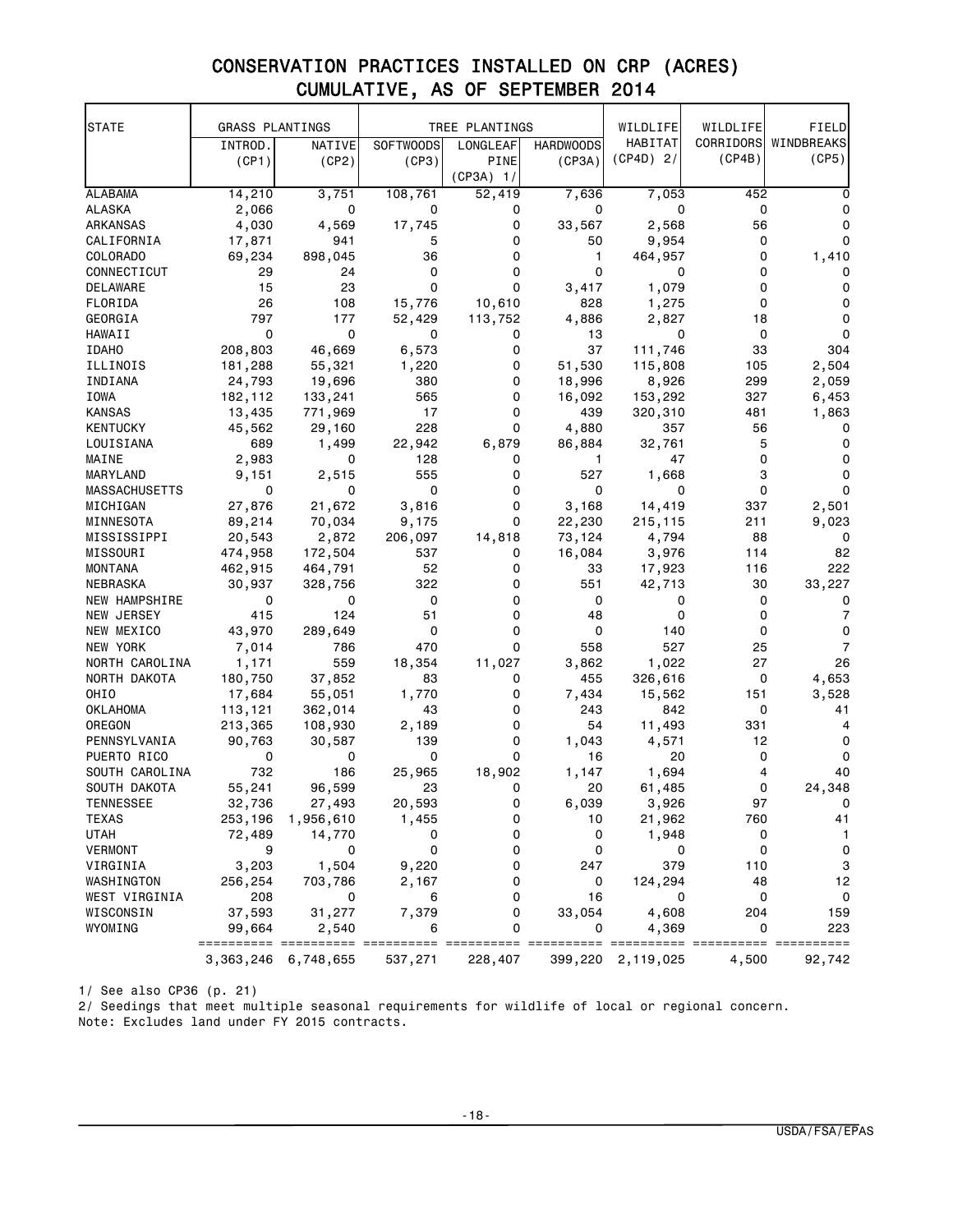# CONSERVATION PRACTICES INSTALLED ON CRP (ACRES) CUMULATIVE, AS OF SEPTEMBER 2014, CON'T

|                      | <b>DIVERSIONS</b> |              |                  |                   |              |              |                |                     |
|----------------------|-------------------|--------------|------------------|-------------------|--------------|--------------|----------------|---------------------|
| <b>STATE</b>         | & EROSION         |              | SHALLOW          |                   |              |              | <b>CONTOUR</b> |                     |
|                      | CONTROL           | <b>GRASS</b> | <b>WATER FOR</b> | EXISTING          | EXISTING     | WILDLIFE     | <b>GRASS</b>   | SHELTER-            |
|                      | STRUCT.           | WATERWAYS    | WILDLIFE         | GRASS             | <b>TREES</b> | FOOD PLOTS   | <b>STRIPS</b>  | <b>BELTS</b>        |
|                      | (CP6&CP7)         | (CP8)        | (CP9)            | (CP10)            | (CP11)       | (CP12)       | (CP15)         | (CP16)              |
| <b>ALABAMA</b>       | 0                 | 4            | 102              | 23,499            | 41,605       | 1,292        | 11             | 0                   |
| ALASKA               | 0                 | 0            | 0                | 15,333            | 0            | 0            | $\mathbf 0$    | 0                   |
| ARKANSAS             | 0                 | 5            | 570              | 5,288             | 13,344       | 472          | 0              | 0                   |
| CALIFORNIA           | 0                 | 0            | 81               | 50,080            | 308          | 22           | 0              | 0                   |
| COLORADO             | 0                 | 517          | 18               | 506,314           | 46           | 368          | 12             | 4,478               |
| CONNECTICUT          | 0                 | 0            | 0                | 4                 | 0            | 0            | 0              | 0                   |
| DELAWARE             | 0                 | 6            | 228              | 25                | 0            | 10           | 4              | 0                   |
| FLORIDA              | 0                 | 0            | 0                | 245               | 13,187       | 80           | 0              | 0                   |
| GEORGIA              | 0                 | 40           | 23               | 1,175             | 25,231       | 1,413        | 1              | 0                   |
| HAWAII               | 0                 | 0            | 0                | 0                 | 0            | 0            | 0              | 0                   |
| <b>IDAHO</b>         | 0                 | 3            | 23               | 121,976           | 1,232        | 763          | 18             | 106                 |
| ILLINOIS             | 21                | 32,543       | 4,878            | 84,678            | 11,343       | 5,889        | 1,080          | 146                 |
| INDIANA              | 1                 | 19,168       | 1,014            | 21,620            | 6,002        | 734          | 26             | 17                  |
| IOWA                 | 9                 | 36,429       | 10,337           | 201,418           | 6,723        | 5,253        | 13,071         | 2,296               |
| <b>KANSAS</b>        | 0                 | 8,676        | 1,046            | 222,439           | 230          | 3,510        | 3,663          | 846                 |
| KENTUCKY             | 0                 | 4,399        | 2,046            | 11,071            | 1,146        | 962          | 41             | 0                   |
| LOUISIANA            | 0                 | 7            | 577              | 1,633             | 14,537       | 1,489        | 0              | 0                   |
| MAINE                | 0                 | 58           | 0                | 2,777             | 310          | 0            | 0              | 0                   |
| MARYLAND             | 0                 | 244          | 1,160            | 1,785             | 379          | 44           | 0              | 0                   |
| <b>MASSACHUSETTS</b> | 0                 | 0            | 0                | 0                 | 0            | 0            | 0              | 0                   |
| MICHIGAN             | 53                | 638          | 1,933            | 18,817            | 2,803        | 1,283        | 9              | 62                  |
| MINNESOTA            | 70                | 3,722        | 248              | 71,067            | 10,253       | 4,780        | 866            | 4,020               |
| MISSISSIPPI          | 0                 | 61           | 555              | 34,520            | 164,004      | 3,048        | 27             | 0                   |
| MISSOURI             | 7                 | 2,064        | 1,897            | 151,580           | 6,530        | 3,851        | 937            | 70                  |
| MONTANA              | 3                 | 83           | 11               | 498,646           | 470          | 2,204        | 0              | 251                 |
| NEBRASKA             | 0                 | 1,426        | 218              | 108,070           | 990          | 1,088        | 369            | 2,219               |
| NEW HAMPSHIRE        | 0                 | 0            | 0                | 0                 | 0            | 0            | 0              | 0                   |
| NEW JERSEY           | 0                 | 141          | 0                | 35                | 0            | 2            | 0              | 0                   |
| NEW MEXICO           | 0                 | 0            | 0                | 92,347            | 0            | 6            | 0              | 0                   |
| NEW YORK             | 1                 | 42           | 3                | 16,244            | 801          | 78<br>31     | 3              | 0                   |
| NORTH CAROLINA       | 0                 | 269          | 464              | 1,438             | 11,185       |              | 0              | 5                   |
| NORTH DAKOTA<br>OHIO | 0<br>0            | 97<br>11,177 | 1                | 344,046           | 486          | 2,873<br>578 | 0<br>15        | 5,172<br>105        |
| <b>OKLAHOMA</b>      | 0                 | 177          | 577<br>79        | 30,939<br>239,341 | 2,799<br>173 | 1,074        | 0              | 37                  |
| OREGON               | 0                 | 27           | 0                | 125,613           | 518          | 137          | 0              | 0                   |
| PENNSYLVANIA         | 0                 | 370          | 33               | 16,344            | 299          | 1,303        | 63             | 0                   |
| PUERTO RICO          | 0                 | 0            | 0                | 188               | 117          | 0            | 60             | 0                   |
| SOUTH CAROLINA       | 0                 | 34           | 143              | 1,863             | 22,718       | 308          | 0              | 0                   |
| SOUTH DAKOTA         | 14                | 1,344        | 61               | 95,466            | 246          | 5,258        | 33             | 15,176              |
| TENNESSEE            | 2                 | 156          | $73\,$           | 20,271            | 8,227        | 426          | 25             | 0                   |
| <b>TEXAS</b>         | 0                 | 1,786        | 82               | 795,281           | 3,070        | 3,523        | 92             | $\mathbf 5$         |
| <b>UTAH</b>          | 0                 | 14           | 0                | 86,673            | 0            | 19           | 40             | 0                   |
| <b>VERMONT</b>       | 0                 | 16           | 0                | 45                | 0            | $\mathsf 0$  | 0              | 0                   |
| VIRGINIA             | 0                 | $71$         | 69               | 4,020             | 5,334        | 34           | 4              | $\mathsf{O}\xspace$ |
| WASHINGTON           | 0                 | 374          | 51               | 128,185           | 781          | 664          | 41,828         | 8                   |
| WEST VIRGINIA        | 0                 | 0            | 0                | 164               | 0            | 0            | 0              | 0                   |
| WISCONSIN            | 1                 | 1,534        | 2,001            | 58,432            | 12,843       | 1,615        | 641            | 27                  |
| WYOMING              | 0                 | 0            | 0                | 74,110            | 13           | 40           | 0              | 59                  |
|                      |                   |              |                  |                   | =======      | ======       | ======         | ======              |
|                      | 179               | 127,721      | 30,605           | 4,285,106         | 390,285      | 56,523       | 62,937         | 35,105              |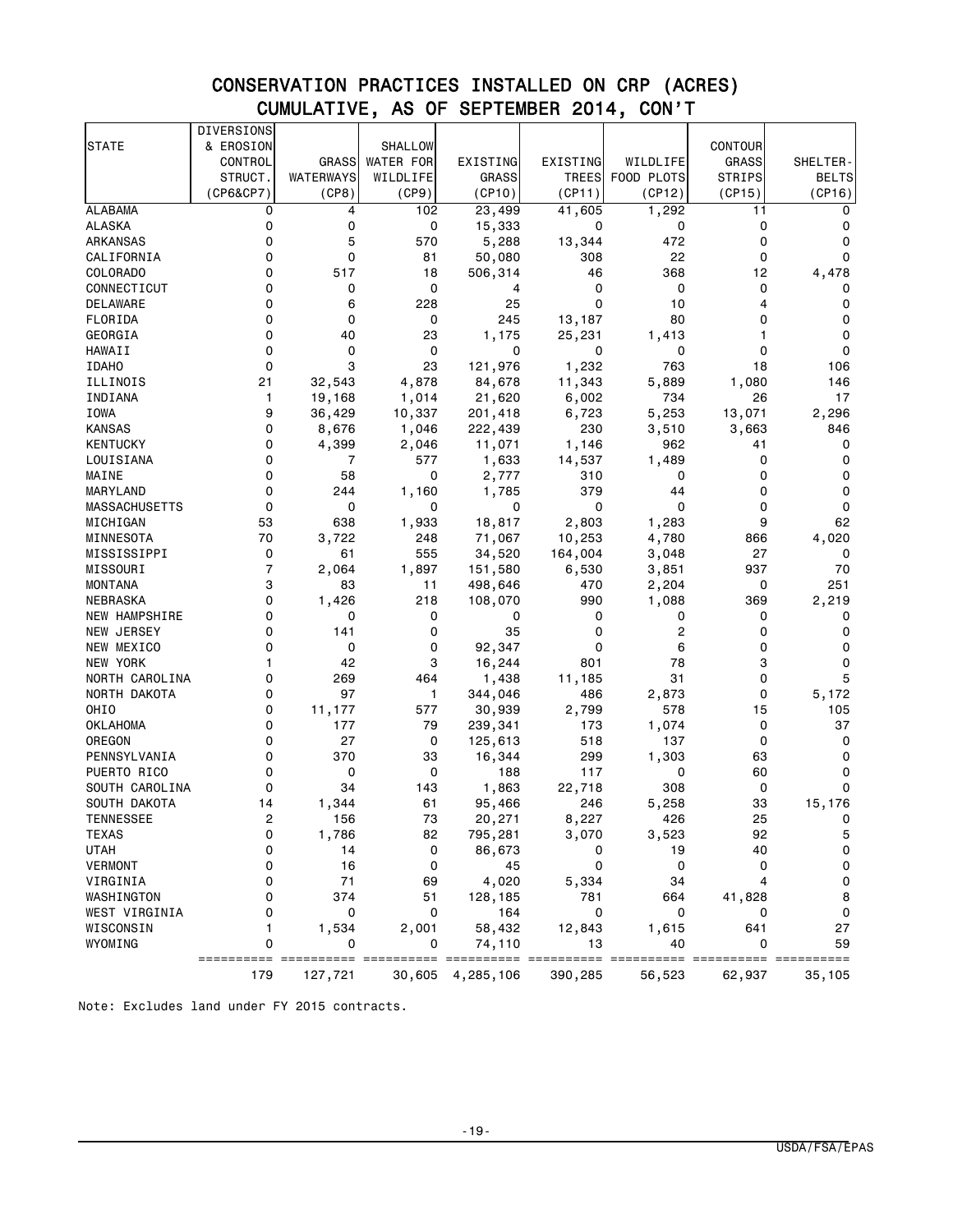## CONSERVATION PRACTICES INSTALLED ON CRP (ACRES) CUMULATIVE, AS OF SEPTEMBER 2014, CON'T

|                      |             |                |               |                |              | <b>WETLAND RESTORATION</b> |                       |                |
|----------------------|-------------|----------------|---------------|----------------|--------------|----------------------------|-----------------------|----------------|
| <b>STATE</b>         |             | SALINITY       |               | RIPARIAN       | $(CP23)$ 2/  | FLOODPLAIN                 | NON-                  | <b>CROSS</b>   |
|                      | LIVING      | REDUCING       | FILTER-       | <b>BUFFERS</b> |              | (CP23) 3/                  | FLOODPLAIN            | WIND TRAP      |
|                      | SNOW FENCES | VEGETATION     | <b>STRIPS</b> | 1/             |              |                            | $(CP23A)$ 3/          | <b>STRIPS</b>  |
|                      | (CP17)      | (CP18)         | (CP21)        | (CP22)         |              |                            |                       | (CP24)         |
| <b>ALABAMA</b>       | 0           | 0              | 604           | 33,271         | 0            | 5                          | 0                     |                |
| <b>ALASKA</b>        | 0           | 0              | 0             | 145            | 0            | 0                          | 0                     | 0              |
| ARKANSAS             | 0           | 0              | 5,686         | 61,681         | 8,184        | 25,092                     | 12,201                | 0              |
| CALIFORNIA           | 0           | 0              | 0             | 1,233          | 569          | 0                          | 0                     | 0              |
| COLORADO             | 27          | $\overline{7}$ | 81            | 684            | 369          | 0                          | 378                   | 4              |
| CONNECTICUT          | 0           | 0              | 0             | $\mathbf{1}$   | 0            | 0                          | 0                     | 0              |
| DELAWARE             | 0           | 0              | 936           | 102            | 246          | 81                         | 0                     | 0              |
| FLORIDA              | 0           | 0              | 0             | 64             | 0            | 0                          | 0                     | 0              |
| GEORGIA              | 0           | 0              | 368           | 1,147          | 380          | 37                         | 0                     | $\Omega$       |
| HAWAII               | 0           | 0              | 0             | 757            | 0            | 0                          | 0                     | 0              |
| <b>IDAHO</b>         | 62          | 0              | 851           | 5,632          | 1,066        | 0                          | 25                    | 0              |
| ILLINOIS             | 56          | 4              | 120,533       | 108,648        | 29,882       | 18,259                     | 3,249                 | $\Omega$       |
| INDIANA              | 1           | 0              | 52,471        | 5,752          | 2,475        | 2,192                      | 3,464                 | 0              |
| IOWA                 | 625         | 0              | 200,023       | 55,920         | 8,434        | 83,691                     | 6,351                 | 0              |
| <b>KANSAS</b>        | 65          | 875            | 27,255        | 3,255          | 1,096        | 3,684                      | 4,224                 | 88             |
| <b>KENTUCKY</b>      | 0           | 0              | 24,678        | 23,596         | 11           | 119                        | 10                    | 0              |
| LOUISIANA            | 0           | 0              | 508           | 5,435          | 15,437       | 43,590                     | 25,606                | 0              |
| MAINE                | $\Omega$    | 0              | 69            | 80             | 0            | 0                          | 0                     | $\Omega$       |
| MARYLAND             | 0           | 0              | 31,045        | 16,154         | 1,478        | 1,147                      | 124                   | 0              |
| <b>MASSACHUSETTS</b> | 0           | 0              | 10            | 0              | 0            | 0                          | 0                     | 0              |
| MICHIGAN             | 14          | 0              | 42,820        | 3,293          | 10,330       | 2,795                      | 9,248                 | $\Omega$       |
| MINNESOTA            | 4,223       | 4,753          | 127,257       | 42,731         | 199,713      | 26,831                     | 100,581               | $\overline{c}$ |
| MISSISSIPPI          | 0           | 0              | 7,400         | 170,995        | 5,343        | 6,041                      | 954                   | 0              |
| MISSOURI             | $\Omega$    | 0              | 33,429        | 28,971         | 1,182        | 12,119                     | 478                   | $\Omega$       |
| <b>MONTANA</b>       | 41          | 93,802         | 206           | 3,218          | 2,222        | 234                        | 311                   | 0              |
| NEBRASKA             | 123         | 638            | 17,252        | 2,778          | 879          | 2,714                      | 2,133                 | 0              |
| <b>NEW HAMPSHIRE</b> | 0           | 0              | 0             | 13             | 0            | 0                          | 0                     | $\Omega$       |
| NEW JERSEY           | 0           | 0              | 365           | 243            | 0            | 0                          | 0                     | 0              |
| NEW MEXICO           | 0           | 0              | 0             | 5,280          | 0            | 0                          | 0                     | 0              |
| NEW YORK             | 0           | 0              | 467           | 12,557         | 5            | 60                         | 31                    | $\Omega$       |
| NORTH CAROLINA       | 0           | 0              | 2,792         | 31,015         | 1,409        | 1,119                      | 0                     | 0              |
| NORTH DAKOTA         | 678         | 101,419        | 8,933         | 443            | 230,474      | 3,011                      | 45,327                | 10             |
| OHIO                 | 0           | 0              | 70,990        | 7,025          |              |                            | 5,372                 | 0              |
| OKLAHOMA             | 0           | 1,856          | 689           | 1,798          | 2,477<br>147 | 3,130<br>293               | 1,660                 | 0              |
| OREGON               | 0           | 0              |               |                | 76           | 77                         | 115                   | 0              |
|                      | 0           |                | 2,211         | 36,655         |              |                            | 0                     | 0              |
| PENNSYLVANIA         | 0           | 0<br>0         | 1,441<br>0    | 25,049<br>297  | 288<br>0     | 664<br>0                   | 0                     | 0              |
| PUERTO RICO          | 0           | 0              |               |                | 0            | 172                        | 0                     | 0              |
| SOUTH CAROLINA       |             |                | 2,254         | 19,365         |              |                            |                       |                |
| SOUTH DAKOTA         | 619         | 14,566         | 9,211         | 5,739          | 81,665       | 32,138                     | 83,288                | 0              |
| TENNESSEE            | 0           | 0              | 7,692         | 6,294          | 210          | 405                        | 0                     | 0              |
| <b>TEXAS</b>         | 0           | 436            | 1,273         | 30,746         | 6,222        | 917                        | 433                   | 9              |
| <b>UTAH</b>          | 0           | 0              | 38            | 136            | 0            | 0                          | 0                     | 0              |
| <b>VERMONT</b>       | 0           | 0              | 220           | 2,591          | 0            | 0                          | 0                     | 0              |
| VIRGINIA             | 0           | 0              | 4,181         | 24,343         | 163          | 36                         | 0                     | 0              |
| WASHINGTON           | 0           | 24             | 36,430        | 24,036         | 926          | 50                         | 5                     | 0              |
| WEST VIRGINIA        | 0           | 0              | 521           | 5,457          | 0            | 0                          | 0                     | $\mathsf 0$    |
| WISCONSIN            | 38          | 0              | 22,153        | 14,415         | 4,054        | 1,677                      | 914                   | 0              |
| WYOMING              | 3           | 0              | 0             | 4,639          | 0            | 0                          | 0                     | 0              |
|                      | ==========  | ===            | ==========    | <b>EDDEDED</b> | === ======   | ====                       | $=$ = = = = = = = = = | ==========     |
|                      | 6,576       | 218,381        | 865,343       | 833,707        | 617,414      | 272,380                    | 306,485               | 112            |

1/ Includes cropland and marginal pasture.

2/ Acres enrolled under general sign-up and CREP through 2003.

3/ Acres enrolled under continuous CREP and non-CREP sign-up after 2003.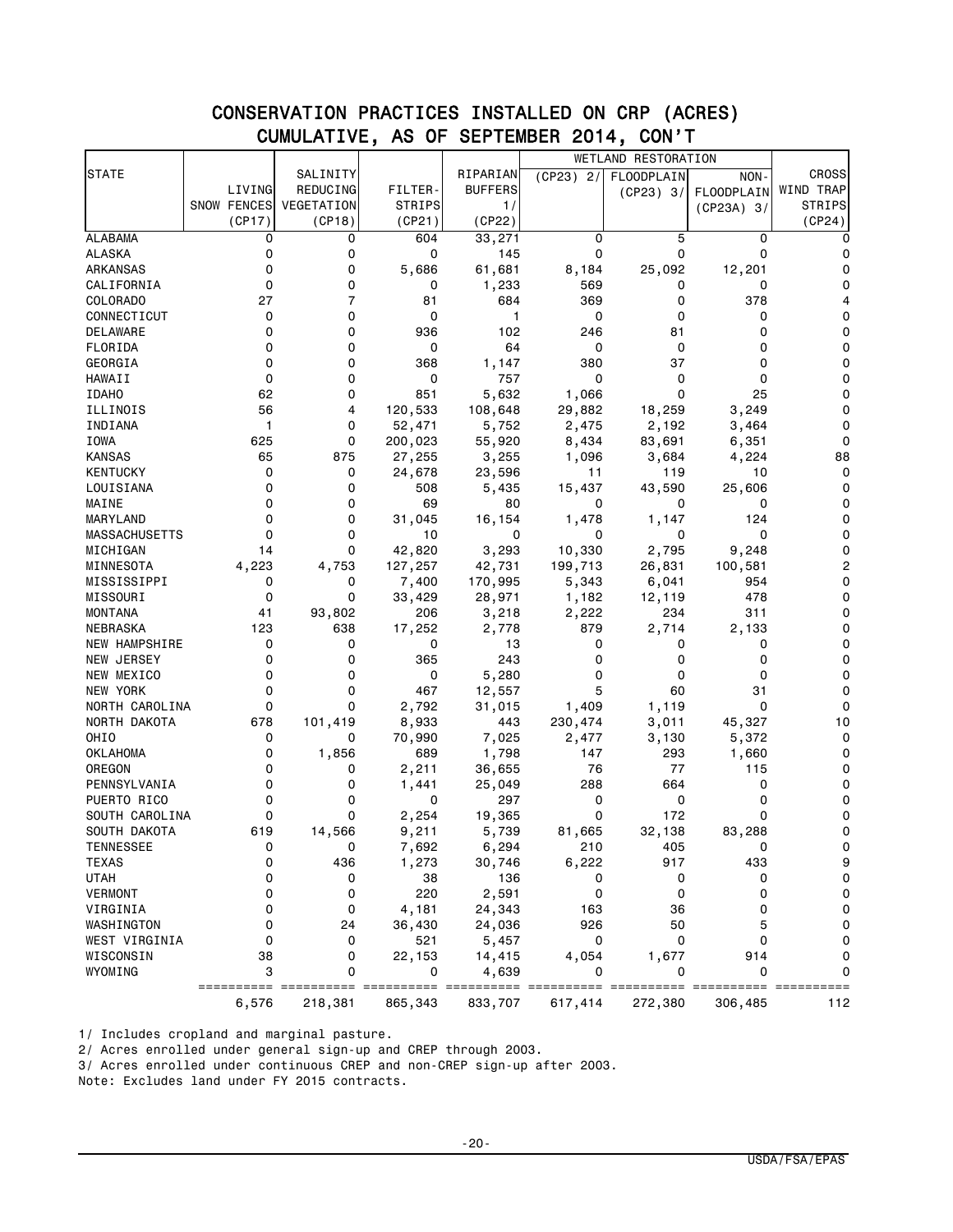# CONSERVATION PRACTICES INSTALLED ON CRP (ACRES) CUMULATIVE, AS OF SEPTEMBER 2014, CON'T

|                           | RARE AND       | FARMABLE WETLAND |               | MARGINAL PASTURE |                |                   |                 | <b>UPLAND</b>  |
|---------------------------|----------------|------------------|---------------|------------------|----------------|-------------------|-----------------|----------------|
| STATE                     | DECLINING      | PROGRAM 1/       |               | <b>BUFFERS</b>   |                | <b>BOTTOMLAND</b> | EXPIRED         | <b>BIRD</b>    |
|                           | <b>HABITAT</b> | <b>WETLAND</b>   | <b>BUFFER</b> | WILDLIFE         | <b>WETLAND</b> | <b>HARDWOOD</b>   | <b>HARDWOOD</b> | HABITAT        |
|                           | (CP25)         | (CP27)           | (CP28)        | (CP29)           | (CP30)         | <b>TREES</b>      | <b>TREES</b>    | <b>BUFFERS</b> |
|                           |                |                  |               |                  |                | (CP31)            | (CP32)          | (CP33)         |
| <b>ALABAMA</b>            | 579            | 0                | 0             | 96               | 0              | 1,208             | 0               | 1,191          |
| ALASKA                    | 0              | 0                | 0             | 0                | 433            | 0                 | 0               | 0              |
| ARKANSAS                  | 0              | 0                | 0             | 509              | 3,389          | 14,764            | 393             | 5,572          |
| CALIFORNIA                | 0              | 0                | 0             | 179              | 0              | 0                 | 0               | 0              |
| COLORADO                  | 1,944          | 33               | 123           | 162              | 38             | 0                 | 0               | 171            |
| CONNECTICUT               | 0              | 0                | 0             | 0                | 0              | 0                 | 0               | 0              |
| DELAWARE                  | 0              | 0                | 0             | 0                | 0              | 0                 | 0               | 0              |
| FLORIDA                   | 0              | 0                | 0             | 0                | 0              | 0                 | 0               | 0              |
| GEORGIA                   | 0              | 0                | 0             | 28               | 0              | 25                | 0               | 2,222          |
| <b>HAWAII</b>             | $\mathbf 0$    | 0                | 0             | 0                | 0              | 0                 | 0               | 0              |
| <b>IDAHO</b>              | 79             | 5                | 5             | 237              | 178            | 0                 | 0               | 0              |
| ILLINOIS                  | 2,465          | 225              | 397           | 271              | 24             | 4,097             | 636             | 62,970         |
| INDIANA                   | 2,344          | 342              | 629           | 78               | 51             | 5,599             | 527             | 13,880         |
| IOWA                      | 165,081        | 22,509           | 53,857        | 10,032           | 2,250          | 2,801             | 1,546           | 25,388         |
| <b>KANSAS</b>             | 773,193        | 690              | 1,288         | 19               | 0              | 221               | 0               | 40,412         |
| <b>KENTUCKY</b>           | 39,077         | 0                | 0             | 71,867           | 5              | 294               | 234             | 7,815          |
| LOUISIANA                 | 0              | 0                | 0             | 0                | 151            | 44,499            | 913             | 382            |
| MAINE                     | 0              | 0                | 0             | 5                | 12             | 0                 | 0               | 0              |
| <b>MARYLAND</b>           | 387            | 1                | 4             | 962              | 46             | 0                 | 0               | 737            |
| <b>MASSACHUSETTS</b>      | $\mathbf 0$    | $\Omega$         | $\Omega$      | 0                | 0              | 0                 | 0               | 0              |
| MICHIGAN                  | 211            | 25               | 52            | 5                | 307            | 11                | 6               | 862            |
| MINNESOTA                 | 173,139        | 15,495           | 34,560        | 895              | 7,198          | 596               | 1,689           | 477            |
| MISSISSIPPI               | $\mathbf 0$    | 40               | 157           | 23               | 24             | 33,711            | 775             | 2,113          |
| MISSOURI                  | 61,854         | 4                | 5             | 1,250            | 2,026          | 1,188             | 541             | 34,248         |
| <b>MONTANA</b>            | 166,651        | 188              | 155           | 105              | 0              | 0                 | 0               | 0              |
| NEBRASKA                  | 204,360        | 1,538            | 2,341         | 1,329            | 252            | 9                 | $\Omega$        | 5,980          |
| NEW HAMPSHIRE             | 0              | 0                | 0             | 0                | 0              | 0                 | 0               | 0              |
| NEW JERSEY                | 0              | 0                | 0             | 0                | 0              | 0                 | 0               | 0              |
| NEW MEXICO                | 0              | 0                | 0             | 0                | 0              | 0                 | 0               | 0              |
| NEW YORK                  | 0              | 0                | 0             | 2,578            | 1,104          | 2                 | 0               | 0              |
| NORTH CAROLINA            | $\mathbf 0$    | $\Omega$         | 0             | 54               | 0              | 46                | 0               | 8,642          |
| NORTH DAKOTA              | 11,747         | 18,775           | 45,907        | 35               | 0              | 0                 | 0               | 0              |
| OHIO                      | 6,747          | 72               | 165           | 2,845            | 130            | 95                | 39              | 15,572         |
| <b>OKLAHOMA</b><br>OREGON | 24,735         | 47               | 122           | 6                | 9<br>390       | 443<br>0          | 80<br>0         | 1,048          |
| PENNSYLVANIA              | 34,271<br>0    | 0<br>0           | 0<br>0        | 13,322<br>1,235  | 460            | 0                 | 0               | 0<br>0         |
| PUERTO RICO               | 0              | 0                | 0             | 545              | 0              | 0                 | 0               | 0              |
| SOUTH CAROLINA            | 0              | 0                | 0             | 47               | 86             | 8                 | 0               | 5,501          |
| SOUTH DAKOTA              | 18,900         | 26,162           | 55,891        | 5,134            | 24,239         | 0                 | 4               | 1,514          |
| <b>TENNESSEE</b>          |                |                  |               | 60               | 0              | 2,866             |                 | 5,196          |
| <b>TEXAS</b>              | 52             | 0                | 0             | 2,289            | 2              | 381               | 0               | 4,722          |
| <b>UTAH</b>               | 0              | 0                | 0             | 26               | 0              | 0                 | 0               | 0              |
| <b>VERMONT</b>            | $\mathbf 0$    | 0                | 0             | 0                | 3              | 0                 | 0               | 0              |
| VIRGINIA                  | 0              | 0                | 0             | 666              | 20             | 0                 | 0               | 1,649          |
| WASHINGTON                | 1,166          | 2                | 8             | 923              | 131            | 0                 | 0               | 86             |
| WEST VIRGINIA             | 0              | 0                | 0             | 0                | 0              | 0                 | 0               | 0              |
| WISCONSIN                 | 15,556         | 26               | 33            | 1,200            | 30             | 0                 | 945             | 290            |
| WYOMING                   | 0              | 0                | 0             | 1,482            | 0              | 0                 | $\Omega$        | 0              |
|                           |                |                  |               |                  |                |                   |                 | ========       |
|                           | 1,704,537      | 86,181           | 195,698       | 120,503          | 42,987         | 112,863           | 8,329           | 248,642        |

1/ For more FWP see page 21.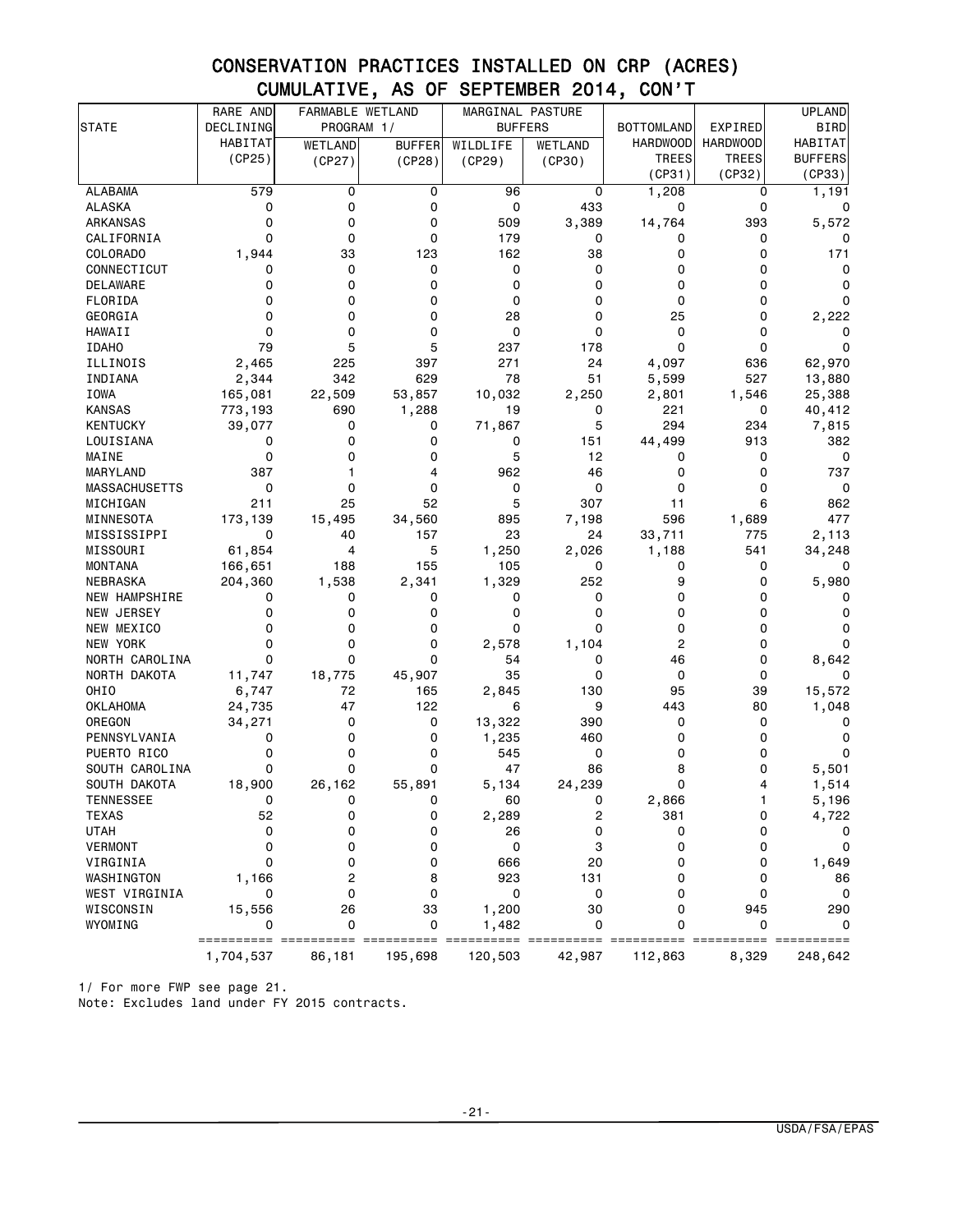# CONSERVATION PRACTICES INSTALLED ON CRP (ACRES) CUMULATIVE, AS OF SEPTEMBER 2014 CON'T

| <b>STATE</b>                     | LONGLEAF | <b>DUCK</b> | STATE<br>ACRES FOR |                  | FARMABLE WETLAND PROGRAM |                 | POLLINATOR     | <b>TOTAL</b>      |
|----------------------------------|----------|-------------|--------------------|------------------|--------------------------|-----------------|----------------|-------------------|
|                                  | PINE     | NESTING     | WILDLIFE           | <b>CONSTRUC-</b> | AQUACUL-                 | <b>FLOODED</b>  | HABITAT 2/     |                   |
|                                  | (CP36)   | HABITAT     | <b>ENHANCEMENT</b> | TED              | <b>TURE</b>              | PRAIRIE         | (CP42)         |                   |
|                                  |          | (CP37)      | (CP38)             | <b>WETLANDS</b>  | <b>WETLANDS</b>          | <b>WETLANDS</b> |                |                   |
|                                  |          |             |                    | $(CP39)$ 1/      | (CP40)                   | $(CP41)$ 1/     |                |                   |
|                                  |          |             |                    |                  |                          |                 |                |                   |
| <b>ALABAMA</b>                   | 11,152   | 0           | 2,224              | 0                | 37                       | 0               | 21             | 307,772           |
| <b>ALASKA</b>                    | 0        | 0           | 0                  | 0                | 0                        | 0               | 0              | 17,977            |
| <b>ARKANSAS</b>                  | 0        | 0           | 14,242             | 0                | 2,191                    | 0               | 32             | 236,058           |
| CALIFORNIA                       | 0        | 0           | 0                  | 0                | 0                        | 0               | 1,821          | 83,114            |
| <b>COLORADO</b>                  | 0        | 0           | 25,326             | 0                | 0                        | 0               | 12,057         | 1,988,096         |
| CONNECTICUT                      | 0        | 0           | 0                  | 0                | 0                        | 0               | 0              | 58                |
| DELAWARE                         | 0        | 0           | 0                  | 0                | 0                        | 0               | $\overline{c}$ | 6,175             |
| FLORIDA                          | 909      | 0           | 0                  | 0                | 0                        | 0               | 0              | 43,004            |
| GEORGIA                          | 90,035   | 0           | 8,204              | 0                | 0                        | 0               | 0              | 305,053           |
| HAWAII                           | 0        | 0           | 0                  | 0                | 0                        | 0               | 0              | 771               |
| <b>IDAHO</b>                     | 0        | 0           | 90,499             | 0                | 0                        | 0               | 7,145          | 604,029           |
| ILLINOIS                         | 2        | 0           | 16,763             | 12               | 0                        | 0               | 4,433          | 920,342           |
| INDIANA                          | 0        | 0           | 24,663             | 19               | 0                        | 0               | 1,365          | 239,502           |
| <b>IOWA</b>                      | 0        | 965         | 48,604             | 234              | 0                        | 125             | 2,355          | 1,457,518         |
| <b>KANSAS</b>                    | 0        | 0           | 65,007             | 4                | 0                        | 0               | 1,741          | 2,271,468         |
| <b>KENTUCKY</b>                  | 0        | 0           | 9,192              | 0                | 0                        | 0               | 209            | 276,899           |
| LOUISIANA                        | 59       | 0           | 215                | 0                | 3,324                    | 0               | 17             | 308,391           |
| MAINE                            | 0        | 0           | 2,135              | 0                | 0                        | 0               | 0              | 8,605             |
| MARYLAND                         | 0        | 0           | 0                  | 0                | 0                        | 0               | 21             | 70,136            |
| MASSACHUSETTS                    | 0        | 0           | 0                  | 0                | 0                        | 0               | 0              | 10                |
| MICHIGAN                         | 0        | 0           | 5,845              | 0                | 0                        | 0               | 141            | 175,185           |
| MINNESOTA                        | 0        | 9,722       | 38,396             | 71               | 0                        | 672             | 648            | 1,299,533         |
| MISSISSIPPI                      | 457      | 0           | 8,014              | 0                | 10,717                   | 0               | 0              | 759,117           |
| MISSOURI                         | 0        | 0           | 24,343             | 0                | 206                      | 0               | 3,827          | 1,039,657         |
| <b>MONTANA</b>                   | 0        | 1,455       | 34,153             | 0                | 0                        | 0               | 4,930          | 1,754,964         |
| NEBRASKA<br><b>NEW HAMPSHIRE</b> | 0<br>0   | 0<br>0      | 45,726<br>0        | 0<br>0           | 0<br>0                   | 0<br>0          | 4,755<br>0     | 843,701<br>13     |
| NEW JERSEY                       | 0        | 0           | 654                | 0                | 0                        | 0               | $\mathbf{1}$   | 2,086             |
| NEW MEXICO                       | 0        | 0           | 2,600              | 0                | 0                        | 0               | 742            | 434,735           |
| NEW YORK                         | 0        | 0           | 1,233              | 0                | 0                        | 0               | 23             | 44,607            |
| NORTH CAROLINA                   | 6,343    | 0           | 932                | 0                | 58                       | 0               | 4              | 101,473           |
| NORTH DAKOTA                     | 0        | 133,043     | 84,803             | 0                | 0                        | 31,035          | 1,430          | 1,619,317         |
| OHIO                             | 0        | 0           | 15,343             | 13               | 0                        | 0               | 1,078          | 278,409           |
| <b>OKLAHOMA</b>                  | 0        | 0           | 7,172              | 0                | 0                        | 0               | 142            | 756,939           |
| OREGON                           | 0        | 0           | 1,046              | 0                | 0                        | 0               | 352            | 551,111           |
| PENNSYLVANIA                     | 0        | 0           | 0                  | 0                | 0                        | 0               | 0              | 174,667           |
| PUERTO RICO                      | 0        | 0           | 0                  | 0                | 0                        | 0               | 0              | 1,243             |
| SOUTH CAROLINA                   | 10,426   | 0           | 1,100              | 0                | 0                        | 0               | 0              | 112,260           |
| SOUTH DAKOTA                     | 0        | 124,164     | 85,235             | 0                | 0                        | 8,598           | 962            | 932,566           |
| <b>TENNESSEE</b>                 | 0        | 0           | 5,435              | 0                | 0                        | 0               | 94             | 148,230           |
| <b>TEXAS</b>                     | 0        | 0           | 79,490             | 0                | 0                        | 0               | 12,138         | 3,176,613         |
| <b>UTAH</b>                      | 0        | 0           | 0                  | 0                | 0                        | 0               | 766            | 176,919           |
| <b>VERMONT</b>                   | 0        | 0           | $\mathbf 0$        | 0                | 0                        | 0               | 0              | 2,884             |
| VIRGINIA                         | 527      | 0           | 302                | 0                | 0                        | 0               | 61             | 56,142            |
| WASHINGTON                       | 0        | 0           | 70,570             | 0                | 0                        | 0               | 3,005          | 1,395,724         |
| WEST VIRGINIA                    | 0        | 0           | 0                  | 0                | 0                        | 0               | 0              | 6,372             |
| WISCONSIN                        | 0        | 0           | 9,769              | 0                | 0                        | 0               | 117            | 262,368           |
| WYOMING                          | 0        | 0           | 9,688              | 0                | 0                        | 0               | 19             | 196,848           |
|                                  | 119,909  | 269,350     | 838,920            | 353              | 16,533                   | 40,430          |                | 66,472 25,448,835 |

1/ Includes buffers.

2/ Does not include about 40,000 acres from signup 39 before CP42 was implemented.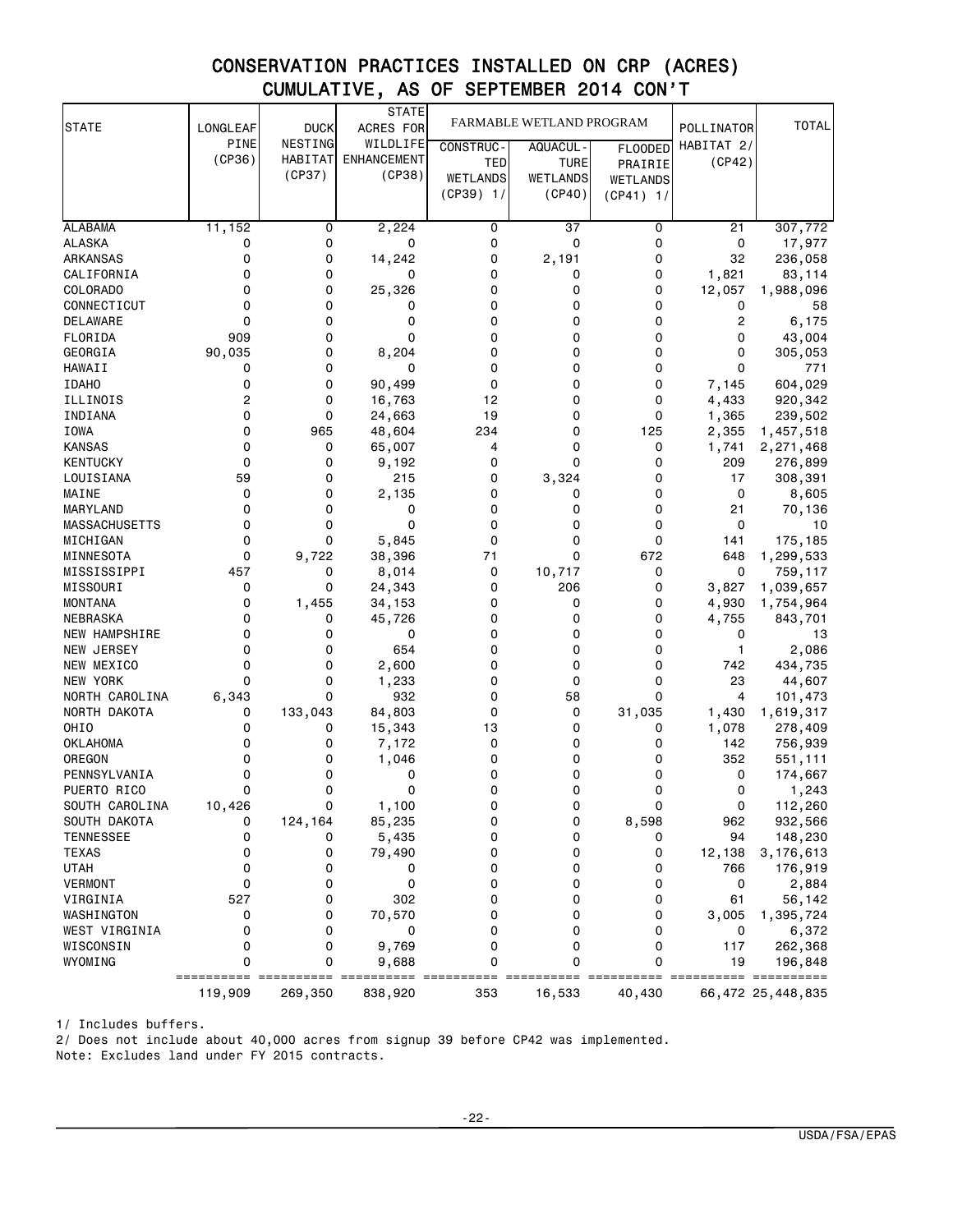| <b>State Acres for Wildlife Enhancement (SAFE)</b><br><b>Active Contracts as of September 2014</b> |                                                                        |                                         |                                 |                       |                           |                |                    |
|----------------------------------------------------------------------------------------------------|------------------------------------------------------------------------|-----------------------------------------|---------------------------------|-----------------------|---------------------------|----------------|--------------------|
| <b>State</b>                                                                                       | Allocation                                                             | <b>CP38A</b><br><b>Buffers</b>          | CP38B<br>Wetlands               | <b>CP38C</b><br>Trees | CP38D<br>Longleaf<br>Pine | CP38E<br>Grass | <b>Total Acres</b> |
| Alabama                                                                                            | 3,800                                                                  |                                         |                                 |                       |                           | 2,223.5        | 2,223.5            |
| Arkansas                                                                                           | 17,400                                                                 |                                         | 2,174.2                         | 4,650.4               |                           | 7,748.7        | 14,573.3           |
| Colorado                                                                                           | 52,050                                                                 |                                         |                                 |                       |                           | 28,361.9       | 28,361.9           |
| Georgia                                                                                            | 11,800                                                                 |                                         |                                 | 8,305.7               |                           | 9.7            | 8,315.4            |
| Idaho                                                                                              | 131,100                                                                | 155.7                                   |                                 | 1.0                   |                           | 105,621.3      | 105,778.0          |
| <b>Illinois</b>                                                                                    | 23,000                                                                 |                                         | 433.8                           | 66.3                  |                           | 17,902.8       | 18,402.9           |
| Indiana                                                                                            | 28,100                                                                 |                                         | 53.4                            | 3,522.2               |                           | 21,889.3       | 25,465.0           |
| lowa                                                                                               | 95,550                                                                 |                                         | 977.3                           | 981.6                 |                           | 59,896.3       | 61,855.3           |
| Kansas                                                                                             | 99,200                                                                 |                                         |                                 |                       |                           | 72,641.1       | 72,641.1           |
| Kentucky                                                                                           | 11,600                                                                 |                                         |                                 | 59.5                  |                           | 9,640.8        | 9,700.3            |
| Louisiana                                                                                          | 1,700                                                                  |                                         |                                 |                       |                           | 215.4          | 215.4              |
| Maine                                                                                              | 2,250                                                                  |                                         |                                 |                       |                           | 2,134.6        | 2,134.6            |
| Michigan                                                                                           | 10,000                                                                 |                                         |                                 |                       |                           | 5,947.6        | 5,947.6            |
| Minnesota                                                                                          | 48,700                                                                 |                                         |                                 |                       |                           | 43,156.4       | 43,156.4           |
| Mississippi                                                                                        | 17,900                                                                 |                                         |                                 | 328.5                 |                           | 7,693.6        | 8,022.1            |
| Missouri                                                                                           | 37,600                                                                 |                                         |                                 |                       |                           | 26,922.0       | 26,922.0           |
| Montana                                                                                            | 36,500                                                                 |                                         | 126.9                           |                       |                           | 34,026.1       | 34,153.0           |
| Nebraska                                                                                           | 81,900                                                                 |                                         |                                 |                       |                           | 49,902.6       | 49,902.6           |
| Nevada                                                                                             | 400                                                                    |                                         |                                 |                       |                           |                |                    |
| New Jersey                                                                                         | 1,750                                                                  |                                         | 4.2                             |                       |                           | 650.1          | 654.3              |
| <b>New Mexico</b>                                                                                  | 2,600                                                                  |                                         |                                 |                       |                           | 2,600.0        | 2,600.0            |
| <b>New York</b>                                                                                    | 4,900                                                                  |                                         |                                 |                       |                           | 1,233.1        | 1,233.1            |
| North Carolina                                                                                     | 2,600                                                                  |                                         |                                 |                       |                           | 931.9          | 931.9              |
| North Dakota                                                                                       | 89,840                                                                 |                                         | 691.5                           |                       |                           | 88,476.9       | 89,168.4           |
| Ohio                                                                                               | 42,600                                                                 |                                         | 117.7                           | 21.5                  |                           | 15,461.6       | 15,600.8           |
| Oklahoma                                                                                           | 15,100                                                                 |                                         |                                 |                       |                           | 7,171.7        | 7,171.7            |
| Oregon                                                                                             | 5,500                                                                  |                                         |                                 |                       |                           | 1,045.7        | 1,045.7            |
| Pennsylvania                                                                                       | 2,600                                                                  |                                         |                                 |                       |                           |                | 0.0                |
| Puerto Rico                                                                                        | 1,300                                                                  |                                         |                                 |                       |                           |                | 0.0                |
| South Carolina                                                                                     | 2,300                                                                  |                                         |                                 |                       |                           | 1,100.3        | 1,100.3            |
| South Dakota                                                                                       | 99,800                                                                 |                                         | 889.6                           |                       |                           | 92,999.3       | 93,888.9           |
| Tennessee                                                                                          | 12,200                                                                 |                                         | 39.2                            | 46.6                  |                           | 5,354.6        | 5,440.4            |
| Texas                                                                                              | 125,200                                                                |                                         |                                 |                       |                           | 80,775.4       | 80,775.4           |
| Virginia                                                                                           | 2,300                                                                  |                                         |                                 | 10.0                  | 292.1                     |                | 302.1              |
| Washington                                                                                         | 100,100                                                                | 399.4                                   |                                 |                       |                           | 71,554.4       | 71,953.8           |
| Wisconsin                                                                                          | 12,750                                                                 |                                         | 60.2                            |                       |                           | 9,988.0        | 10,048.2           |
| Wyoming                                                                                            | 10,000                                                                 |                                         |                                 |                       |                           | 9,688.2        | 9,688.2            |
| Reserve                                                                                            | 6,010                                                                  |                                         |                                 |                       |                           |                |                    |
| Total:                                                                                             | 1,250,000                                                              | 555.1                                   | 5,568.0                         | 17,993.4              | 292.1                     | 884,965.1      | 909,373.6          |
| <b>SAFE</b><br><b>Practice</b>                                                                     | <b>Practice Type</b>                                                   |                                         | <b>Applicable CRP Practices</b> |                       |                           |                |                    |
| CP38A                                                                                              | <b>Buffers</b>                                                         |                                         | CP8, CP21, CP22                 |                       |                           |                |                    |
| CP38B                                                                                              | Wetlands                                                               |                                         | CP9, CP23, CP23A, CP27, CP28    |                       |                           |                |                    |
| CP <sub>38</sub> C                                                                                 | Trees                                                                  | CP3, CP3A, CP11, CP16, CP17, CP25, CP31 |                                 |                       |                           |                |                    |
| CP38D                                                                                              | Longleaf Pine                                                          |                                         | CP3A, CP36                      |                       |                           |                |                    |
| CP38E                                                                                              | Grass<br>CP1, CP2, CP4D, CP8, CP10, CP12, CP15, CP18, CP24, CP25, CP33 |                                         |                                 |                       |                           |                |                    |

Note: Includes land under FY 2015 contracts.

-23-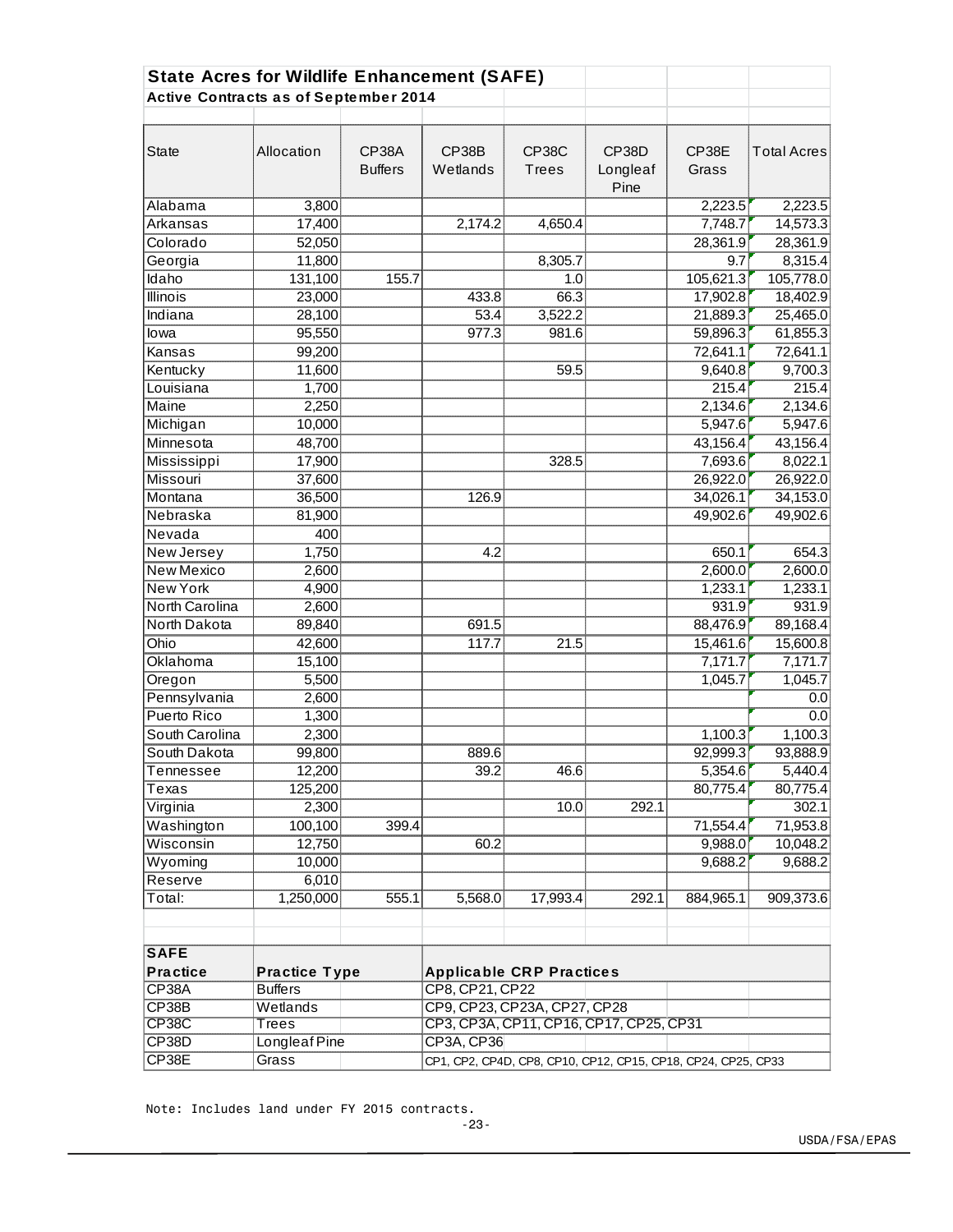| <b>SAFE Acres by Project Area</b> |                                |                   |                                   |
|-----------------------------------|--------------------------------|-------------------|-----------------------------------|
| as of September 2014              |                                |                   |                                   |
|                                   |                                |                   |                                   |
| State                             | <b>Project Name</b>            | <b>Allocation</b> | <b>Approved Contract</b><br>Acres |
| Alabama                           | Alabama Black Belt Prairie SAF | 3,800             | 2,223.5                           |
| Arkansas                          | AR Trees SAFE                  | 6,200             | 4,650.4                           |
| Arkansas                          | Arkansas Grass SAFE            | 8,700             | 7,748.7                           |
| Arkansas                          | Arkansas Wetlands SAFE         | 2,500             | 2,174.2                           |
| Colorado                          | CO Lesser Prairie Chicken SAFE | 21,500            | 15,015.2                          |
| Colorado                          | CO Plains Sharp-tailed Grouse  | 6,475             | 4,496.1                           |
| Colorado                          | CO Shortgrass Prairie SAFE     | 11,475            | 1,474.7                           |
| Colorado                          | CO Western Slope Grouse        | 12,600            | 7,376.0                           |
| Georgia                           | GA Restoring Native Pine Savan | 11,800            | 8,315.4                           |
| Idaho                             | ID Columbian Sh. Grouse SAFE   | 106,100           | 105,085.3                         |
| Idaho                             | Western Idaho Upland Game Bird | 25,000            | 692.7                             |
| <b>Illinois</b>                   | IL Mercer County SAFE          | 1,800             | 1,204.0                           |
| <b>Illinois</b>                   | <b>IL Prairie SAFE</b>         | 15,600            | 12,533.3                          |
| <b>Illinois</b>                   | IL Sangamon SAFE               | 2,000             | 1,366.7                           |
| <b>Illinois</b>                   | IL Spoon River SAFE            | 3,600             | 3,298.9                           |
| Indiana                           | Indiana American Woodcock SAFE | 1,000             | 198.9                             |
| Indiana                           | Indiana Bat SAFE               | 4,100             | 3,522.2                           |
| Indiana                           | Indiana Henslow's Sparrow      | 6,075             | 5,680.5                           |
| Indiana                           | Indiana Northern Bobwhite SAFE | 8,875             | 8,657.3                           |
| Indiana                           | Indiana Ring-Necked Pheasant   | 4,000             | 3,711.8                           |
| Indiana                           | Indiana Sedge Wren/Grasshopper | 4,050             | 3,704.1                           |
| Iowa                              | IA Early Successional/Neotrop  | 1,200             | 1,162.5                           |
| Iowa                              | Iowa Gaining Ground            | 42,150            | 41,776.4                          |
| Iowa                              | <b>Iowa Grand River</b>        | 2,200             | 2,200.0                           |
| Iowa                              | Iowa Pheasant Recovery SAFE    | 50,000            | 16,716.4                          |
| Kansas                            | KS Lesser Prairie-Chicken      | 54,300            | 39,244.5                          |
| Kansas                            | Kansas Upland Game Birds SAFE  | 44,900            | 33,429.4                          |
| Kentucky                          | KY Early Successional/Bottomla | 11,600            | 9,700.3                           |
| Louisiana                         | Louisiana Bayou Bartholomew    | 700               |                                   |
| Louisiana                         | Louisiana Gulf Coast Prairies  | 1,000             | 215.4                             |
| Maine                             | ME New England Cottontail SAFE | 0                 |                                   |
| Maine                             | Maine Upland Sandpiper SAFE    | 2,250             | 2,134.6                           |
| Michigan                          | MI Diverse Grassland SAFE      | 7,500             | 4,774.9                           |
| Michigan                          | MI Native Pollinators SAFE     | 2,500             | 1,172.7                           |
| Minnesota                         | Minnesota Back Forty Pheasant  | 48,700            | 43,151.2                          |
| Mississippi                       | Mississippi Black Bear SAFE    | 2,450             | 328.5                             |
| Mississippi                       | Mississippi Black Belt Prairie | 5,000             | 2,225.5                           |
| Mississippi                       | Mississippi Bobwhite Quail SAF | 10,450            | 5,468.1                           |
| Missouri                          | Missouri Bobwhite Quail SAFE   | 25,050            | 22,924.1                          |
| Missouri                          | Missouri Delta Stewardship     | 6,000             |                                   |
| Missouri                          | Missouri Nesting Habitat SAFE  | 1,500             | 733.4                             |
| Missouri                          | Missouri Sand Grassland SAFE   | 5,050             | 3,261.7                           |
| Montana                           | MT Pheasant Winter Cover SAFE  | 19,600            | 19,287.2                          |
| Montana                           | MT Prairie Pothole             | 14,400            | 13,984.6                          |
| Montana                           | MT Sagebrush SAFE              | 2,500             | 881.2                             |
| Nebraska                          | Nebraska Tallgrass SAFE        | 28,850            | 16,496.2                          |
| Nebraska                          | Nebraska Upland Bird SAFE      | 53,050            | 33,428.3                          |
| Nevada                            | Nevada Sage Grouse Habitat Imp | 400               |                                   |
| New Jersey                        | NJ Agricultural Heritage SAFE  | 450               | 116.7                             |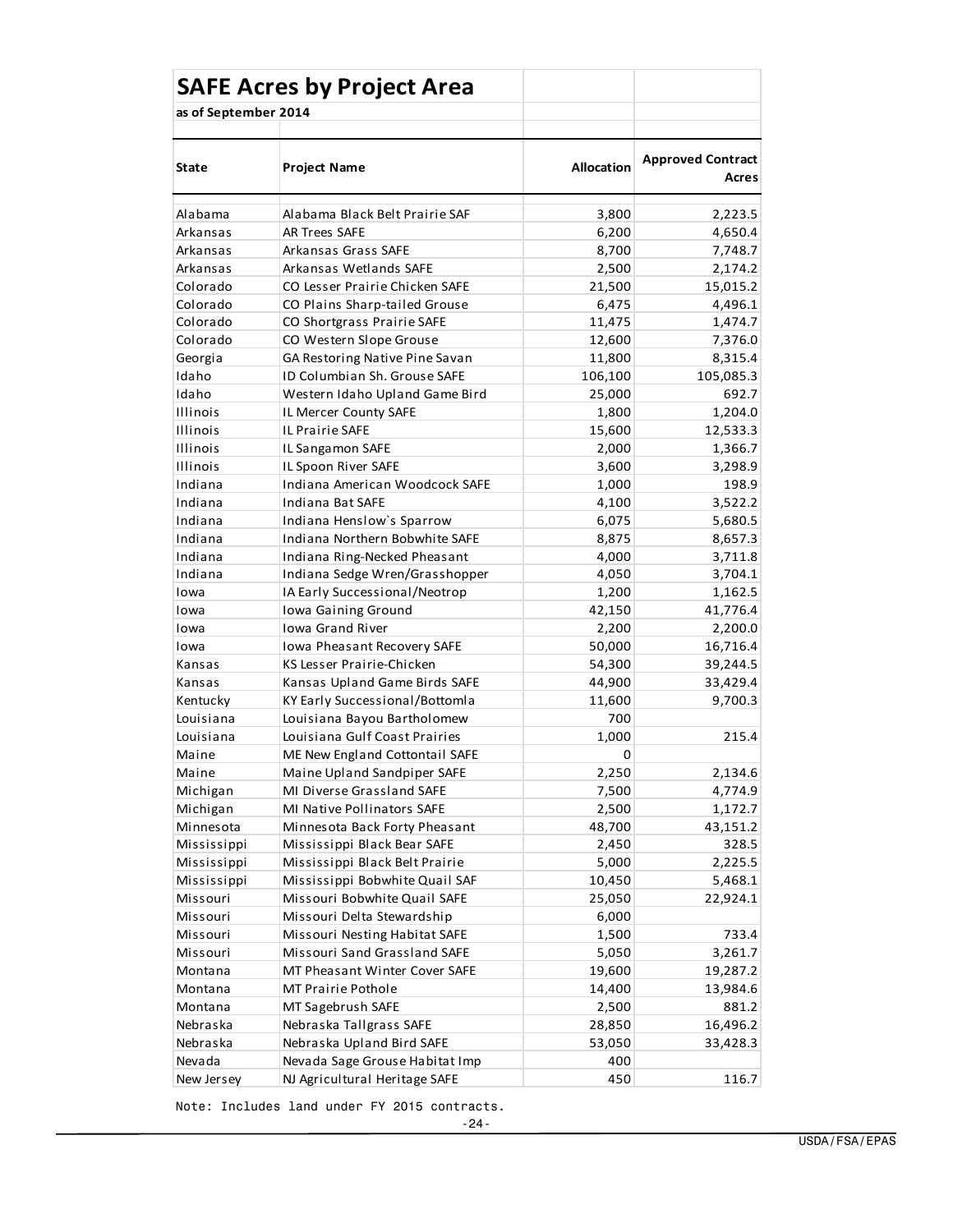|                      | <b>SAFE Acres by Project Area</b>  |                   |                                   |
|----------------------|------------------------------------|-------------------|-----------------------------------|
| as of September 2014 |                                    |                   |                                   |
|                      |                                    |                   |                                   |
| <b>State</b>         | <b>Project Name</b>                | <b>Allocation</b> | <b>Approved Contract</b><br>Acres |
| New Jersey           | NJ Grassland SAFE                  | 750               | 344.1                             |
| New Jersey           | NJ Raritan-Piedmont SAFE           | 550               | 193.5                             |
| New Mexico           | NM Lesser Prairie Chicken SAFE     | 2,600             | 2,600.0                           |
| New York             | New York Grassland SAFE            | 4,900             | 1,233.1                           |
| North Carolina       | North Carolina Grassland SAFE      | 2,600             | 931.9                             |
| North Dakota         | ND Coteau-Drift Prairie Water      | 50,950            | 50,653.7                          |
| North Dakota         | ND Habitat for Pheasants SAFE      | 29,800            | 29,654.7                          |
| North Dakota         | ND Sagebrush Restoration SAFE      | 2,000             | 1,742.2                           |
| North Dakota         | ND Tallgrass Prairie               | 7,090             | 7,087.4                           |
| Ohio                 | OH Big Island/Killdeer             | 1,925             | 300.5                             |
| Ohio                 | OH Grand River/Mosquito            | 0                 |                                   |
| Ohio                 | OH Grassland and Wetland Compl     | 0                 |                                   |
| Ohio                 | <b>OH Grasslands for Pheasants</b> | 28,700            | 10,745.4                          |
| Ohio                 | OH Killbuck SAFE                   | 0                 |                                   |
| Ohio                 | OH Kitty Todd SAFE                 | 700               | 65.7                              |
| Ohio                 | OH LaSuAn Grasslands SAFE          | 6,350             | 2,263.8                           |
| Ohio                 | <b>OH Paint Creek SAFE</b>         | 1,675             | 615.9                             |
| Ohio                 | OH Western Lake Erie Mars          | 1,400             | 653.0                             |
| Ohio                 | S. OH Grassland Bird               | 1,850             | 946.8                             |
| Oklahoma             | OK Mixed Grass Prairie SAFE        | 15,100            | 7,119.9                           |
| Oregon               | Oregon Heppner Mule Deer           | 5,500             | 1,045.7                           |
| Pennsylvania         | PA Seasonal Pools/Early Succes     | 2,600             |                                   |
| Puerto Rico          | PR Sub-Tropical Forest SAFE        | 1,300             |                                   |
| South Carolina       | South Carolina Northern Bobwhi     | 2,300             | 1,100.3                           |
| South Dakota         | NW South Dakota Sagebrush Rest     | 500               |                                   |
| South Dakota         | South Dakota Pheasants SAFE        | 66,500            | 64,184.4                          |
| South Dakota         | Western SD Grassland Wildlife      | 32,800            | 29,740.1                          |
| Tennessee            | <b>TN Grass SAFE</b>               | 11,500            | 5,354.6                           |
| Tennessee            | <b>TN Trees SAFE</b>               | 300               | 46.6                              |
| Tennessee            | TN Wetlands SAFE                   | 400               | 39.2                              |
| Texas                | TX Lower Rio Grande Thornscru      | 2,000             | 1,312.3                           |
| Texas                | Texas Gulf Coast Prairies SAFE     | 500               |                                   |
| Texas                | Texas Mixed Grass SAFE             | 122,700           | 79,463.1                          |
| Virginia             | VA Culpeper Basin SAFE             | 500               |                                   |
| Virginia             | VA Longleaf Pine SAFE              | 1,000             | 292.1                             |
| Virginia             | VA Rare & Declining Habitats       | 300               | 10.0                              |
| Virginia             | VA Riparian Buffer SAFE            | 500               |                                   |
| Washington           | WA Coastal Roosevelt Elk SAFE      | 0                 |                                   |
| Washington           | WA Columbia Basin SAFE             | 150               | 17.4                              |
| Washington           | WA Palouse Prairie SAFE            | 728               | 106                               |
| Washington           | WA Sage and Sharp-Tail Grouse      | 63,000            | 62,856.7                          |
| Washington           | WA Shrub-steppe SAFE               | 16,222            | 7,646                             |
| Washington           | Washington Ferruginous Hawk        | 20,000            | 1,327                             |
| Wisconsin            | Central WI Grassland SAFE          | 500               | 204                               |
| Wisconsin            | Wisconsin Glacial SAFE             | 3,250             | 2,502.5                           |
| Wisconsin            | Wisconsin SW Grassland SAFE        | 5,000             | 4,438                             |
| Wisconsin            | <b>Wisconsin Shortgrass SAFE</b>   | 2,000             | 1,877.7                           |
| Wisconsin            | Wisconsin Western Prairie SAFE     | 2,000             | 1,026                             |
| Wyoming              | NE Wyoming Habitat Restoration     | 10,000            | 9,688.2                           |

Note: Includes land under FY 2015 contracts.